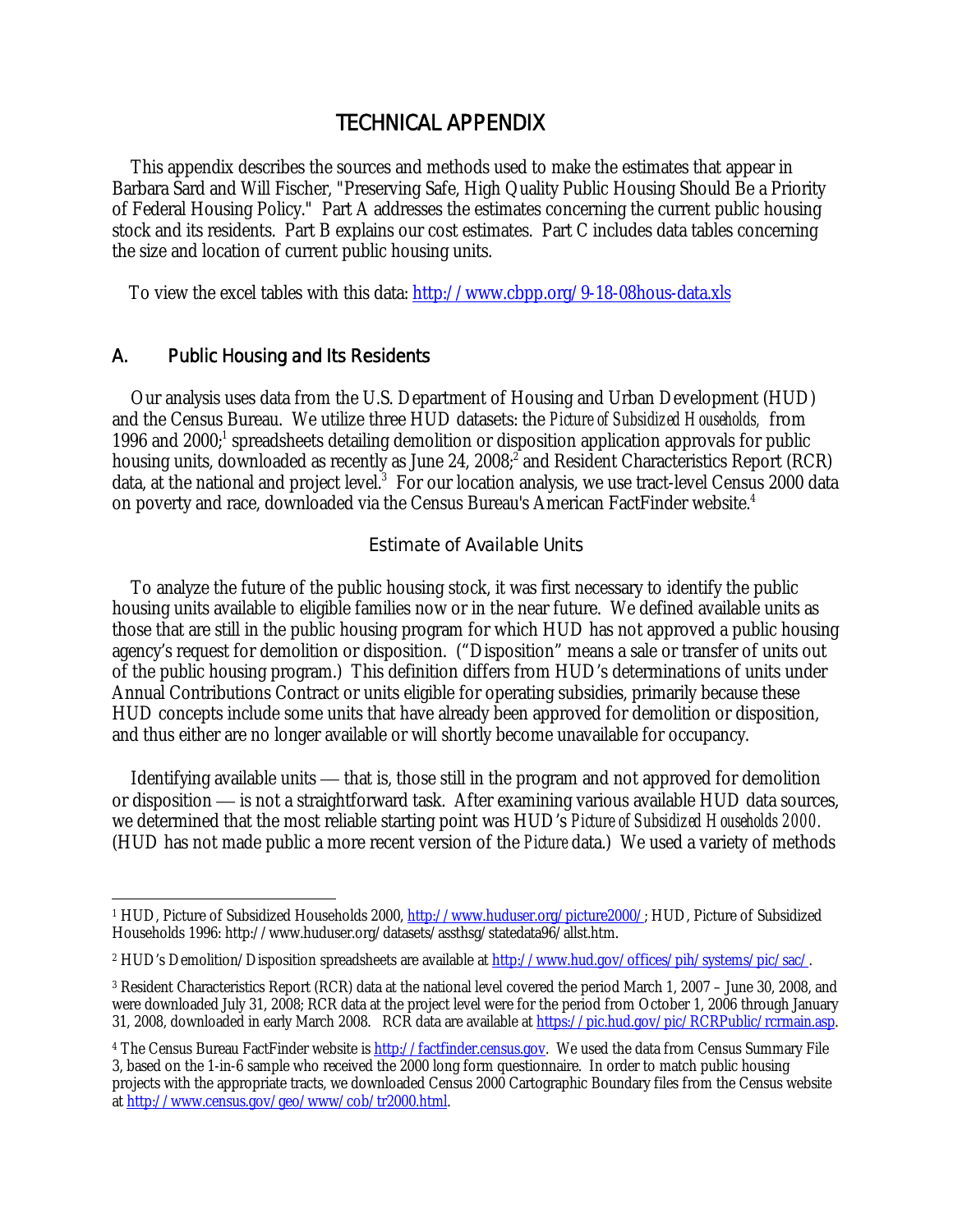to identify the units that were listed as existing in the 2000 *Picture* but were subsequently demolished or disposed, or approved for demolition or disposition.

 The demolition/disposition data available to the public include the dates of agency requests for approval to demolish or dispose of units but do not include the dates that units were removed from the public housing inventory. Moreover, the HUD data concerning the number of units removed or remaining appeared to be unreliable, based on local data available to us.<sup>5</sup> As a result, we had to use other information, as described below, to determine when demolition or disposition occurred, if at all, particularly for demolition/disposition applications approved in 2000 or earlier.

 Further complicating the matter is the fact that HUD recently changed the numbering system for public housing developments, as part of the transition to an asset-management system. We used a crosswalk provided by HUD to translate the new project numbers back to the old numbers from the *Picture 2000.*<sup>6</sup> However, the new project numbers group some buildings differently than the old numbers and there was no way for us to determine when such changes have been made. Thus, in many cases, we found multiple demolition/disposition entries for the same date associated with the same old project number, in some cases with a total number of units approved for removal far exceeding the number of units in the original project. We attempted to make sense of these entries on a case-by-case basis, but the numbering changes may have caused us to undercount or overcount the number of units approved for demolition. Additionally, the crosswalk between project numbers did not include projects in the U.S. territories, so we were unable to obtain project-level estimates of available units in the U.S. territories.7

#### *Updating the 2000 Data*

 To update the unit count for each development provided in the *Picture 2000,* our primary source was the demolition/disposition spreadsheet downloaded on June 24, 2008. We used a demolition/disposition spreadsheet downloaded on February 21, 2008 (which used the earlier project numbers), the *Picture 1996* data, and the RCR data as of January 31, 2008 as supplemental information sources.

 The following rules were used to exclude an entire project from the count of available units. A project was excluded entirely if one or more of the following applies:

- Its unit count in *Picture 2000* was zero.
- Its removal application date was after 2000 and the number of units approved for removal is equal to or exceeds its *Picture 2000* count.

 $\overline{a}$ 

<sup>&</sup>lt;sup>5</sup> The spreadsheets appear to indicate whether the units are "remaining" or whether they have been removed as of the date of download. We spot-checked data about particular developments and found that units listed as remaining may have already been demolished.

<sup>&</sup>lt;sup>6</sup> HUD's Crosswalk is available at http://www.hud.gov/offices/pih/systems/pic/dvcrswlk.cfm.

 $^7$  As discussed in more detail below, our estimate of 1,160,911 available units includes the units in the territories, but these units are excluded from our more detailed analyses of unit type or location.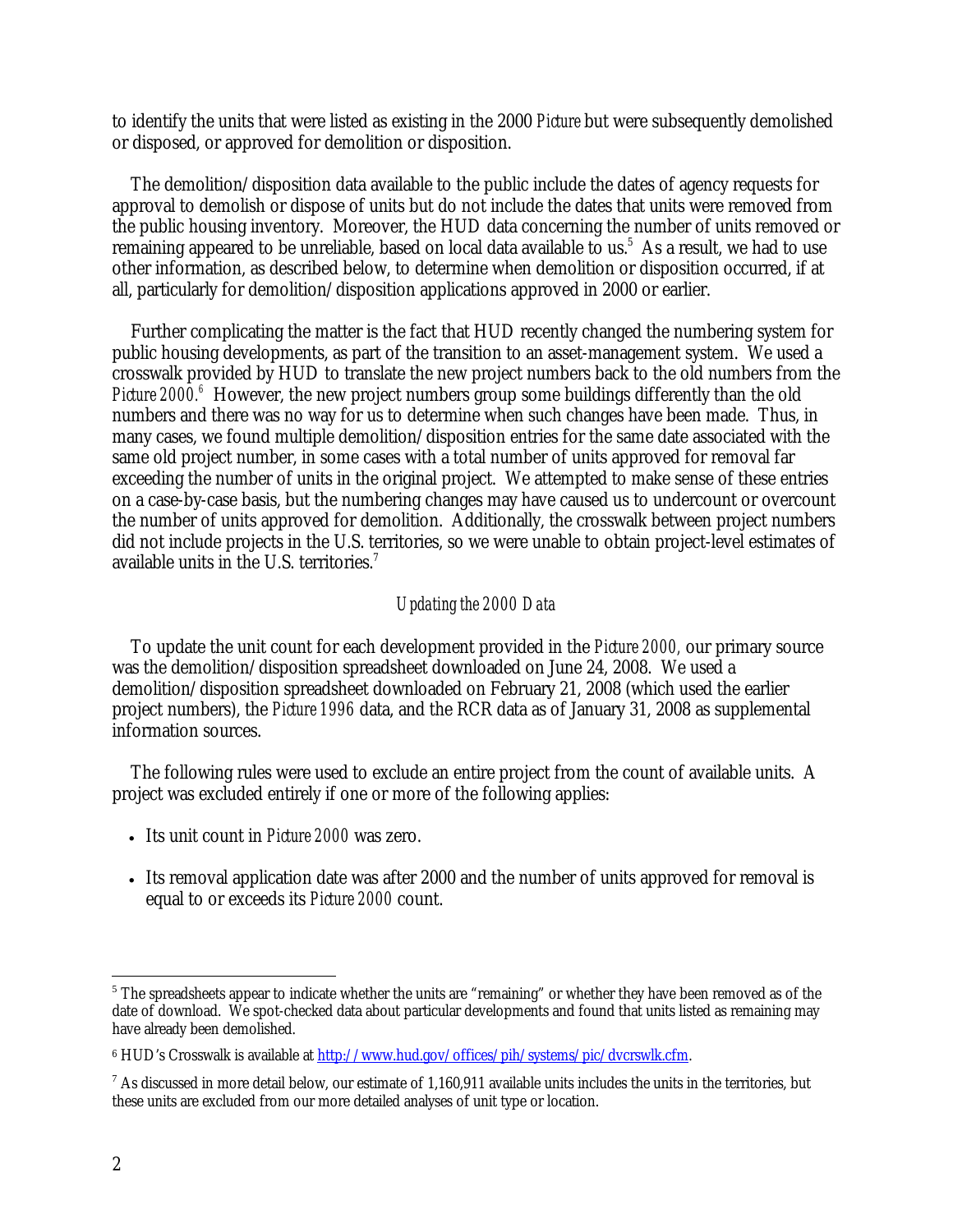- Its count in the RCR data (as of January 31, 2008) was equal to the number listed as approved for removal but remaining on the February 21, 2008 spreadsheet.
- The number of units approved for demolition but listed as remaining in the June 24, 2008 spreadsheet exceeded the unit count in the RCR.

If HUD had approved the demolition or disposition of a project, according to the June 24, 2008 spreadsheet, but the project did not meet one of these criteria for full exclusion, we estimated the number of remaining available units in the following manner, depending on the date of application approval.

- If the date of application was after 2000, we subtracted the total number of units approved for removal from the number of units listed in the *Picture 2000*. But if HUD's RCR data showed a *lower* number of units under Annual Contributions Contract in January 2008 than the resulting total, we used the RCR count as the number of available units.
- If the date was 2000 or earlier, we had to determine whether those units had already been removed prior to the count listed in *Picture 2000*. We used the *Picture 1996* to help us in this process. We applied the following rules:
	- If the difference between the *Picture 1996* count and the *Picture 2000* count was equal to the number approved for removal, we kept the number listed in the *Picture 2000*.
	- If the difference between the *Picture 1996* count and the *Picture 2000* count was less than the number approved for removal, we subtracted the number approved for removal from the *Picture 1996* count.
	- If the *Picture 1996* and the *Picture 2000* counts are the same and HUD approved removal in the period 1995 - 1999, we subtracted the number approved for removal from the *Picture 2000* count.

If none of these rules clarified whether the *Picture 2000* count for a development was greater than the number of units available in 2008, we reviewed the anomalies on a case-by-case basis and made our best judgment or used the RCR count of units under ACC.<sup>8</sup> We also removed 1,663 units in Atlanta's five remaining high-rise family developments, which we knew from other sources were approved for demolition during our analysis.<sup>9</sup>

<sup>1</sup> <sup>8</sup> Of the 61,919 public housing units in Puerto Rico, Guam and the Virgin Islands listed in the *Picture 2000*, we were able to identify 860 units in particular projects that were subsequently removed. In addition, we excluded some 3,057 units in the territories that are listed in the demolition/disposition spreadsheet of June 24, 2008 as approved for removal but remaining as of the date of the spreadsheet. We were unable to identify the specific projects in which these units are found due to the change in project numbers and HUD's omission of data on the territories from the crosswalk. Because we could not link the 3,057 units to specific developments, we did not include units in the territories in our breakdowns of units by project size, metropolitan location, and senior status.

<sup>&</sup>lt;sup>9</sup> Atlanta Housing Authority news releases indicated demolition was approved for the final four developments on July 2, 2008, with Bowen Homes' approval actually coming on June 20. None of these developments had been added to the demolition/disposition spreadsheet downloaded on June 24, 2008.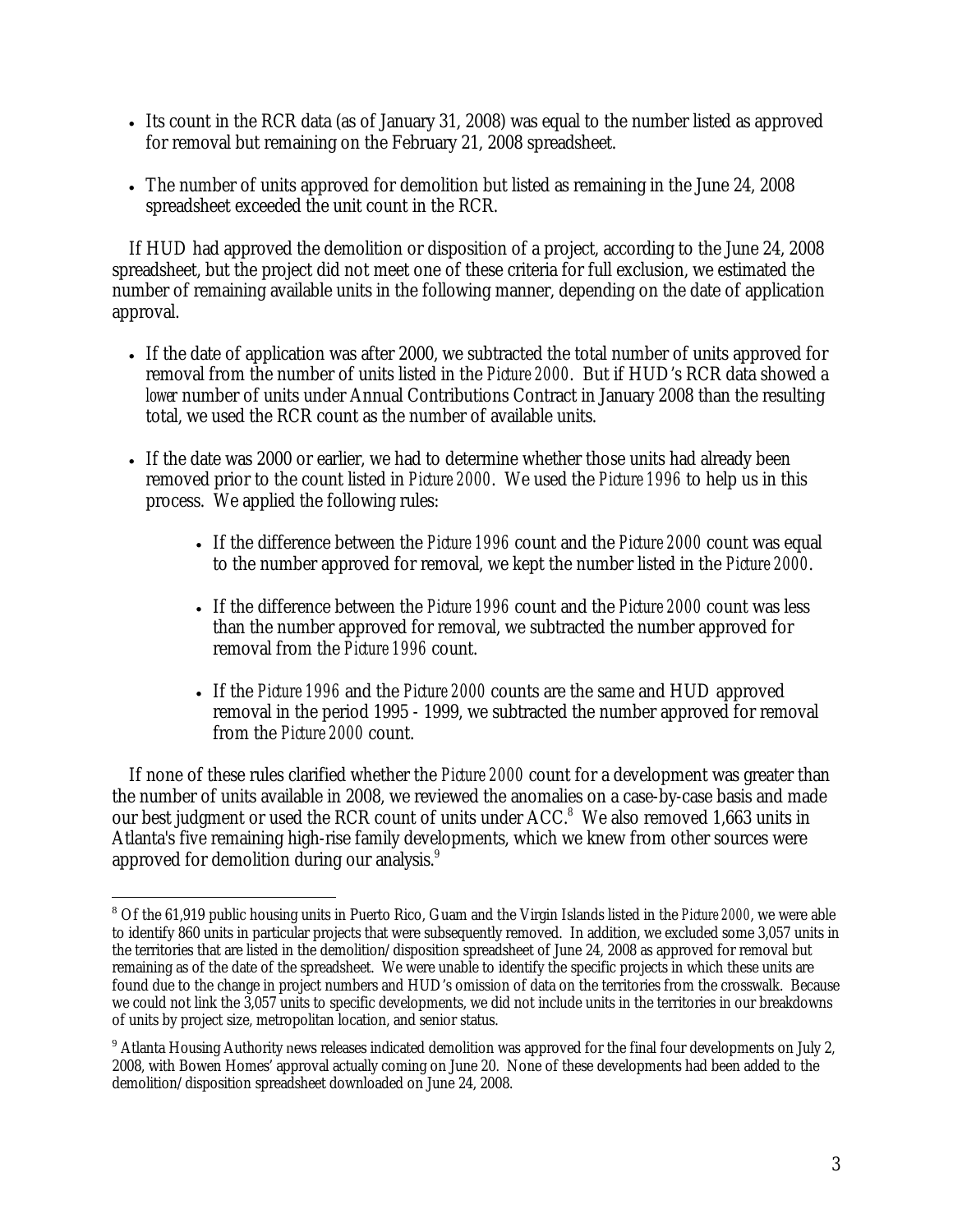From this process, we calculated that a total of 1,138,893 units in 13,570 projects listed in the *Picture 2000* are still available. We then had to adjust this figure to reflect new units, largely the result of HOPE VI redevelopment, that were not reflected in *Picture 2000*. Using the data available, we added to the total 21,979 "new" units in 356 projects listed in the RCR data as of January 31, 2008 that were not listed in the *Picture 2000*. The project numbers for these projects, by and large, are higher than the rest of the agency's project numbers, and in many cases follow somewhat sequentially. We took this to indicate that they are likely new replacement developments.<sup>10</sup> We had no way of accounting for replacement units that may have been added back into the original project number.<sup>11</sup>

 The 21,979 units therefore do not include all replacement units built since 2000. HUD's HOPE VI Progress Report shows 31,661 replacement units built as of September 30, 2007 (the latest data available to us). We do not know how many of these replacement units were built since 2000, or how many replacement units have been built at non-HOPE VI developments.

Adding these assumed replacement units brings our estimate of the total number of available units to 1,160,911 in 13,926 projects. It is important to remember that even if this estimate is correct as of the end of June 2008, it is constantly in flux at the margin due to HUD approval of additional requests for demolition or disposition and agencies bringing new replacement units on line. As explained in the body of the analysis, more units are likely to be lost than replaced under current policies, meaning that the number of available units will decline.

#### Location Analysis

To our knowledge, no one has analyzed the characteristics of the neighborhoods in which public housing is located using 2000 Census data. (HUD and independent researchers have done a number of analyses using the 1990 Census data.) In light of the substantial changes in the 10-year period in the concentration of poverty in central cities — and the demolition of about 200,000 public housing units since 1995 (see below), we concluded that any analysis of the future of public housing had to be based on the most recent information available concerning its location. Of course, neighborhoods could have changed considerably in the last 8 years, but the 2000 Census is the most recent data available that is sufficiently detailed at the neighborhood level.

The starting point of our location analysis is HUD's geocoding of public housing projects to a specific latitude and longitude in the *Picture 2000*. Our data was at the project level, so we had a single set of coordinates for each project, regardless of the number or configuration of buildings that are a part of each project. We used those coordinates to identify the tracts in which the projects were located and to match them to the tract-level Census data using a standard process of joining

1

<sup>10</sup> It did come to our attention that a small number of these units—perhaps around 3,000—may actually be in the *Picture 2000* under different project numbers and have simply been given new project numbers after being taken over by a different housing authority. We did not spend the time to explore that possibility in depth.

 $11$  For example, if there is a 200-unit project with 100 units approved for demolition and a count of 148 units in the January 2008 RCR, we cannot tell whether there are still 48 units to be demolished or whether all 100 units were demolished and 48 replacement units were built. Generally, in such a case we assumed that no replacement units had been built. Combined with the decision rules described above, this assumption meant that we considered only 100 units to be "available" in such a development.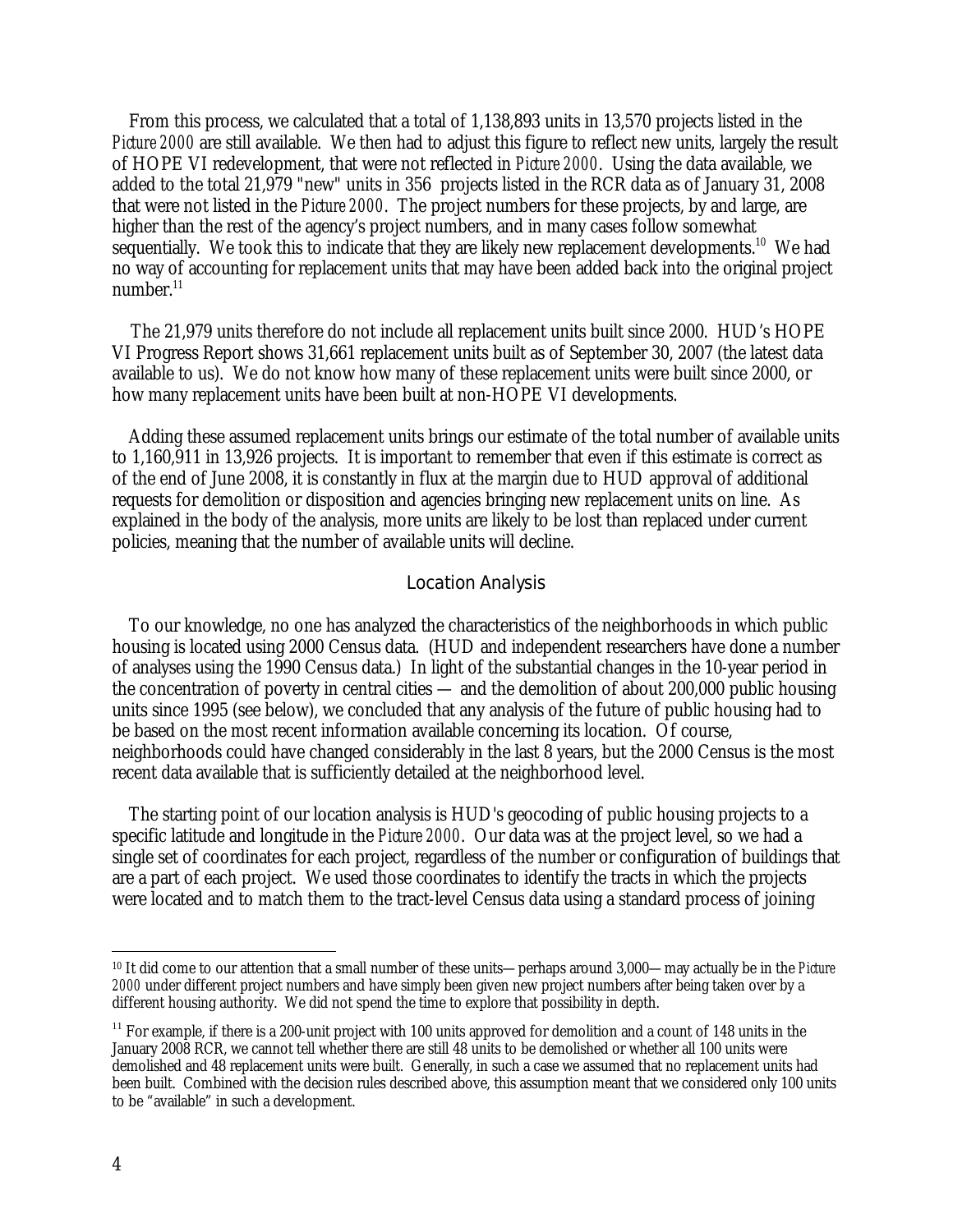shapefiles in ArcGIS.<sup>12</sup> *Picture 2000* also identifies whether a project is in a metropolitan or nonmetropolitan location. We used the metro/non-metro identifiers in *Picture 2000,* without updating. The Office of Management and Budget (OMB) has changed the boundaries of some metropolitan areas since 2000. As a result, some projects identified as non-metropolitan may now be in metro areas, and vice versa.

#### *Sample Narrowing for Location Analysis*

We analyzed the location of the available public housing units, determined by the processes described above. Due to data limitations, we could only include 969,873 of the 1,160,911 available units in the location analysis. The following are the categories of units excluded, summarized in the table below.

- *Units that are not in the* Picture 2000. As explained above, we were able to identify 21,979 units that were not in *Picture 2000*, which likely are replacement units. Because these projects are not in *Picture 2000*, we do not have latitude/longitude coordinates for them and cannot match them to census tracts.
- *Units in "scattered site developments"*. For administrative reasons, HUD sometimes assigns a single project code to so-called "scattered-site developments" that consist of more than one building in different locations. Often these are single-family units. The number of units in such projects is at times quite large (with more than 250 units). Despite the different actual locations of the units, *Picture 2000* assigned a single latitude/longitude point to some developments identified as "scattered site." Given the inherent inaccuracy of this practice, we decided to exclude all projects with a HUD label of "scattered" or "scat" from our location analysis, thereby excluding 41,726 units. Some scattered site developments are probably still included in the analysis and mistakenly assumed to be in a single location, but we believe the exclusion minimizes the distortion by omitting most of the more numerous such "developments." We do not know whether the exclusion of these nearly 42,000 units skews the census tract analysis in any particular direction. It may result in a slight upward skewing of our description of development size, but the median project size among the excluded "scattered site developments" is only slightly smaller than the median project size among the rest of the *Picture 2000* projects.
- *Units in U.S. territories*. The U.S. Census is not conducted in the territories, and the federal poverty thresholds are not designed to apply in the territories (where incomes and the cost of living in some cases are far below those on the mainland). For these reasons, we did not analyze the poverty rates and other characteristics of neighborhoods in which public housing in the territories is located.
- *Units with geocoding problems*. Our count of available units includes 11,626 units included in the *Picture 2000* but lacking geocoding coordinates, and 4,210 units for which the available geocoding information did not generate usable data ( due to either an inability to translate the latititude/longitude into a tract or geocoding to a tract with zero population). Since we do not have valid census tract identifiers for these units, we excluded them from the analysis.

 $\overline{a}$ 12 The *Picture 2000* includes some data on census tract poverty rate and racial composition. However, the data are not available for 1,922 geocoded projects — about one in seven — in the *Picture* dataset. Matching census data to tract identification for all of the projects allowed us to get a fuller picture of the neighborhoods in which nearly all public housing is located.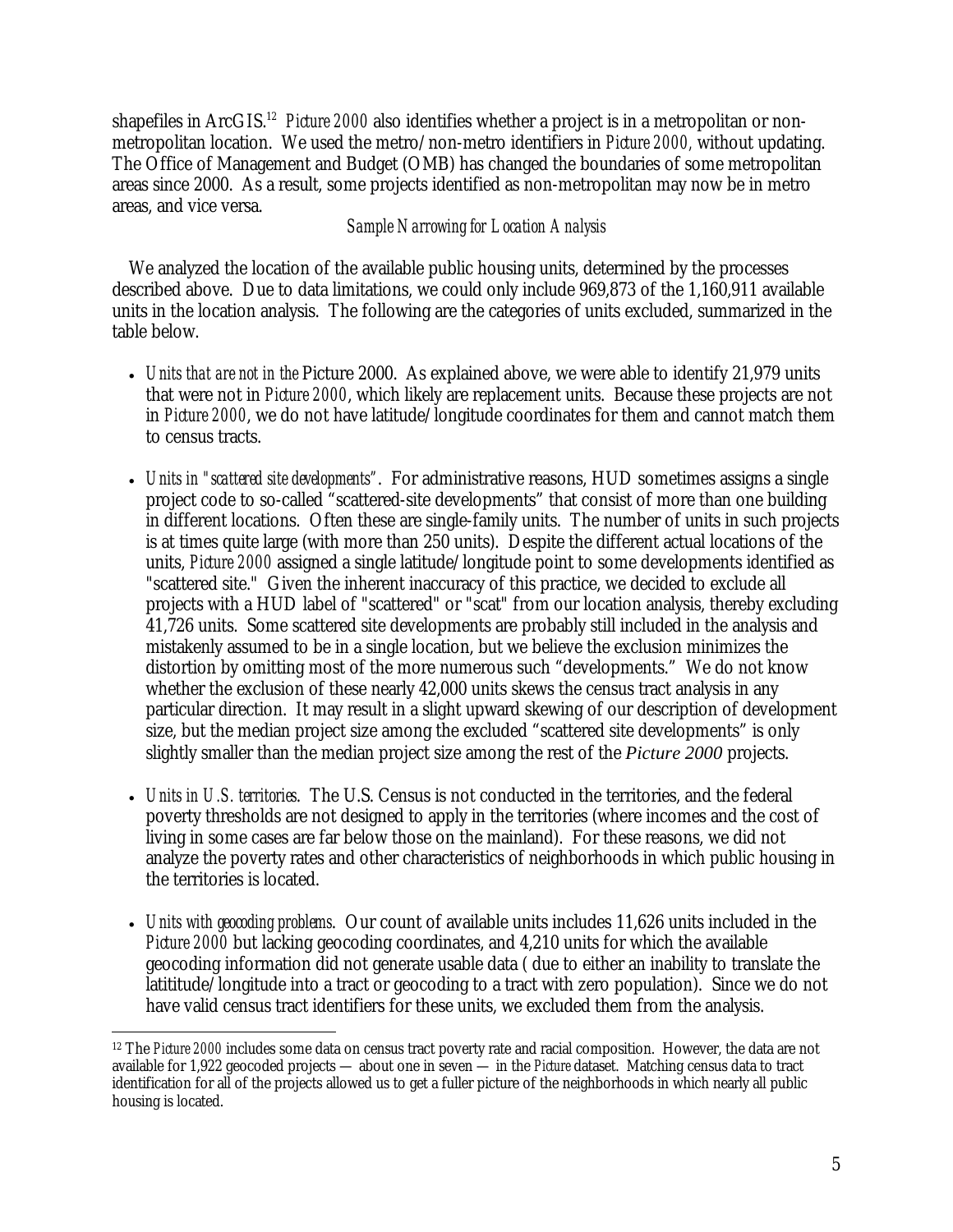| <b>Summary of Exclusions From Location Analysis</b><br>(out of total estimated available units (1,160,911)                                                     |                 |  |  |  |  |  |  |
|----------------------------------------------------------------------------------------------------------------------------------------------------------------|-----------------|--|--|--|--|--|--|
| Excluded Category (sequential exclusions)                                                                                                                      | Number of Units |  |  |  |  |  |  |
| Projects and units not included in the 2000 Picture (likely new construction)                                                                                  | 21,979          |  |  |  |  |  |  |
| Projects which include the label "Scattered" or "Scat" in 2000 Picture                                                                                         | 41,726          |  |  |  |  |  |  |
| Projects in U.S. territories                                                                                                                                   | 58,002          |  |  |  |  |  |  |
| Projects that HUD did not geocode in the 2000 Picture                                                                                                          | 11.626          |  |  |  |  |  |  |
| Projects for which we identified geocoding problems                                                                                                            | 4,210           |  |  |  |  |  |  |
| Projects for which the ratio of units in the 2000 Picture to the total number of<br>housing units in the geocoded tract, according to Census 2000, exceeds 1.0 | 53,495          |  |  |  |  |  |  |
| Total                                                                                                                                                          | 190,038         |  |  |  |  |  |  |

• *Units with an excessively high ratio of public housing units to total housing units.* We excluded all projects where the number of public housing units reported in Picture 2000 was greater than the total number of housing units listed in the project's census tract, since this result can only be explained by inaccurate or incomplete data. In such cases either the public housing data or the Census data could be incorrect, but we had no way to determine which it was. Another possibility is that the project's units are in more than one census tract, but we could only match the single address provided.

The statement in the analysis that public housing is located in more than 3,500 communities is based on an estimate that at least 3,566 census "places" are home to at least one public housing development. Census places include local jurisdictions such as cities and towns, as well as certain unincorporated communities. The 3,566 figure does not include projects that were not in the 2000 Picture, that are located in the territories, or that HUD did not geocode in the 2000 Picture. Consequently, it is a low-end estimate of number of communities where public housing is located.

#### Determining "Senior" and "Family" Developments

Public housing developments may house all types of households — families with children, single individuals or couples who are elderly or have disabilities, or others — with the mix largely determined by the share of 1-bedroom or larger units. Such general occupancy developments are usually called "family" projects. Some of these developments have individual buildings set aside for seniors or people with disabilities. Other developments were built to serve primarily elderly households or individuals with disabilities, and have mostly efficiency or 1-bedroom units. For simplicity, we have labeled these "senior projects."

Analyses in the 1990s revealed that residents of "family" projects were more likely to be black, and these projects were much more likely to be located in high poverty, largely minority areas.<sup>13</sup> Policy-makers and researchers have linked the potentially deleterious impacts of living in high

 $\overline{a}$ 

<sup>13</sup> E.g., John Goering, Ali Kamely and Todd Richardson, "The Location and Racial Composition of Public Housing in the United States: An Analysis of the Racial Occupancy and Location of Public Housing Developments," US Department of Housing and Urban Development (1994); Sandra J. Newman and Ann B. Schnare, "'… And a Suitable Living Environment': The Failure of Housing Programs to Deliver on Neighborhood Quality," *Housing Policy Debate* 8:4 (1997), pp. 703-741.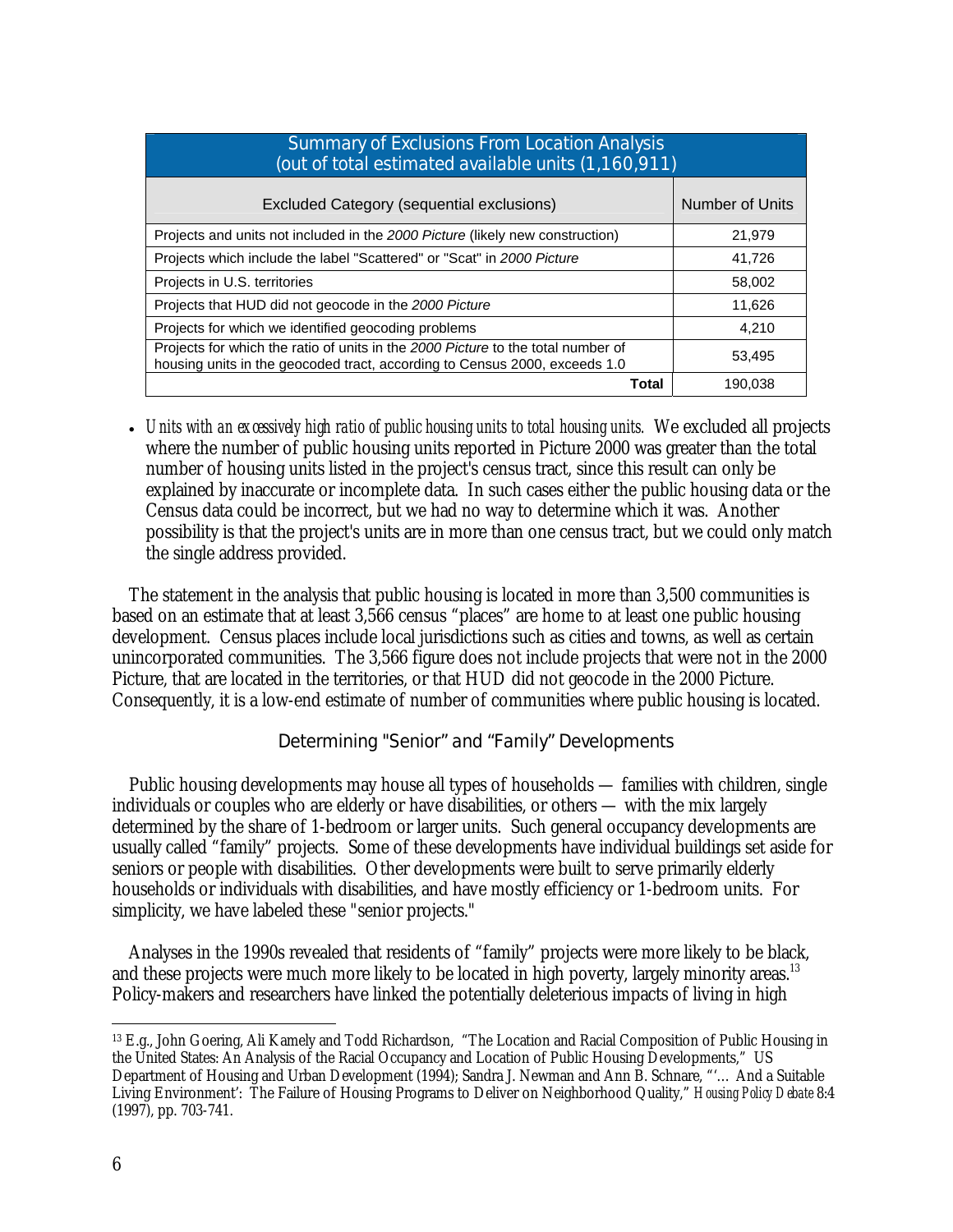poverty communities primarily to families with children, though others also may be adversely impacted by living in deteriorated housing in high-crime areas. Consequently, we concluded that it was important to analyze the size and location of general occupancy developments separately from the public housing stock as a whole.

Most of the senior/general occupancy labels came from the Public Housing Operating Cost Study and a spreadsheet available on the study's website.<sup>14</sup> For projects that were not included on that spreadsheet, we developed a methodology for identifying senior projects based on the method used by the Government Accountability Office's 2005 report on the condition of senior developments.<sup>15</sup> Using the *2000 Picture* data, we identified public housing developments as primarily occupied by elderly persons (62 or older) or non-elderly persons with disabilities if:

- 1. the development had at least 10 occupied units, *and*
- 2. all of the units in the development contained only one bedroom OR at least 50 percent of heads of households were elderly persons OR at least 50 percent of heads of households were non-elderly persons with disabilities OR at least 80 percent of heads of households were either elderly persons or non-elderly persons with disabilities.

Using this method, we were able to categorize an additional 700 projects with 29,940 units as either general occupancy or senior developments.<sup>16</sup>

Of the 1,160,911 total units available, 765,280 are in general occupancy or "family" projects and 315,915 are in "senior" projects. We were not able to identify the project type for 79,716 available units. The unidentified units are either the "new" units (for which do not have *2000 Picture* data) or units in the territories, where the lack of project-level demolition data means that we do not have reliable counts available at the project level.<sup>17</sup> The available information, however, indicates that the great majority of the 58,002 units in the territories are in "family" projects, suggesting that the total number of units in family projects is at least 820,000.

#### Occupied Units

 This analysis estimates that 1,040,000 of the 1,161,000 public housing units available now or in the near-term are occupied as of mid-2008. As of June 30, 2008, HUD's Resident Characteristics Report (RCR) includes data on 977,716 households living in public housing. Some agencies may have failed to report on all occupants. Most significantly, RCR does not include data from many

 $\overline{a}$ 14 The PHOCS spreadsheet is available at

http://www.gsd.harvard.edu/research/research\_centers/phocs/Cost\_Study\_Final\_Estimates.xls.

<sup>&</sup>lt;sup>15</sup> U.S. Government Accountability Office, "Distressed Conditions in Developments for the Elderly and Persons with Disabilities and Strategies Used for Improvement," GAO-06-163 (2005).

<sup>&</sup>lt;sup>16</sup> We categorized developments with fewer than 10 occupied units as general occupancy projects.

<sup>&</sup>lt;sup>17</sup> The same problems keep us from being able to label a similar number of units as metropolitan or non-metropolitan. The slight discrepancy in the numbers that are unable to be labeled is due to the fact that a few "new" projects are included in the PHOCS list, which is from 2001, and can be identified as either senior or general occupancy developments. We have no more recent source of information about metropolitan location.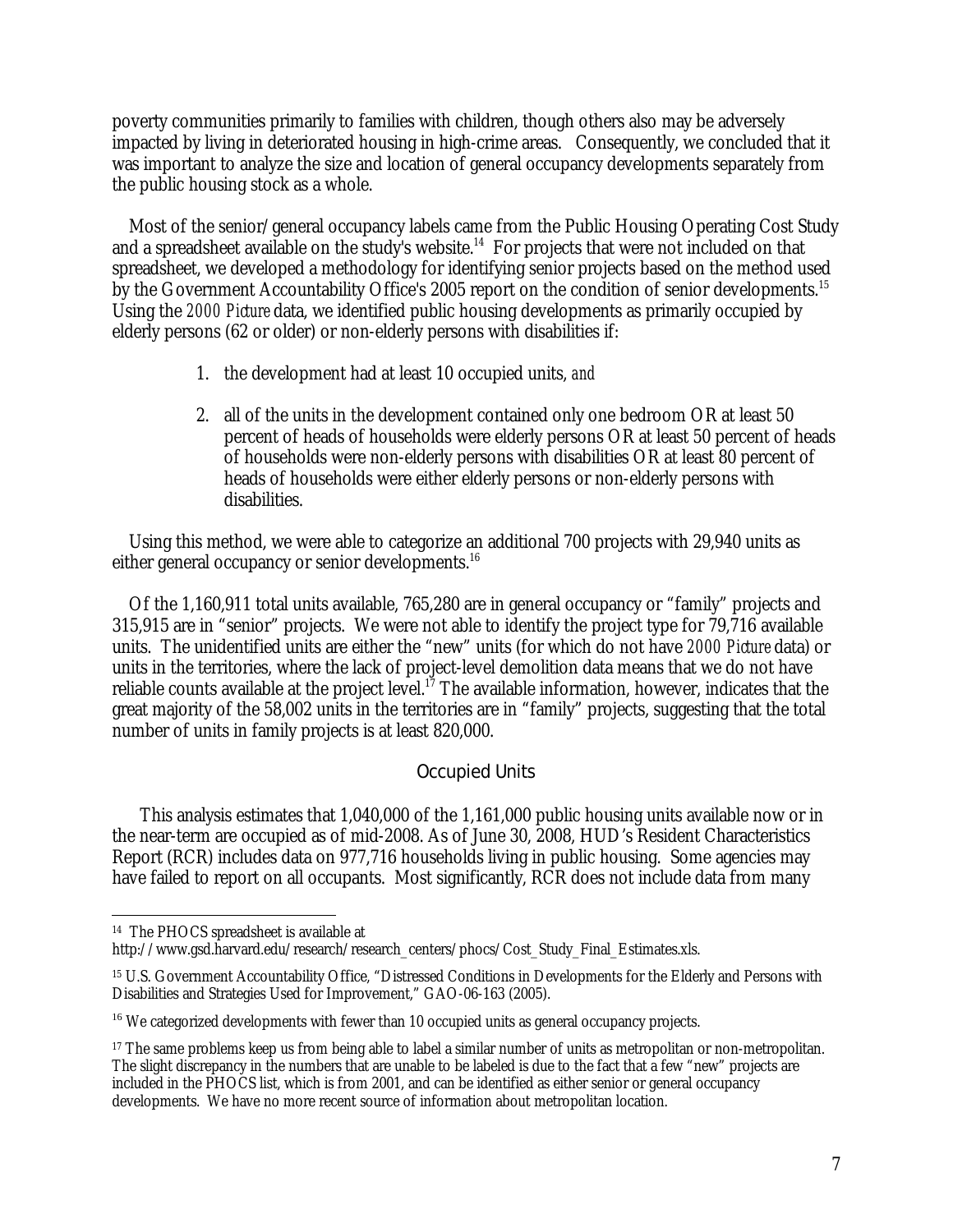agencies participating in the Moving to Work demonstration (MTW). Twelve of the largest agencies, that own about 90,000 units we deemed available, reported data on only 13,000 households. Based on information provided by these agencies in written materials or in response to our inquiries, we estimate that there are approximately 62,000 additional occupied units not accounted for in RCR. The estimate of 1,040,000 occupied units may be slightly low, as several thousand additional units are owned by smaller MTW agencies that are not included in the RCR data, and other agencies also may have failed to report fully.<sup>18</sup>

These estimates indicate that approximately 121,000 of the 1,161,000 remaining public housing units are not occupied. Vacancies could occur for a number of reasons. HUD's 2007 Public Housing Operating Fund Annual Report states that in that year at non-MTW agencies, 33,625 units were unoccupied because they were undergoing modernization or had been rendered uninhabitable by a disaster or "casualty loss." Some of the remaining units likely were off-line for modest repainting or repairs for reoccupancy, while others were available for rent.

#### Resident Demographics

We relied primarily on data from HUD's Resident Characteristics Report as of June 30, 2008 to identify the characteristics of public housing residents. Cross-tabulations of these data are not possible, so in some cases we used the more detailed breakdown of 2006 data reported by HUD in it "Seventh Annual Report to Congress on Public Housing and Rental Assistance Programs." We used the RCR figures on the percentage of residents in particular age groups, percentages of each household type, and the average household size to adjust the RCR data to reflect the estimated 62,000 households not included in the RCR database.

For example, RCR reports that the average size of the 977,716 households included in the database is 2.17 people. Assuming that the estimated 62,000 households not included in the database have the same average size, there are 2,256,000 people living in public housing. We applied the RCR data showing that nearly 16 percent of residents of public housing were age 62 or older to this total number of residents to estimate that there are 351,363 seniors living in public housing. About 30,000 of these seniors are either a member of an elderly couple or live with other relatives.

#### B. Estimates of Public Housing Funding Needs

This appendix describes the sources and methods we used (1) to estimate the backlog of capital needs in public housing developments and (2) to compare public housing preservation costs to the current public housing funding level and the cost of replacement vouchers. It covers the following areas:

- General framework and assumptions;
- Capital backlog needs;
- Replacement reserve contributions;
- Operating costs;

 $\overline{a}$ 

<sup>18</sup> RCR includes data for a 16-month period, for families that did not exit the program during that period. As a result, the RCR figure of nearly 978,000 occupied units we used as the starting point may itself be higher or lower than a pointin-time count would be. It is unlikely, however, that the difference would be large.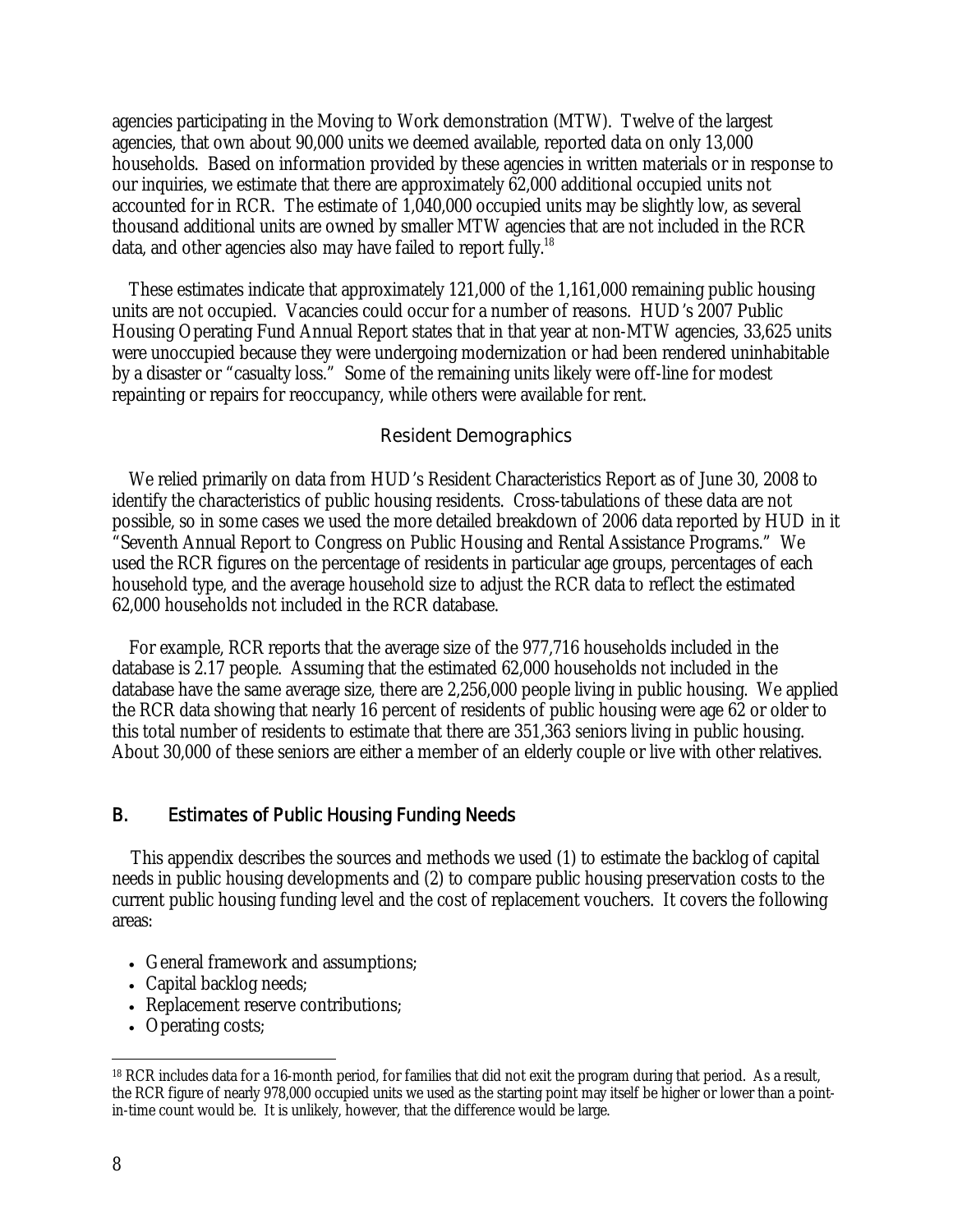- Voucher costs: and
- Comparison with baseline public housing funding level.

#### General Framework and Assumptions

#### *Number of Public Housing Units*

Our estimates of the capital backlog and annual public housing preservation costs include costs for the 1,161,000 units we estimate remained in the public housing program and were not approved for removal as of June 2008. We assumed that 98 percent of these units would be eligible for operating subsidies, the same percentage as the share of total units in 2007 not in the process of being removed that were eligible for operating subsidies.

#### *Period of Analysis*

Our preservation cost estimates look at costs over a period of 30 years, on the grounds that 30 years is both a common loan term and in many cases the useful life of a development before further major renovations will be needed. Thirty years is also the same period generally used in the methodology HUD uses to compare costs of major rehabilitation of public housing and voucher costs for purposes of determining whether a development is eligible for mandatory or voluntary conversion.19

#### *Inflation and Discount Rates*

Inflation rates for 2008 and 2009 are CBO estimates. Inflation and discount rates in 2010 and after are from the January 2008 revision of OMB circular A-94 (available at http://www.whitehouse.gov/omb/circulars/a094/a94\_appx-c.html). These are the same rates used in HUD's voucher conversion cost comparison methodology and for other federally required costbenefit analyses.

Again following the same approach as the HUD methodology, we applied a single, general inflation rate to all costs in 2010 and after, instead of separate inflation rates for the different types of goods and services (such as utilities, rents, administrative salaries, and capital equipment) that will influence needs and funding levels in the public housing and voucher programs. If prices grow more rapidly in one area than another, this could cause our cost estimates to be too high or too low. For example, utility costs make up a disproportionately high share of public housing costs, so if utility prices rise more rapidly than the general rate of inflation, the real cost of public housing preservation will be higher than we anticipate. Higher utility cost growth could also cause public housing to be more expensive relative to vouchers (since a smaller share of voucher expenditures goes to utilities), although this effect could be offset if there is also rapid growth in prices (particularly residential rents) that drive voucher costs.

 $\overline{a}$ 

<sup>19</sup> See appendix to 24 C.F.R. part 972.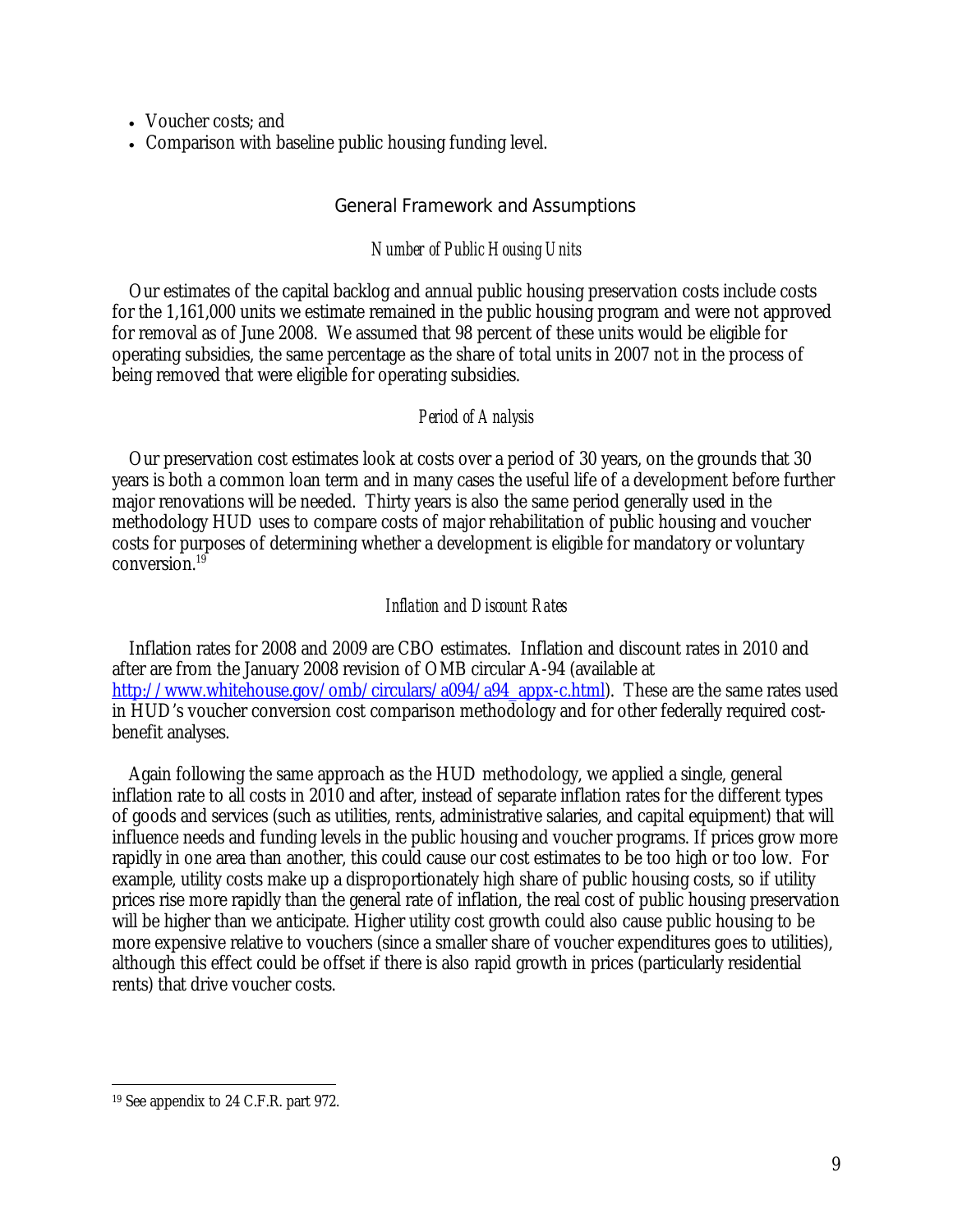#### *Financing Terms*

Our estimate of the annual cost of addressing the capital backlog assumes that 20 percent of the backlog would be met through upfront grants, while the remaining 80 percent would be funded through debt financing. We assumed a 30-year loan financing period for new debt taken out to address the backlog, a debt coverage ratio of 1.15, and an interest rate of 6.0 percent. (We also assumed continuing payments on \$2.6 billion in debt under the Capital Fund Financing Program discussed below, for a period of 20 years after the debt was taken out. Twenty-years is the typical maximum financing period permitted under that program.)

The interest rate of 6.0 percent is based on reports of interest rates in previous years for longterm, fixed-rate, tax-exempt financing, with credit enhancement or mortgage insurance costs included.<sup>20</sup> We assumed that interest rates today would bear the same relationship to the 10-year Treasury bond rate (a spread of 220 basis points) as was typical in previous years.

#### Public Housing Capital Backlog

The main source of our estimates of capital backlog needs is a HUD-sponsored study conducted by Abt Associates in 2000, the most recent national estimate based primarily on an actual assessment of public housing developments.21 That study estimated an average of \$20,390 in backlog needs per unit as of 1998. If the per unit backlog had simply grown since then at the rate of growth in construction costs, it would have come to  $$28,600$  in  $2009$ .<sup>22</sup> Actual current backlog needs will depend on the amount of new needs that have accumulated since 1998, the extent to which housing agencies have addressed capital needs, and changes in the size and characteristics of the public housing stock.

#### *Backlog Needs Addressed and Accumulated Since 1998*

Funding under the public housing capital fund from 1998 through 2004 was significantly higher than the amount of capital needs that Abt's estimates suggest likely accrued during that period. Funding fell below the accrual level in later years, but the deficit in those years only offset a portion of the surplus above estimated accrual needs in 2004 and before. Overall, we estimate that capital fund expenditures reduced the per-unit capital backlog from \$28,600 to \$21,600.

This estimate uses the level of funds obligated for capital fund formula grants from 1998 through 2007 and the amount appropriated for those grants in 2008 (since data on obligations for 2008 will not be available until the end of the year). We made three adjustments to those funding levels:

1

<sup>20</sup> James Stockard, Gregory Byrne, Kevin Day, Lora Nielsen, *Report on Debt Financing of Public Housing Capital Improvements*, Public Housing Operating Cost Study, Harvard University Graduate School of Design, November 1, 2001.

<sup>21</sup> Meryl Finkel, Donna DeMarco, Hin-Kin Lam, Karen Rich, *Capital Needs of the Public Housing Stock in 1998: Formula Capital Study*, Abt Associates, prepared for U.S. Department of Housing and Urban Development, January 2000.

<sup>&</sup>lt;sup>22</sup> Our estimate of growth in construction cost uses the McGraw Hill Construction Engineering News-Record Building Cost Index for the period from 1998 to 2007. We assumed that construction cost growth from 2007 to 2008 would be the same as the growth from January-September 2007 to January-September 2008, and that from 2008 to 2009 construction costs would grow at CBO's projected rate of general CPI inflation.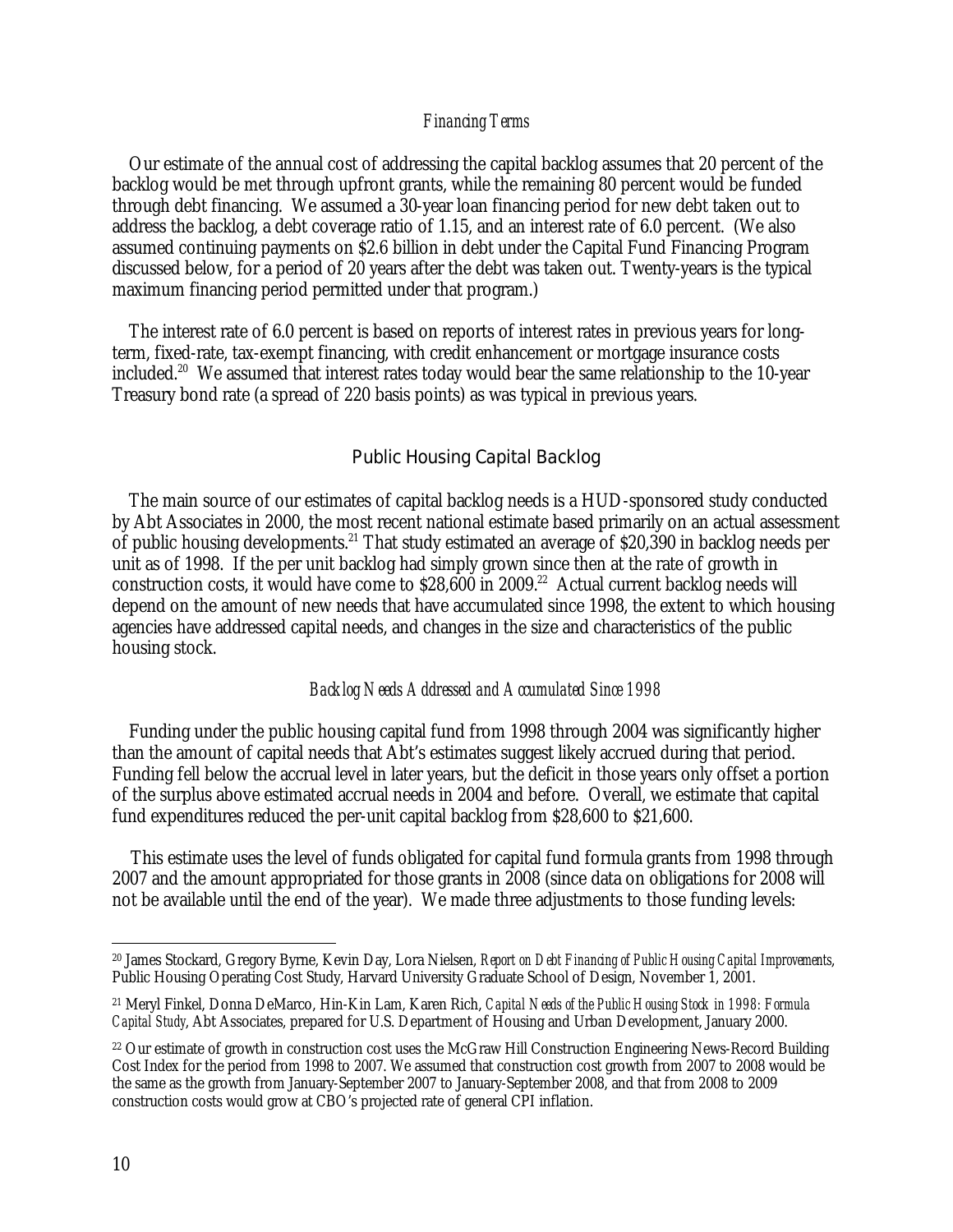- We added amounts borrowed through the Capital Fund Financing Program, net of an estimate of capital funds used to repay CFFP debts. HUD reports that it has approved \$3.6 billion in CFFP debt. We include only \$2.6 billion of this debt in our calculations, based on an estimate that the remaining \$1.0 billion either refinanced existing debt (and therefore would not further reduce the backlog) or was approved by HUD but never actually borrowed.
- We excluded funds set aside within the capital fund for purposes other than core capital grants.
- We deducted an estimated 8.1 percent of capital funds that were used for "replacement housing factor" (RHF) grants that did not address capital needs in existing buildings. Data on HUD's website indicates that 8.1 percent of capital formula funds were used for RHF grants in 2003-2008, the only years covered by the data.

Beyond the set-aside and RHF funds we excluded, some capital grant funds were not used to address capital needs at projects (and instead went for purposes such as capital improvements to administrative buildings or computer systems, or transfers to cover shortfalls in the operating fund). At the same time, some funds from other sources were used for capital needs (such as Low-Income Housing Tax Credits and tax exempt bonds, or HOPE VI funds spent on rehabilitation). We did not have enough information to estimate these amounts reliably, but made the assumption that the amount of funds from outside the capital fund used to address backlog needs at public housing developments roughly offset the amount of capital funds used for other purposes.

We assumed that new needs have accumulated since 1998 at an annual rate of \$2,100 per unit in 2009 dollars. That figure is 90 percent of the annual capital accrual rate estimated by the 2000 Abt study. We used this lower figure because the Abt estimate is an estimate of the accrual of new needs after backlog needs are addressed. The rate at which additional needs would accumulate in a building with a large backlog would be significantly lower, because many building systems already would be beyond their useful life and therefore would not accrue new needs.

#### *Changes in Size and Characteristics of Public Housing Stock*

As the starting point for selecting a sample of units for inspection, the capital formula study used 1997 HUD data containing 1,308,050 units, about 147,000 more than the 1,161,000 we estimate remained in the public housing program and were not approved for removal as of June 2008. We assumed that 35,000 new public housing units would have been built during this period (including nearly all of the 31,661 HOPE VI replacement units built by September 2007, and a small number of units built since September 2007 or at non-HOPE developments), which would mean the total number of units demolished or otherwise removed from the stock would be about 180,000.

The estimates in the 2000 Abt study excluded just over 100,000 units, because these units had been or were scheduled to be demolished under HOPE VI or because for other reasons they were not expected to be eligible for capital funds in the future. If an additional 80,000 units with relatively high capital needs were eliminated and 35,000 new units with no backlog needs were built, the average level of backlog needs would have fallen from \$21,600 to about \$19,300. This would correspond to a total backlog of \$22 billion, the figure used in the analysis.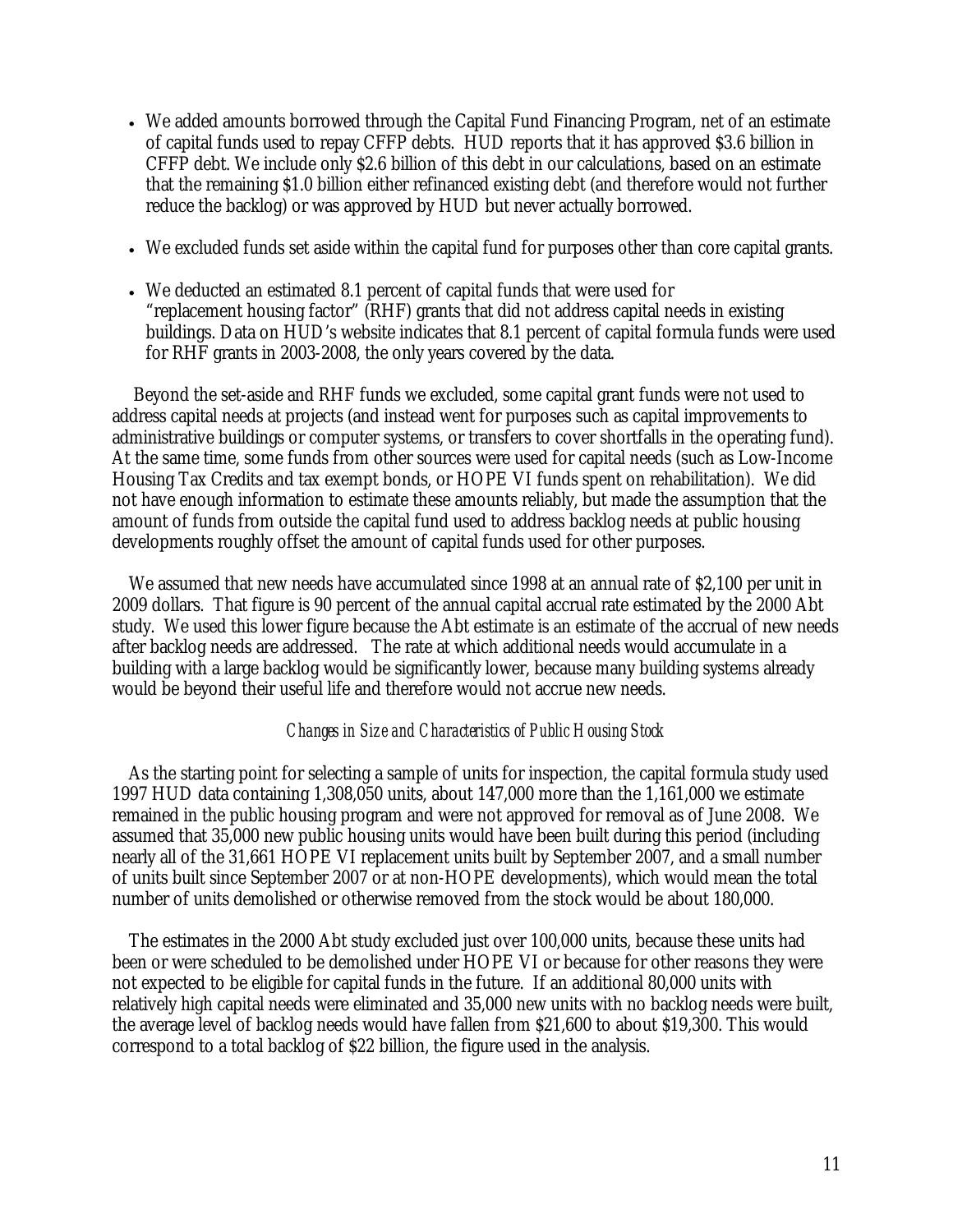#### *Replacement Costs*

We used an estimate that replacement of a public housing unit will cost \$146,000. This was calculated based on HUD's 2007 Total Development Cost limits, which are per-unit development cost estimates broken down by unit size and type of building (detached, semi-detached, row house, walkup, and elevator). We weighted the estimates based on the building types and units sizes in the public housing stock, and multiplied the resulting average by 90 percent (since many public housing projects would not incur all of the costs — such as site acquisition and remediation — that the TDC is intended to cover). We then used the method described in note 4 to adjust the result to reflect growth in construction costs.

#### *Number of Units Requiring Replacement*

The analysis estimates that the total capital need would be \$32 billion (or \$28,000 per unit) if 100,000 units were to be replaced rather than renovated. There is not sufficient information available to estimate the number of units where demolition and new construction (or, alternatively, replacement with tenant-based vouchers) is more appropriate than renovation of the existing structure, but it is likely roughly on the order of magnitude of 100,000.

This figure is somewhat above recent estimates of the number of "severely distressed" public housing units (discussed further in note 28 of the analysis). For example, the Urban Institute estimated that (apparently as of 2003) between 47,000 and 82,000 units met a definition of "severely distressed" that — like the definition used in the HOPE VI program — combined poor physical condition and social problems.<sup>23</sup> It would be expected, however, that the number of units requiring replacement would be higher than the number of severely distressed units, since some developments may be in extremely poor physical condition but not experience the types of social problems that the definition of severe distress requires.

The 100,000 figure is also above the 86,000 units that we estimate are located in large developments in high poverty census tracts. This would be expected as well, since while some of the 86,000 units may not require replacement, additional units not included in the 86,000 likely should be replaced rather than renovated.

#### Replacement Reserves

The 2001 Harvard Graduate School of Design (GSD) analysis of debt financing in public housing listed \$800 as the high end of a range of possible annual contributions to replacement reserves for public housing, based on a review of a number of sources of data on accrual costs and replacement reserve levels. In our estimates of the cost of a replacement reserve that would partially cover newly accrued capital needs, we adjusted the GSD estimate for inflation, resulting in an annual reserve contribution of \$1,060 per unit.

This level would cover only a portion of new capital needs that accumulate over time, with the assumption that proceeds from future refinancing or other sources would cover the remainder. The

 $\overline{a}$ 

<sup>23</sup> Margery Austin Turner et al., "Estimating the Public Costs and Benefits of HOPE VI Investments: Methodological Report," July 2007.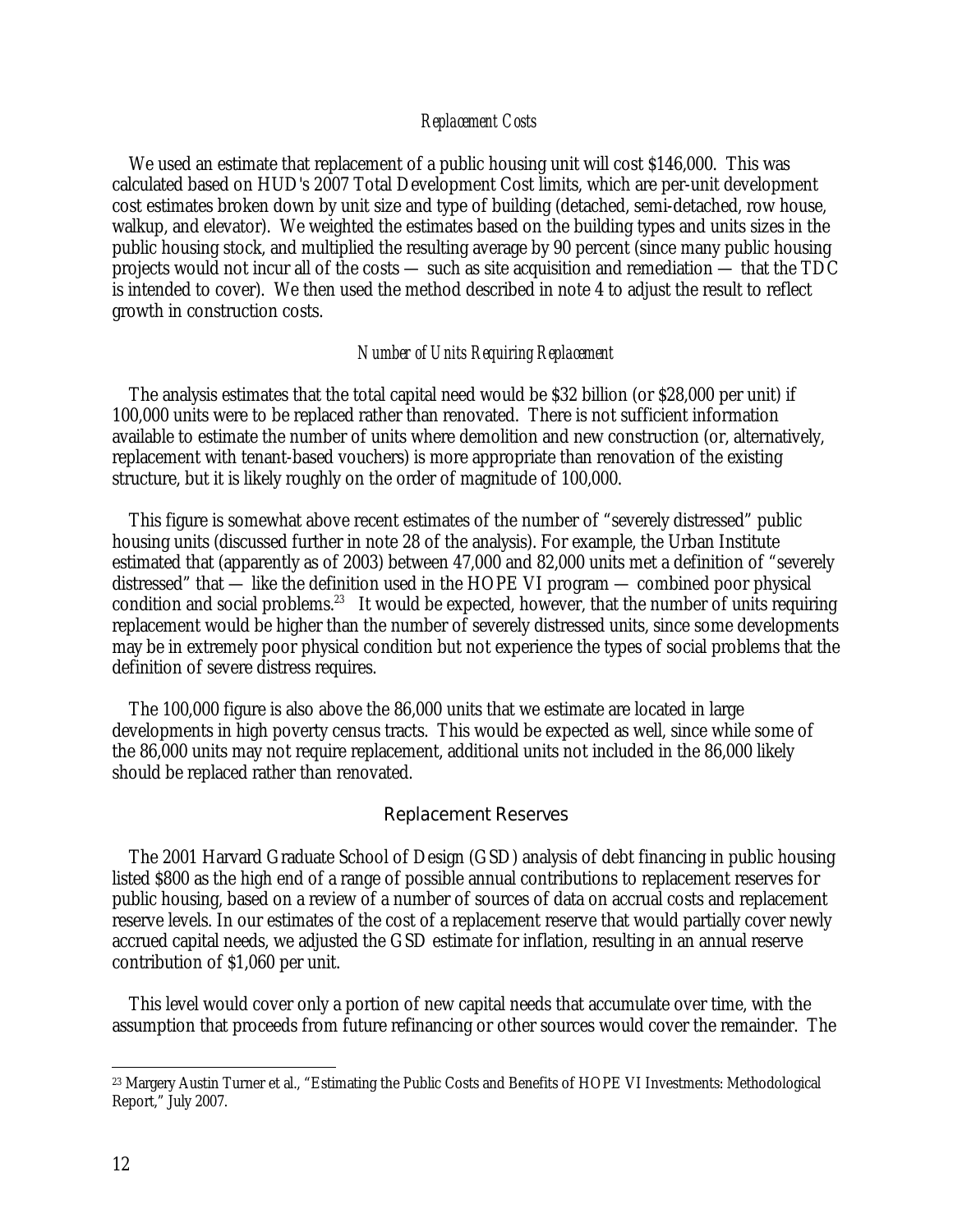\$1,060 estimate, however, is well above the typical replacement reserve contribution in privately owned rental housing. For example, an Ernst and Young survey found that the median replacement reserve contribution in Low-Income Housing Tax Credit properties in 2005 was \$250.<sup>24</sup> The higher estimate we used reflects an assumption that capital needs will accumulate somewhat more rapidly in public housing. In addition, it would provide housing agencies enough ongoing revenues to cover a somewhat larger share of newly accumulated capital needs than is typical in the private sector (and therefore leave a smaller share that would need to be covered through refinancing or grant funding at the time of the next major rehabilitation).

The 1998 Abt capital needs study estimated that after full modernization an average public housing unit would accrue \$1,679 in additional capital needs per year, in 1998 dollars. Adjusted for inflation, this comes out to \$2,350 per unit per year in 2009. The \$1,060 replacement reserve contribution we assumed in our analysis would be adequate to cover 45 percent of those costs.

#### Public Housing Operating Costs

We used the actual amount of operating subsidies housing authorities are eligible for in 2008 (as reported by HUD on September 10, 2008) as the starting point for our estimate of the amount of operating subsidy needed to preserve public housing. We then inflated those levels by HUD estimates of growth in eligibility under the operating subsidy formula from 2008 to 2009 that were included in HUD's 2009 Congressional Budget Justifications, and made three further adjustments to reflect differences between eligibility under the current formula and actual long-term operating subsidy needs.

- First, we based the utility cost component of the operating subsidy on an estimate of actual utility costs in 2009. HUD's formula is designed in a manner that may cause eligibility for operating subsidies to cover utility costs in any given year to be far above or below actual costs. Eligibility over a 30 year period, however, will likely be more closely linked to actual 2009 costs than to 2009 eligibility. Our estimate is based on actual public housing utility costs from July 2006 through June 2007, CPI data on utility inflation through July 2008, Department of Energy (DOE) projections of energy inflation after July 2008, and an assumption that inflation for water and other non-energy utilities will continue at the same rate as in recent years. We assumed no change in the *quantity* of energy consumed in public housing; if housing agencies have reduced consumption in response to conservation incentives and higher prices, 2009 costs could be somewhat lower.
- Second, we used an estimate of rental income intended to reflect current rent revenues. When the operating subsidy formula was established, the "formula income" (that is, the level of rental revenue deducted from estimated expenses to determine subsidy eligibility) was frozen through 2009 at the 2004 level without any adjustment for inflation. As a result, a \$2.23 billion estimate of the formula income level included in the 2009 HUD budget justifications reflects 2004 rents rather than 2009 rents.

 $\overline{a}$ 24 Ernst and Young, *Understanding the Dynamics IV: Housing Tax Credit Investment Performance*, June 2007.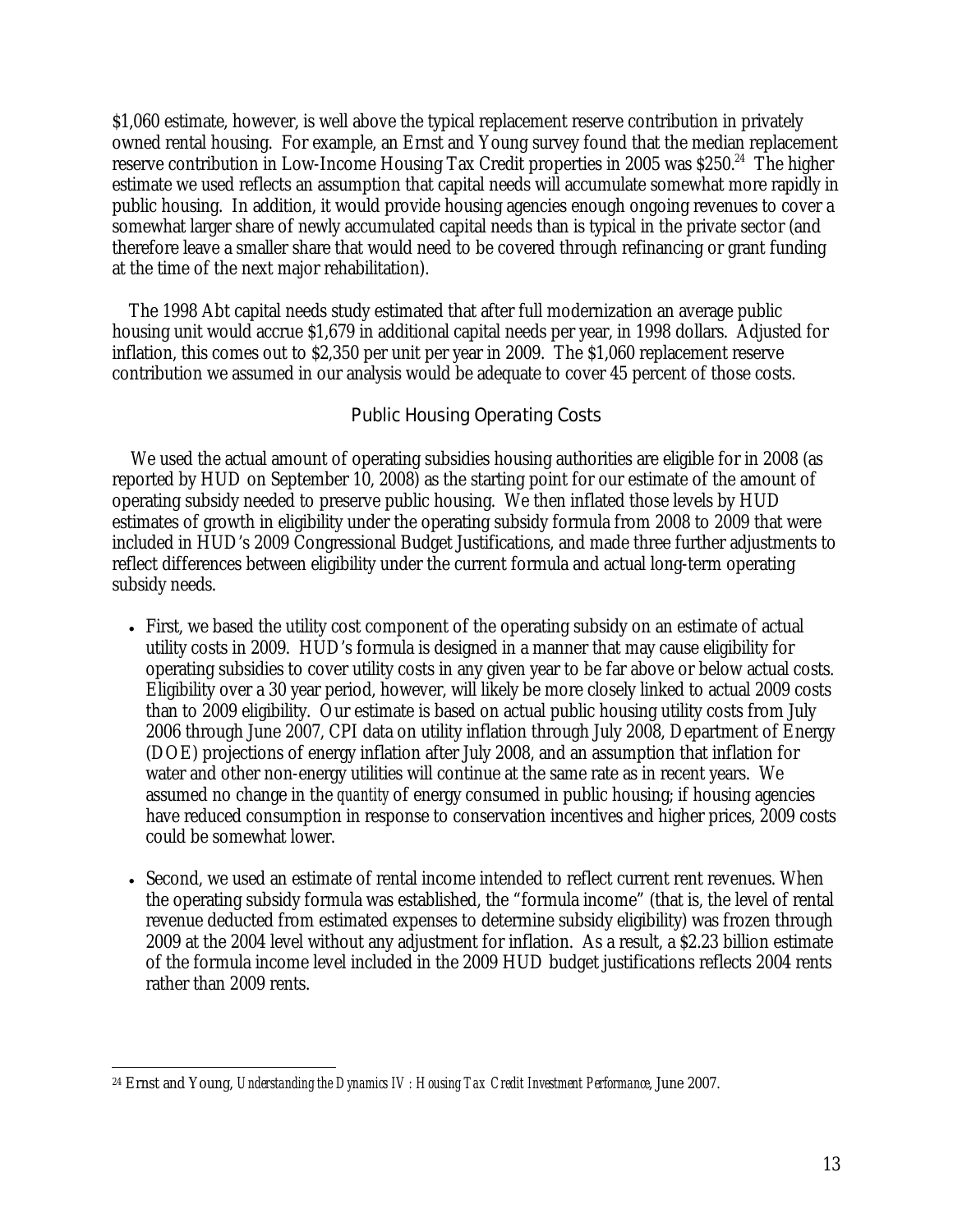- It is not yet clear how formula income will be calculated in 2010 and after, the bulk of the period covered by our estimates. But regardless, the resources available to PHAs from rents to offset operating costs will be determined by actual current rent revenues, so we used an estimate of current revenues in our analysis. We assumed that per-unit tenant rent revenues would have risen at the same rate as average incomes for the bottom 20 percent of all households from 2004 to 2007 — the most recent year for which income data are available and at half the rate of inflation from 2007 to 2009. This comes out to an average per-unit increase of 3.0 percent per year from 2004 through  $2009$ <sup>25</sup>
- Third, we adjusted the non-utility component of formula eligibility to reflect growth in employee benefit costs. The estimates of non-utility expenses in the formula are based on 2000 data, adjusted for inflation. Benefits account for about 16 percent of non-utility costs in public housing and more than one-fourth of employment costs. But HUD's inflation adjustment only takes into account growth in wages and salaries. Because benefit costs (and particularly health insurance premiums) have increased more rapidly than wages and salaries, HUD's adjustment understates the increase in expenses. The adjustment for benefit cost growth increased our estimate of non-utility operating expenses by 2.4 percent.

 Our estimates do not assume any future reduction in federal costs for operating expenses due to modernization, so to the extent that there is such a reduction public housing costs would be lower than we estimated. Capital improvements could potentially reduce both utility and non-utility operating expenses, although under the current operating subsidy formula only reductions in utility expenses would translate to lower federal spending (and, as noted above, utility costs could be driven up if utility prices rise more rapidly than the general rate of inflation). In addition, modernization could reduce vacancies, which under the current formula could have two offsetting effects on federal costs: (1) reducing federal costs by increasing the rent revenues that are deducted from operating subsidies; and (2) increasing federal costs by requiring operating subsidies for units that are currently entirely ineligible because the agency or development has a high vacancy rate.

#### Voucher Costs

#### *Voucher Subsidy Costs*

We estimate that the average cost of a voucher in 2009 will be \$7,216. This figure is based on Voucher Management System data submitted by housing agencies to HUD for the fourth quarter of 2007, inflated for 2008 using HUD's regional Annual Adjustment Factors (AAFs) weighted by a projection of vouchers in use by state and local agencies, and for 2009 using a CBPP estimate of the average AAF based on CPI rent and utility inflation data.

We then made three adjustments (applied cumulatively) to reflect the likely costs of vouchers issued to replace public housing:

<u>.</u>

<sup>&</sup>lt;sup>25</sup> In later years we assumed that rents, like operating and other costs, would rise at the general rate of inflation. We did not assume any changes in PHA policies or federal statutes or regulations affecting rent revenues, or in the income level of tenants after renovation.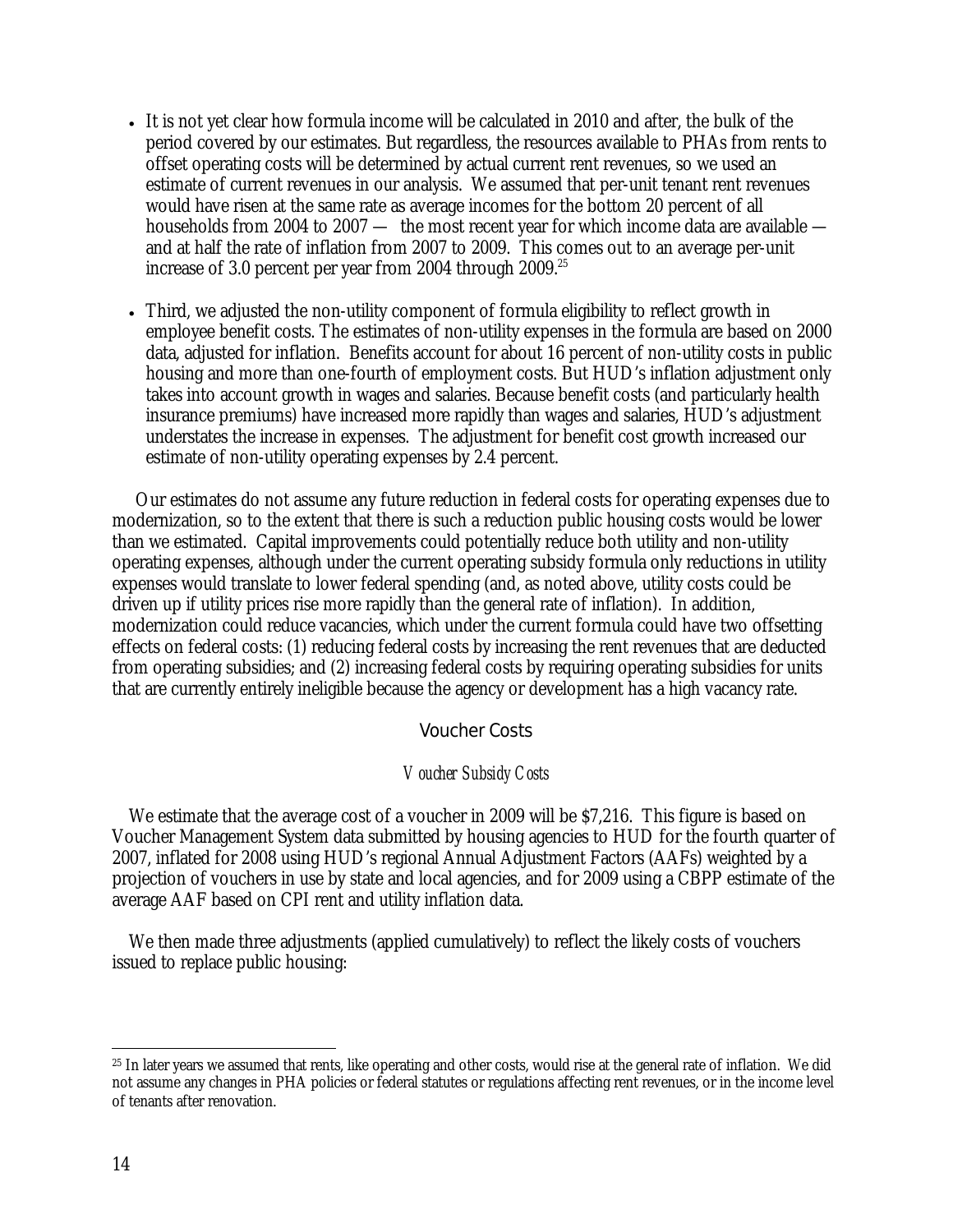- First, we reduced the average cost based on our estimate that rent and utility costs (capped by the payment standard) in areas where public housing units are located are on average 94 percent of rent and utility costs in areas where vouchers are located. To derive this estimate we compared (1) the average HUD Fair Market Rent for counties and New England towns weighted by the number of public housing units in the county or town with (2) an average weighted by the number of vouchers administered by housing agencies in the county or town.
- Second, we reduced the per unit cost to reflect the fact that public housing households on average are smaller than voucher households and therefore are eligible for smaller units and lower voucher subsidies. Based on national average FMRs for different unit sizes we estimated that average rent and utility costs of units rented by public housing households would be about 96 percent of costs for voucher households in the same area.
- Third, we estimated that the average tenant payment by a public housing tenant would be about 2 percent higher than the average payment by current voucher holders, based on the difference in incomes between the two groups reported in HUD's RCR database. (Public housing tenants have lower *median* income than voucher holders, but the average income is most relevant for a cost analysis.)

#### *Voucher Administrative Fees*

Our voucher cost estimates assume agencies will receive the full administrative fee for which they are eligible under the statutory administrative fee formula: \$846 in 2009. This is our estimate of the full funding level for fees per unit leased, based on the amount of administrative fees appropriated for 2008, the share of total administrative fee eligibility that HUD reports those fees cover, and our estimate of the number of units likely to be leased in 2008, and adjusted for inflation from 2008 to 2009.

#### *Transition Costs and Residual Value*

The analysis contains an estimate of average voucher costs over 30 years when transition costs stemming from removing a development from public housing are included. When public housing units are dropped from a housing agency's stock, the agency is eligible for an "asset repositioning fee" equal to 75 percent of the operating subsidies the unit would have been eligible for in the first year, 50 percent in the second year, and 25 percent in the third year. We assumed that the roughly \$6,500 fee for a typical unit would be sufficient to cover one-time transition costs of voucher replacement, such as demolition and relocation. This estimate may be on the low end for a project where tenants in most units must be relocated or that involves substantial demolition or remediation costs, but it would be well on the high end for projects where tenants can use vouchers to remain in place (that is, where the project is sold or otherwise taken out of the public housing stock, but there is no demolition or major renovation that would displace current tenants.).

Agencies would also be eligible for up to 10 years of replacement housing factor funding for each unit lost. We did not count this funding as a cost of voucher replacement, because the funds must be used to build new replacement units rather than for the direct costs of demolishing or disposing of a unit and replacing it with a voucher.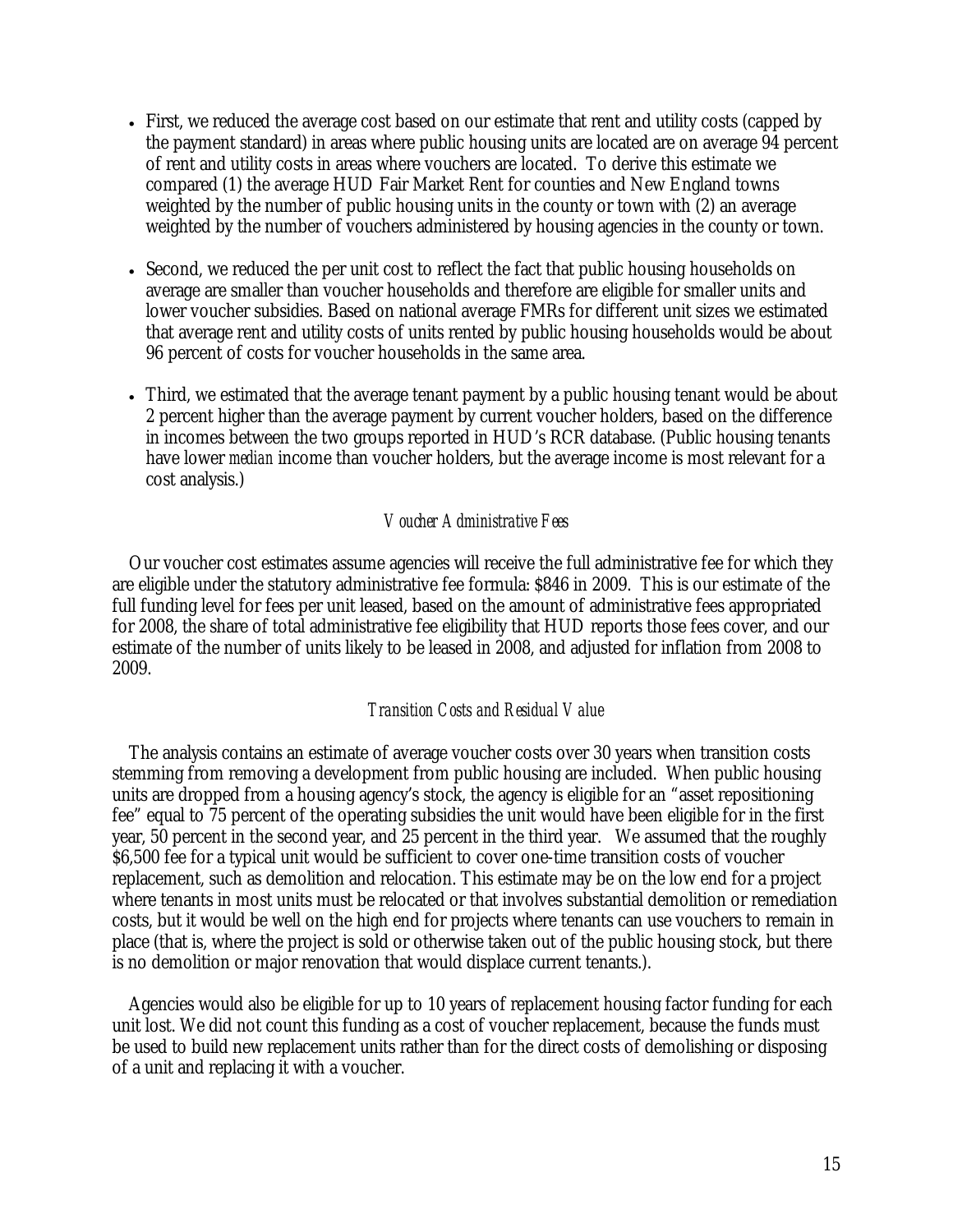Our estimates of public housing preservation costs do not take into account the value of the land on which public housing is located. This approach diverges from the methodology HUD requires for the cost comparisons used to determine whether a project is eligible for voluntary conversion. That methodology counts the "residual value" of the land (after costs from demolition and remediation are deducted) as a cost of maintaining a unit as public housing, on the grounds that the land could be sold or used for other purposes if it were not retained as public housing. We did not include the cost of land in our analysis because our purpose was to estimate federal costs. Proceeds generated by sale of public housing land would generally go to the housing agency, not to the federal government, so keeping land for public housing does not create an opportunity cost for the federal government.

#### Comparison with Baseline Funding Level

The analysis compares the cost of full funding for public housing to the 2009 CBO baseline level, which is the actual 2008 funding level adjusted for inflation. (For the operating fund, the baseline reflects the 2008 prorated funding level plus inflation, *not* the full formula funding level.) We only included funds in the baseline that are specifically for operating and capital expenses for existing public housing developments. As a result, we excluded funds set aside within the operating fund for technical assistance with the transition to asset management, several set-asides within the capital fund for purposes other than formula grants, and replacement housing factor grants that the capital fund formula requires be used to develop replacement units. Since the preservation funding level we compared to the baseline does not cover the cost of replacing severely distressed public housing, we did not include HOPE VI in the baseline.

Congress has not yet determined the public housing funding level for 2009. The Administration's budget request would increase the operating fund appropriation modestly above the baseline level, but would sharply reduce funding below the baseline for the capital fund and for public housing overall. A House Appropriations subcommittee and the Senate Appropriations Committee, however, have approved HUD appropriations bills with overall public housing funding levels above the baseline. If the final 2009 funding level for the relevant components of public housing operating and capital funds is above the baseline, the "sustainable" level of funding will require a smaller increase over baseline funding than we estimated.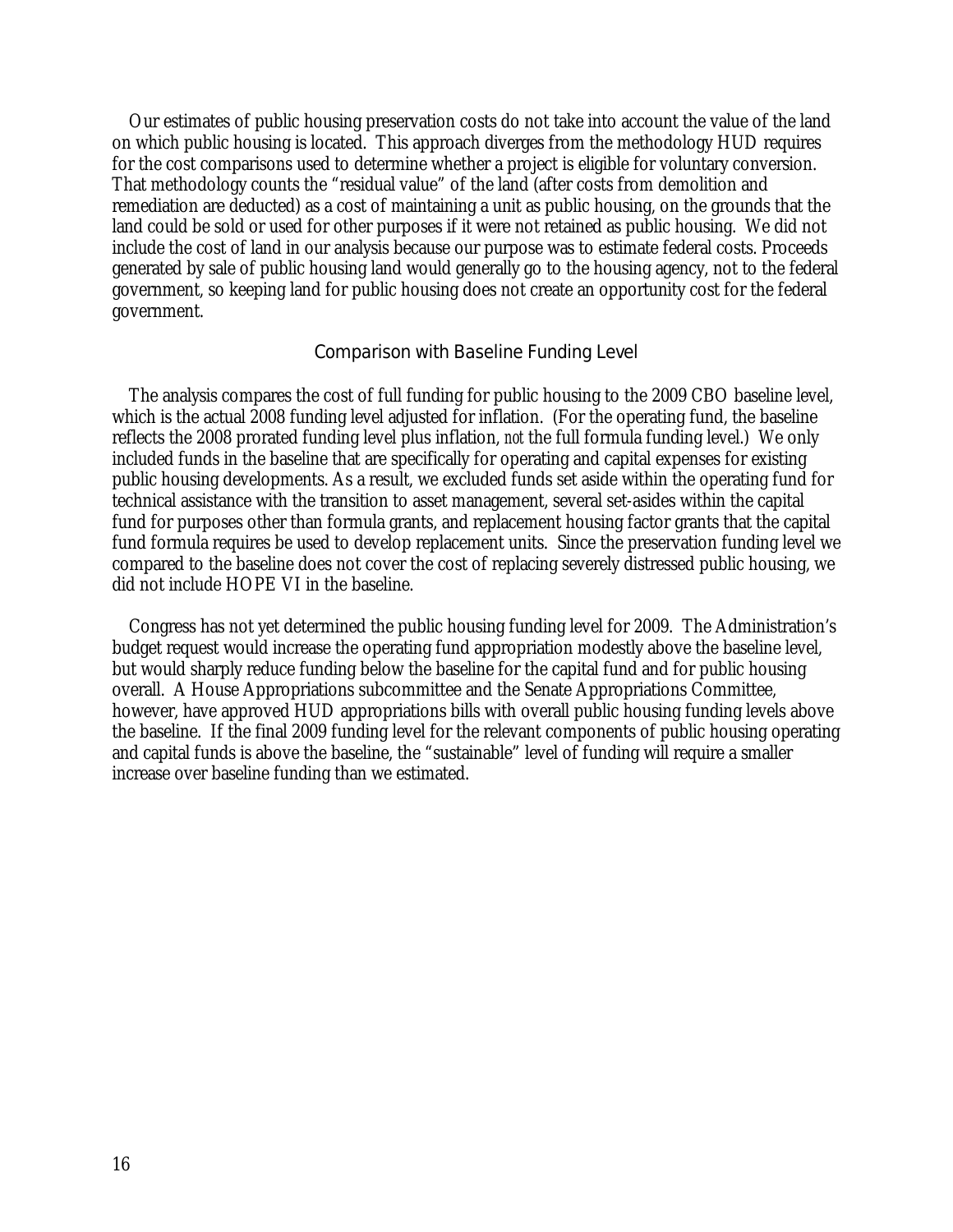# TECHNICAL APPENDIX PART C: DATA TABLES

# Table of Contents

# AVAILABLE UNITS

- Table 1A: Summary of Available Units, broken down by project type, compared to location analysis sample
- Table 1B: Distribution of Available Units by Project Size, broken down by project type, compared to location analysis sample
- Table 1C: Distribution of Available Units by State, broken down by project type

### DISTRIBUTION BY TRACT POVERTY AND BLACK/HISPANIC POPULATION

- Table 2A: Entire Location Analysis Sample
- Table 2B: General Occupancy ("Family") Units
- Table 2B2: Metro-Area General Occupancy Units, Including the New York City Housing Authority (NYCHA)
- Table 2B3: Metro-Area General Occupancy Units, Excluding NYCHA
- Table 2B4: Non-Metro-Area General Occupancy Units
- Table 2B5: All General Occupancy Units Excluding NYCHA (including Metro-Area & non-Metro-Area)
- Table 2C: Senior Units
- Table 2D: All Metro-Area Units, Including NYCHA
- Table 2D2: All Metro-Area Units, Excluding NYCHA
- Table 2E: All Non-Metro-Area Units

### DISTRIBUTION BY PROJECT SIZE AND TRACT POVERTY

- Table 3A: All Projects
- Table 3B: General Occupancy Projects
- Table 3B2: Metro-Area General Occupancy Projects, Excluding NYCHA
- Table 3B3: Metro-Area General Occupancy Projects, Including NYCHA
- Table 3C: Senior Projects
- Table 3D: All Non-Metro-Area Projects

### SUMMARY TRACT POVERTY STATISTICS BY UNIT

Table 4: Summary Tract Poverty Statistics By Unit

# CROSS-TABULATION OF POVERTY, RACE, PROJECT SIZE

Table 5: For Metro-Area General Occupancy Projects of 250 units or more (Excluding NYCHA)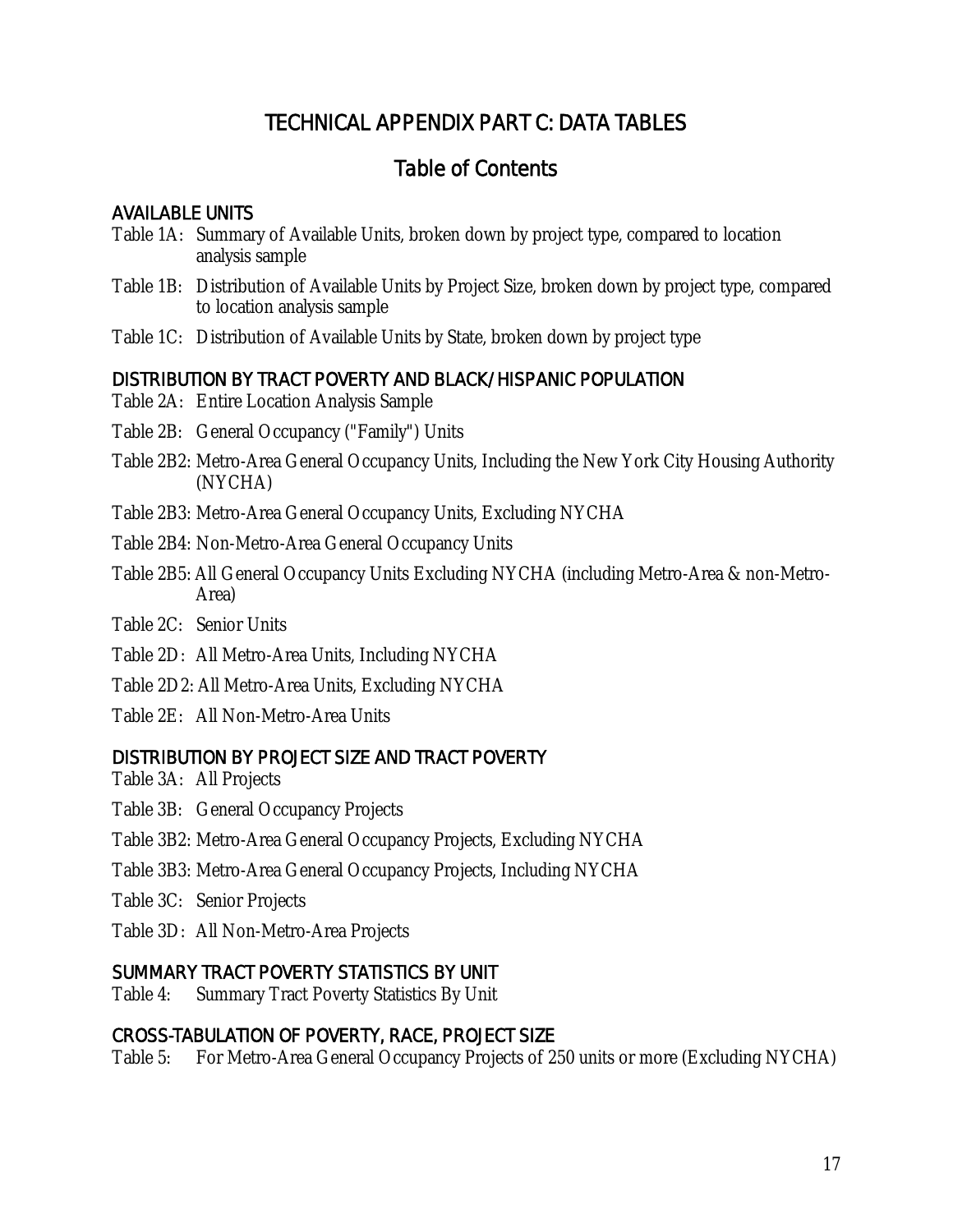| TABLE 1A: SUMMARY OF AVAILABLE UNITS BY PROJECT TYPE             |                                        |                               |  |  |  |  |  |  |  |
|------------------------------------------------------------------|----------------------------------------|-------------------------------|--|--|--|--|--|--|--|
| <b>Type of Project</b>                                           | <b>Total Available</b><br><b>Units</b> | Units in Location<br>Analysis |  |  |  |  |  |  |  |
| <b>All Units</b>                                                 | 1,160,911                              | 969,873                       |  |  |  |  |  |  |  |
| Senior                                                           | 315,915                                | 311,103                       |  |  |  |  |  |  |  |
| General Occupancy ("Family")                                     | 765,280                                | 658,770                       |  |  |  |  |  |  |  |
| Senior/General Occupancy Designation not possible                | 79,716                                 | N/A                           |  |  |  |  |  |  |  |
| Metro-Area, including New York City Housing Authority<br>(NYCHA) | 856,507                                | 752,051                       |  |  |  |  |  |  |  |
| Metro-Area, excluding NYCHA                                      | 697,373                                | 632,123                       |  |  |  |  |  |  |  |
| Non-Metro-Area                                                   | 224,447                                | 217,822                       |  |  |  |  |  |  |  |
| Metro-Area/Non-Metro-Area Designation not possible               | 79,957                                 | N/A                           |  |  |  |  |  |  |  |
| General Occupancy, Metro-Area, including NYCHA                   | 611,091                                | 510,251                       |  |  |  |  |  |  |  |
| General Occupancy, Metro-Area, excluding NYCHA                   | 460,448                                | 398,814                       |  |  |  |  |  |  |  |
| General Occupancy, non-Metro-Area                                | 153,948                                | 148,519                       |  |  |  |  |  |  |  |
| Senior, Metro-Area including NYCHA                               | 245,392                                | 241,800                       |  |  |  |  |  |  |  |
| Senior, Metro-Area excluding NYCHA                               | 236,901                                | 233,309                       |  |  |  |  |  |  |  |
| Senior, non-Metro-Area                                           | 70,499                                 | 69,303                        |  |  |  |  |  |  |  |

Note: Not all projects for which we have a senior/general occupancy label have a metro-area/nonmetro-area designation. This is why the subgroups using both labels do not add to the single-label totals.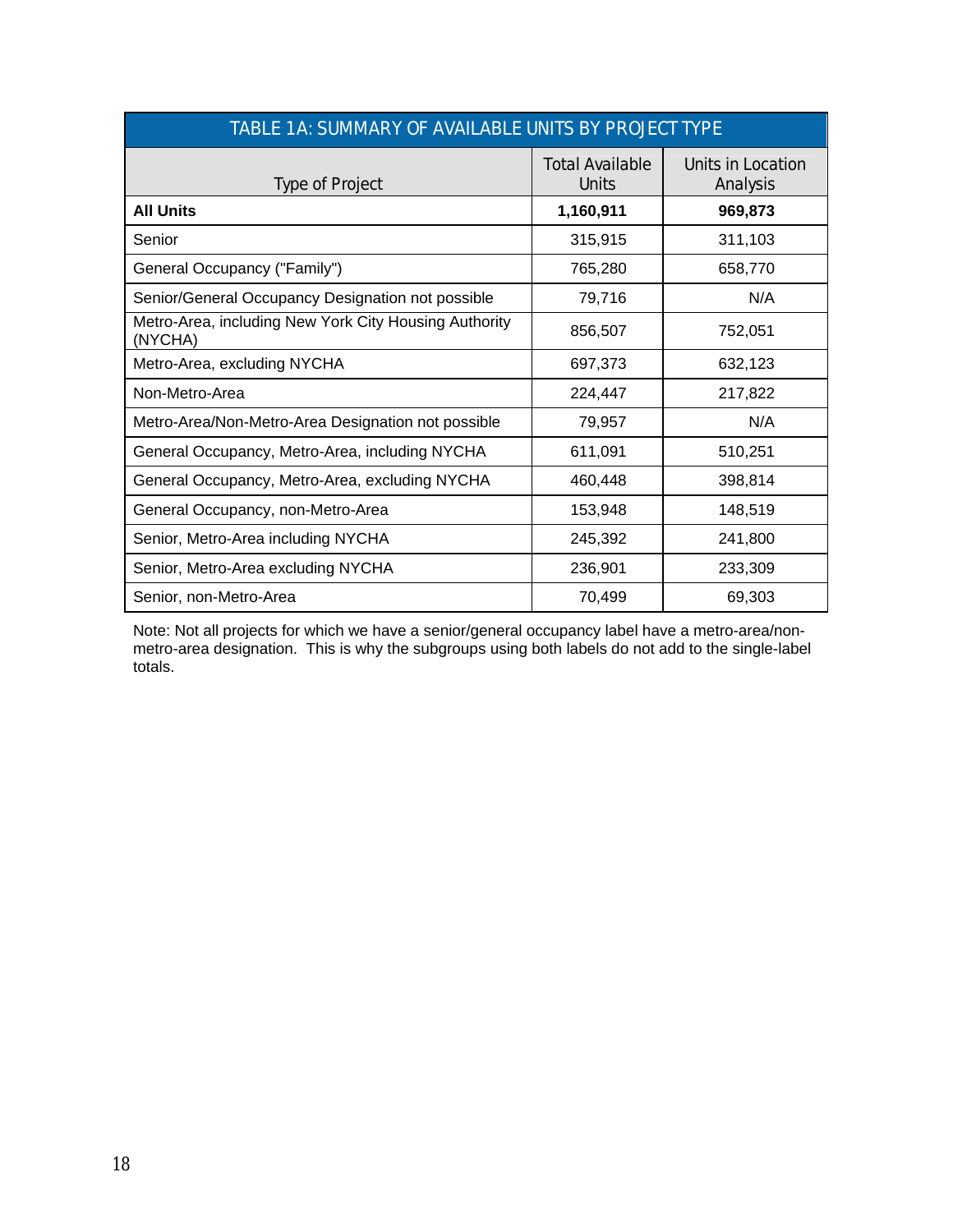|                                                                              | TABLE 1B: DISTRIBUTION OF AVAILABLE AND LOCATION ANALYSIS UNITS BY PROJECT SIZE |         |         |                                                     |                |         |           |          |         |         |                                |                                |         |         |
|------------------------------------------------------------------------------|---------------------------------------------------------------------------------|---------|---------|-----------------------------------------------------|----------------|---------|-----------|----------|---------|---------|--------------------------------|--------------------------------|---------|---------|
|                                                                              |                                                                                 |         |         | <b>AVAILABLE UNITS (EXCLUDING U.S. TERRITORIES)</b> |                |         |           |          |         |         | <b>LOCATION ANALYSIS UNITS</b> |                                |         |         |
|                                                                              |                                                                                 |         |         | <b>NUMBER OF UNITS IN THE PROJECT</b>               |                |         |           |          |         |         |                                | NUMBER OF UNITS IN THE PROJECT |         |         |
|                                                                              | $1 - 25$                                                                        | 26-50   | 51-100  | $101 -$<br>249                                      | $250 -$<br>500 | $501+$  | Total     | $1 - 25$ | 26-50   | 51-100  | $101 -$<br>249                 | $250 -$<br>500                 | $501+$  | Total   |
| <b>All Projects</b>                                                          | 57,857                                                                          | 152,247 | 243,300 | 319,958                                             | 153,794        | 175,426 | 1,102,582 | 49,671   | 137,970 | 223,306 | 296,527                        | 139,995                        | 122,404 | 969,873 |
| Senior                                                                       | 11,833                                                                          | 39,963  | 92,215  | 138,720                                             | 31,184         | 2,000   | 315,915   | 11,621   | 39,209  | 91,144  | 136,585                        | 30,544                         | 2,000   | 311,103 |
| General<br>Occupancy<br>("Family")                                           | 44,475                                                                          | 109,274 | 144,736 | 174,389                                             | 121,006        | 171,400 | 765,280   | 38,050   | 98,761  | 132,162 | 159,942                        | 109,451                        | 120,404 | 658,770 |
| Senior/General<br>Occupancy<br>Designation<br>not possible                   | 1,549                                                                           | 3,010   | 6,349   | 6,849                                               | 1,604          | 2,026   | 21,387    |          |         |         |                                |                                |         |         |
| Metro-Area,<br>including New<br>York City<br>Housing<br>Authority<br>(NYCHA) | 29,015                                                                          | 77,139  | 158,403 | 269,641                                             | 149,461        | 172,848 | 856,507   | 23,246   | 67,736  | 146,598 | 254,909                        | 137,710                        | 121,852 | 752,051 |
| Metro-Area,<br>excluding<br><b>NYCHA</b>                                     | 28,869                                                                          | 76,399  | 155,834 | 255,062                                             | 131,128        | 50,081  | 697,373   | 23,114   | 66,996  | 144,029 | 240,545                        | 121,423                        | 36,016  | 632,123 |
| Non-Metro-<br>Area                                                           | 27,278                                                                          | 71,971  | 78,449  | 43,468                                              | 2,729          | 552     | 224,447   | 26,425   | 70,234  | 76,708  | $\overline{4}1,618$            | 2,285                          | 552     | 217,822 |
| Metro-<br>Area/Non-<br>Metro-Area<br>Designation<br>not possible             | 1,564                                                                           | 3,137   | 6,448   | 6,849                                               | 1,604          | 2,026   | 21,628    |          |         |         |                                |                                |         |         |
| Metro-Area,<br>General<br>Occupancy,<br>including<br><b>NYCHA</b>            | 25,309                                                                          | 57,080  | 92,691  | 146,886                                             | 118,277        | 170,848 | 611,091   | 19,692   | 48,057  | 81,669  | 133,815                        | 107,166                        | 119,852 | 510,251 |
| Metro-Area,<br>General<br>Occupancy,<br>excluding<br><b>NYCHA</b>            | 25,176                                                                          | 56,507  | 90,942  | 137,441                                             | 102,301        | 48,081  | 460,448   | 19,573   | 47,484  | 79,920  | 124,585                        | 93,236                         | 34,016  | 398,814 |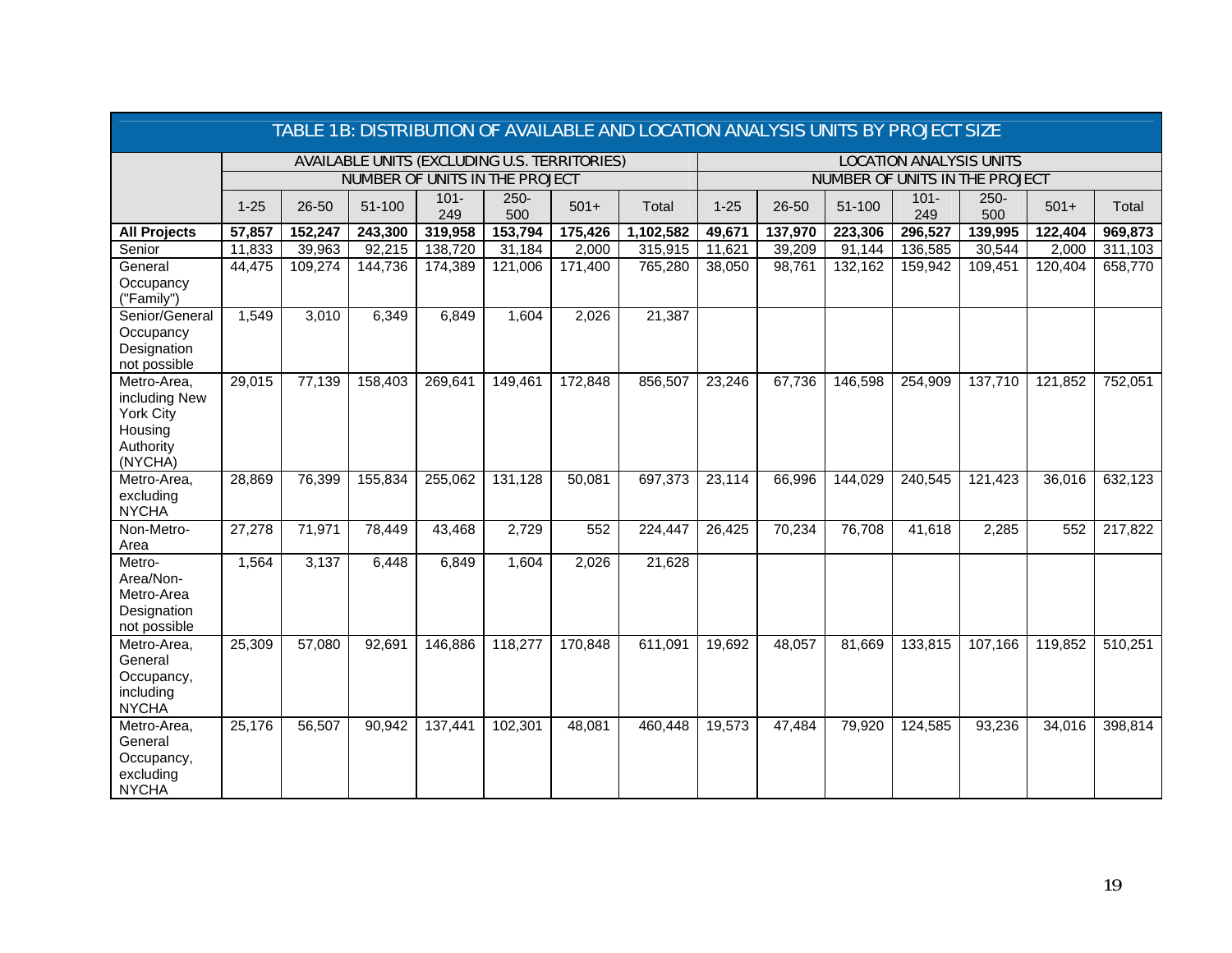|                                |                  |                               |                                                    | TABLE 1C: DISTIBUTION OF ESTIMATED AVAILABLE UNITS BY STATE AND PROJECT TYPE     |                                |                                        |                                                                      |                                                    |                                             |
|--------------------------------|------------------|-------------------------------|----------------------------------------------------|----------------------------------------------------------------------------------|--------------------------------|----------------------------------------|----------------------------------------------------------------------|----------------------------------------------------|---------------------------------------------|
|                                | <b>All Units</b> | <b>Senior</b><br><b>Units</b> | General<br>Occupancy<br>("Family")<br><b>Units</b> | <b>Units with</b><br>unknown<br>Senior/<br>General<br>Occupancy<br><b>Status</b> | Metro-<br>Area<br><b>Units</b> | Non-<br>Metro-<br>Area<br><b>Units</b> | <b>Units with</b><br>unknown<br>Metro/<br><b>Non-Metro</b><br>status | <b>Metro-Area</b><br>General<br>Occupancy<br>Units | Metro-Area<br><b>Senior</b><br><b>Units</b> |
| <b>Total</b>                   | 1,160,911        | 315,915                       | 765,280                                            | 79,716                                                                           | 856,507                        | 224,447                                | 79,957                                                               | 611,091                                            | 245,392                                     |
| Alaska                         | 1,285            | 303                           | 982                                                | 0                                                                                | 574                            | 711                                    | 0                                                                    | 454                                                | 120                                         |
| Alabama                        | 40,070           | 4,004                         | 35,979                                             | 87                                                                               | 25,739                         | 14,244                                 | 87                                                                   | 23,071                                             | 2,668                                       |
| Arkansas                       | 14.671           | 4,792                         | 9,486                                              | 393                                                                              | 5,002                          | 9,276                                  | 393                                                                  | 3,036                                              | 1,966                                       |
| Arizona                        | 6,938            | 1,184                         | 5,303                                              | 451                                                                              | 5,964                          | 282                                    | 692                                                                  | 4,780                                              | 1,184                                       |
| California                     | 41,107           | 8,508                         | 32,394                                             | 205                                                                              | 39,406                         | 1,496                                  | 205                                                                  | 31,009                                             | 8,397                                       |
| Colorado                       | 8,287            | 1,905                         | 6,132                                              | 250                                                                              | 6,527                          | 1,510                                  | 250                                                                  | 5,217                                              | 1,310                                       |
| Connecticut                    | 15,678           | 7.443                         | 8,129                                              | 106                                                                              | 15,137                         | 435                                    | 106                                                                  | 7.994                                              | 7.143                                       |
| District of                    |                  |                               |                                                    |                                                                                  |                                |                                        |                                                                      |                                                    |                                             |
| Columbia                       | 7,877            | 2,469<br>749                  | 5,117                                              | 291                                                                              | 7,586                          | $\overline{0}$                         | 291                                                                  | 5,117                                              | 2,469                                       |
| Delaware                       | 2,791            |                               | 2,042                                              | $\mathbf{0}$                                                                     | 2,635                          | 156                                    | $\mathbf{0}$                                                         | 1,886                                              | 749                                         |
| Florida                        | 36,194<br>45,039 | 10,262<br>7,349               | 25,528<br>37,149                                   | 404<br>541                                                                       | 33,408<br>24,252               | 2,382<br>20,246                        | 404<br>541                                                           | 23,392<br>19,008                                   | 10,016<br>5,244                             |
| Georgia<br>Guam                | 751              | 0                             | $\Omega$                                           | 751                                                                              | 0                              | $\Omega$                               | 751                                                                  |                                                    |                                             |
| Hawaii                         | 5,442            | 1,404                         | 4,038                                              | $\mathbf 0$                                                                      | 4,366                          | 1,076                                  | 0                                                                    | 3,366                                              | 1,000                                       |
| Idaho                          | 811              | 552                           | 259                                                | $\mathbf 0$                                                                      | 399                            | 412                                    | 0                                                                    | 164                                                | 235                                         |
| <b>Illinois</b>                | 61.237           | 25.644                        | 35,206                                             | 387                                                                              | 44,924                         | 15,926                                 | 387                                                                  | 26,749                                             | 18,175                                      |
| Indiana                        | 16,300           | 6,877                         | 9,291                                              | 132                                                                              | 12,979                         | 3,189                                  | 132                                                                  | 7,999                                              | 4,980                                       |
| lowa                           | 4,466            | 2,926                         | 1,540                                              | $\mathbf{0}$                                                                     | 1,379                          | 3,087                                  | $\mathbf{0}$                                                         | 619                                                | 760                                         |
| Kansas                         | 9,151            | 5,807                         | 3,344                                              | $\mathbf 0$                                                                      | 4,534                          | 4,617                                  | $\mathbf{0}$                                                         | 2,204                                              | 2,330                                       |
| Kentucky                       | 23,200           | 4,996                         | 17,277                                             | 927                                                                              | 10,039                         | 12,234                                 | 927                                                                  | 7,355                                              | 2,684                                       |
| Louisiana                      | 25,005           | 2,224                         | 22,667                                             | 114                                                                              | 18,448                         | 6,443                                  | 114                                                                  | 16,614                                             | 1,834                                       |
| Maine                          | 4,140            | 2,041                         | 2,099                                              | $\mathbf 0$                                                                      | 2,890                          | 1,250                                  | $\Omega$                                                             | 1,550                                              | 1,340                                       |
| Maryland                       | 21.330           | 5,848                         | 14,469                                             | 1,013                                                                            | 19,346                         | 971                                    | 1,013                                                                | 13,648                                             | 5,698                                       |
| Massachusetts                  | 33,384           | 15,645                        | 16,626                                             | 1,113                                                                            | 31,746                         | 525                                    | 1,113                                                                | 16,499                                             | 15,247                                      |
| Michigan                       | 23,447           | 12,048                        | 10,937                                             | 462                                                                              | 17,462                         | 5,523                                  | 462                                                                  | 8.826                                              | 8,636                                       |
| Minnesota                      | 20,739           | 14,964                        | 5,696                                              | 79                                                                               | 14,381                         | 6,279                                  | 79                                                                   | 4,357                                              | 10,024                                      |
| Mississippi                    | 13,862           | 850                           | 12,940                                             | 72                                                                               | 2,587                          | 11,203                                 | 72                                                                   | 2,494                                              | 93                                          |
| Missouri                       | 17,479           | 8,255                         | 8,852                                              | 372                                                                              | 8,605                          | 8,502                                  | 372                                                                  | 4,435                                              | 4,170                                       |
| Montana                        | 2,077            | 365                           | 1,709                                              | 3                                                                                | 978                            | 1,096                                  | 3                                                                    | 910                                                | 68                                          |
| Nebraska                       | 7,184            | 4,843                         | 1,817                                              | 524                                                                              | 2,603                          | 4,057                                  | 524                                                                  | 891                                                | 1,712                                       |
| Nevada                         | 4,154            | 1,298                         | 2,788                                              | 68                                                                               | 4,086                          | $\mathbf{0}$                           | 68                                                                   | 2,788                                              | 1,298                                       |
| New Hampshire                  | 4,331            | 3,005                         | 1,326                                              | $\mathbf 0$                                                                      | 3,426                          | 905                                    | 0                                                                    | 1,130                                              | 2,296                                       |
| New Jersey                     | 39,387           | 18,188                        | 18,954                                             | 2,245                                                                            | 37,142                         | $\mathbf 0$                            | 2,245                                                                | 18,954                                             | 18,188                                      |
| New Mexico                     | 4,655            | 734                           | 3,722                                              | 199                                                                              | 2,000                          | 2,456                                  | 199                                                                  | 1.422                                              | 578                                         |
| New York                       | 196,845          | 24,887                        | 168,463                                            | 3,495                                                                            | 188,532*                       | 4,818                                  | 3,495                                                                | 166,137*                                           | 22,371*                                     |
| North Carolina                 | 36,499           | 4,869                         | 30,360                                             | 1,270                                                                            | 23.227                         | 12,002                                 | 1,270                                                                | 19,069                                             | 4,158                                       |
| North Dakota                   | 1,779            | 979                           | 800                                                | $\overline{0}$                                                                   | 1.017                          | 762                                    | $\overline{0}$                                                       | 427                                                | 590                                         |
| Ohio                           | 46,382           | 16,889                        | 28,930                                             | 563                                                                              | 41,796                         | 4,023                                  | 563                                                                  | 25,949                                             | 15,847                                      |
| Oklahoma                       | 12,968           | 5,699                         | 7,269                                              | 0                                                                                | 7,446                          | 5,522                                  | $\overline{0}$                                                       | 4,464                                              | 2,982                                       |
| Oregon                         | 5,391            | 2,199                         | 3,190                                              | $\overline{2}$                                                                   | 4,566                          | 823                                    | $\overline{2}$                                                       | 2,467                                              | 2,099                                       |
| Pennsylvania                   | 62,878           | 22,135                        | 40,072                                             | 671                                                                              | 53,220                         | 8,987                                  | 671                                                                  | 35.703                                             | 17,517                                      |
| Puerto Rico                    | 54,084<br>9,779  | 0<br>6,162                    | 0<br>3,453                                         | 54,084<br>164                                                                    | 0<br>8,741                     | 0<br>874                               | 54,084<br>164                                                        | 2,879                                              | 5,862                                       |
| Rhode Island<br>South Carolina | 14,446           | 1,503                         | 12,527                                             | 416                                                                              | 9,457                          | 4,573                                  | 416                                                                  | 8,184                                              | 1,273                                       |
| South Dakota                   | 1,767            | 1,162                         | 605                                                | 0                                                                                | 657                            | 1,110                                  | $\mathbf 0$                                                          | 284                                                | 373                                         |
| Tennessee                      | 35,918           | 6,595                         | 27,397                                             | 1,926                                                                            | 21,073                         | 12,919                                 | 1,926                                                                | 16,274                                             | 4,799                                       |
| Texas                          | 58,658           | 13,671                        | 43,115                                             | 1,872                                                                            | 41,049                         | 15,737                                 | 1,872                                                                | 31,865                                             | 9,184                                       |
| Utah                           | 2,159            | 849                           | 1,310                                              | $\mathbf 0$                                                                      | 1,944                          | 215                                    | $\mathbf 0$                                                          | 1,189                                              | 755                                         |
| Virginia                       | 19,742           | 2,825                         | 16,785                                             | 132                                                                              | 17,653                         | 1,957                                  | 132                                                                  | 15,377                                             | 2,276                                       |
| Virgin Islands                 | 3,494            | $\overline{0}$                | $\mathbf 0$                                        | 3,494                                                                            | $\mathbf{0}$                   | $\mathbf{0}$                           | 3,494                                                                |                                                    |                                             |
| Vermont                        | 1,831            | 1,332                         | 499                                                | $\mathbf 0$                                                                      | 581                            | 1,250                                  | $\mathbf 0$                                                          | 209                                                | 372                                         |
| Washington                     | 12,982           | 6,441                         | 6,541                                              | $\mathbf 0$                                                                      | 11,383                         | 1,599                                  | $\mathbf 0$                                                          | 5,700                                              | 5,683                                       |
| West Virginia                  | 6,958            | 2,492                         | 4,339                                              | 127                                                                              | 4,551                          | 2,280                                  | 127                                                                  | 2,787                                              | 1,764                                       |
| Wisconsin                      | 13,097           | 7,471                         | 5,390                                              | 236                                                                              | 8,654                          | 4,207                                  | 236                                                                  | 3,948                                              | 4,706                                       |
| Wyoming                        | 785              | 273                           | 437                                                | 75                                                                               | 410                            | 300                                    | 75                                                                   | 241                                                | 169                                         |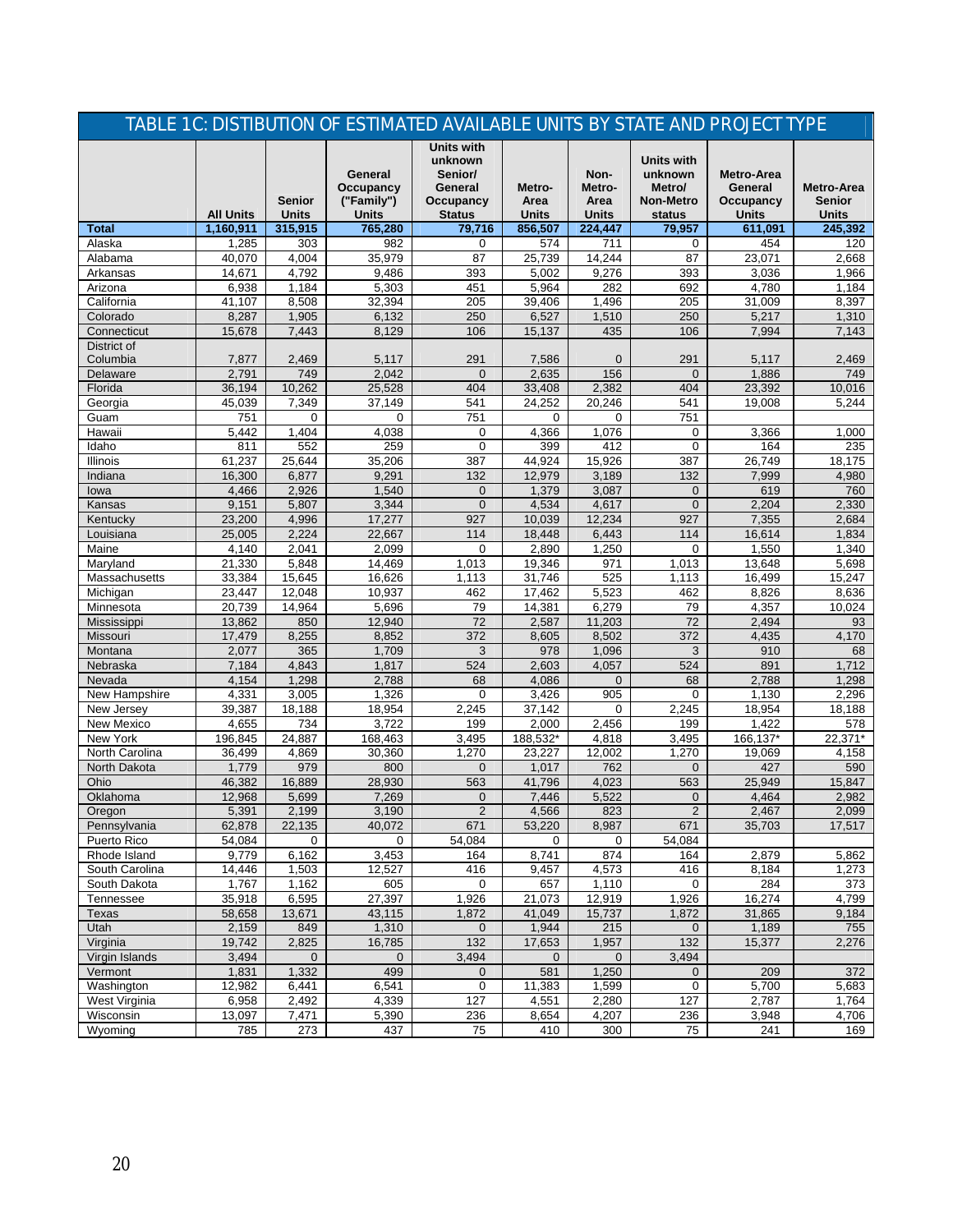| TABLE 2A: DISTRIBUTION OF PROJECTS/UNITS (2008) BY TRACT POVERTY/RACE (2000)        |                      |                   |                 |                   |           |         |  |  |  |  |
|-------------------------------------------------------------------------------------|----------------------|-------------------|-----------------|-------------------|-----------|---------|--|--|--|--|
|                                                                                     | <b>Tract Poverty</b> |                   |                 |                   |           |         |  |  |  |  |
| <b>Entire Location Analysis Sample</b>                                              | $< 10\%$             | $10 -$<br>$<$ 20% | $20 -$<br>$30%$ | $30 -$<br>$<$ 40% | $40 + \%$ | Total   |  |  |  |  |
| <b>Number of projects</b>                                                           | 2,078                | 4,429             | 2,869           | 1,477             | 1,221     | 12,074  |  |  |  |  |
| % of projects, overall                                                              | 17.2%                | 36.7%             | 23.8%           | 12.2%             | 10.1%     |         |  |  |  |  |
| Within poverty category, % projects in tract w.<br>black & Hispanic population <10% | 43.9%                | 19.6%             | 7.7%            | 3.0%              | 33.6%     | 27.6%   |  |  |  |  |
| % projects, black & Hispanic population 10-<30%                                     | 32.7%                | 23.5%             | 10.8%           | 7.2%              | 23.5%     | 24.1%   |  |  |  |  |
| % projects, black & Hispanic population 30-<50%                                     | 13.7%                | 21.1%             | 13.4%           | 6.1%              | 13.4%     | 14.9%   |  |  |  |  |
| % projects, black & Hispanic population 50-<80%                                     | 7.1%                 | 24.8%             | 29.9%           | 22.2%             | 14.9%     | 16.7%   |  |  |  |  |
| % projects, black & Hispanic population 80-100%                                     | 2.6%                 | 11.0%             | 38.2%           | 61.4%             | 14.7%     | 16.6%   |  |  |  |  |
| <b>Number of units</b>                                                              | 114,047              | 257,811           | 227,337         | 156,682           | 213,996   | 969,873 |  |  |  |  |
| % of units                                                                          | 11.8%                | 26.6%             | 23.4%           | 16.2%             | 22.1%     |         |  |  |  |  |
| Within poverty category, % units in tract w. black<br>& Hispanic population <10%    | 37.4%                | 15.5%             | 5.0%            | 2.5%              | 22.1%     | 16.2%   |  |  |  |  |
| % units, black & Hispanic population 10-<30%                                        | 31.8%                | 21.1%             | 12.0%           | 5.7%              | 19.7%     | 18.5%   |  |  |  |  |
| % units, black & Hispanic population 30-<50%                                        | 15.2%                | 19.1%             | 11.6%           | 4.6%              | 12.3%     | 12.3%   |  |  |  |  |
| % units, black & Hispanic population 50-<80%                                        | 10.3%                | 27.8%             | 24.4%           | 17.9%             | 17.5%     | 18.8%   |  |  |  |  |
| % units, black & Hispanic population 80-100%                                        | 5.3%                 | 16.5%             | 47.1%           | 69.3%             | 28.4%     | 34.2%   |  |  |  |  |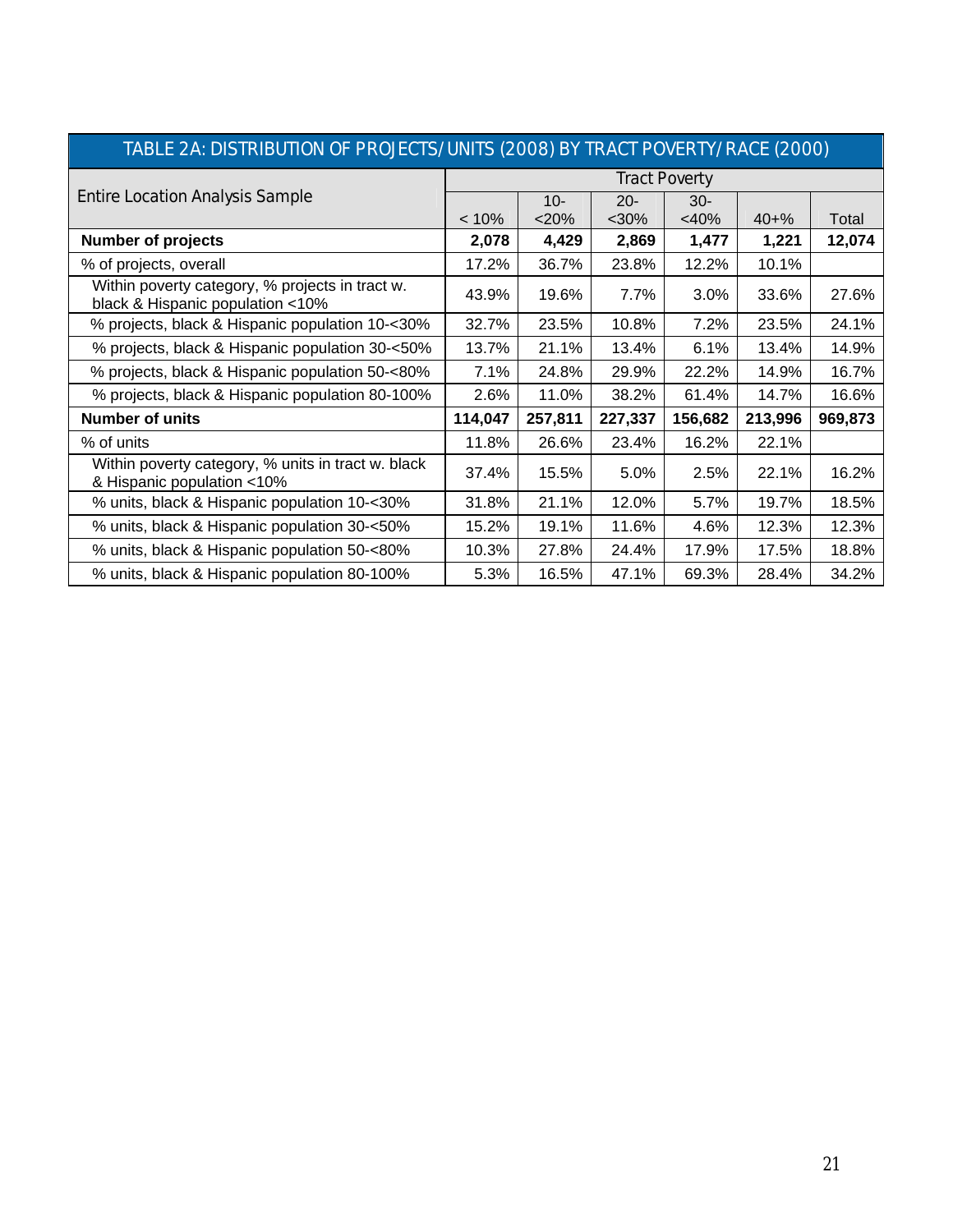| TABLE 2B : DISTRIBUTION OF PROJECTS/UNITS (2008) BY TRACT POVERTY/RACE (2000).      |                      |         |         |         |           |         |  |  |  |  |
|-------------------------------------------------------------------------------------|----------------------|---------|---------|---------|-----------|---------|--|--|--|--|
|                                                                                     | <b>Tract Poverty</b> |         |         |         |           |         |  |  |  |  |
| <b>General Occupancy Projects</b>                                                   |                      | $10 -$  | $20 -$  | $30 -$  |           |         |  |  |  |  |
|                                                                                     | < 10%                | $<$ 20% | $30%$   | <40%    | $40 + \%$ | Total   |  |  |  |  |
| <b>Number of projects</b>                                                           | 1,173                | 2,908   | 2,135   | 1,116   | 923       | 8,255   |  |  |  |  |
| % of projects, overall                                                              | 14.2%                | 35.2%   | 25.9%   | 13.5%   | 11.2%     |         |  |  |  |  |
| Within poverty category, % projects in tract w.<br>black & Hispanic population <10% | 60.3%                | 38.6%   | 16.9%   | 6.7%    | $1.7\%$   | 27.6%   |  |  |  |  |
| % projects, black & Hispanic population 10-<30%                                     | 27.6%                | 35.3%   | 22.4%   | 9.5%    | 6.3%      | 24.1%   |  |  |  |  |
| % projects, black & Hispanic population 30-<50%                                     | 8.2%                 | 15.6%   | 22.6%   | 12.7%   | 5.7%      | 14.9%   |  |  |  |  |
| % projects, black & Hispanic population 50-<80%                                     | 2.8%                 | 7.9%    | 27.0%   | 31.9%   | 20.2%     | 16.7%   |  |  |  |  |
| % projects, black & Hispanic population 80-100%                                     | 1.1%                 | 2.5%    | 11.2%   | 39.2%   | 66.1%     | 16.6%   |  |  |  |  |
| <b>Number of units</b>                                                              | 57,357               | 154,084 | 158,651 | 114,832 | 173,846   | 658,770 |  |  |  |  |
| % of units                                                                          | 8.7%                 | 23.4%   | 24.1%   | 17.4%   | 26.4%     |         |  |  |  |  |
| Within poverty category, % units in tract w. black &<br>Hispanic population <10%    | 51.9%                | 31.9%   | 13.1%   | 3.7%    | 1.7%      | 16.2%   |  |  |  |  |
| % units, black & Hispanic population 10-<30%                                        | 32.8%                | 33.3%   | 19.2%   | 11.3%   | 4.9%      | 18.5%   |  |  |  |  |
| % units, black & Hispanic population 30-<50%                                        | 9.6%                 | 17.9%   | 19.2%   | 9.2%    | 4.0%      | 12.3%   |  |  |  |  |
| % units, black & Hispanic population 50-<80%                                        | 2.5%                 | 11.3%   | 31.2%   | 24.4%   | 15.7%     | 18.8%   |  |  |  |  |
| % units, black & Hispanic population 80-100%                                        | 3.2%                 | 5.6%    | 17.3%   | 51.4%   | 73.8%     | 34.2%   |  |  |  |  |

### TABLE 2B : DISTRIBUTION OF PROJECTS/UNITS (2008) BY TRACT POVERTY/RACE (2000)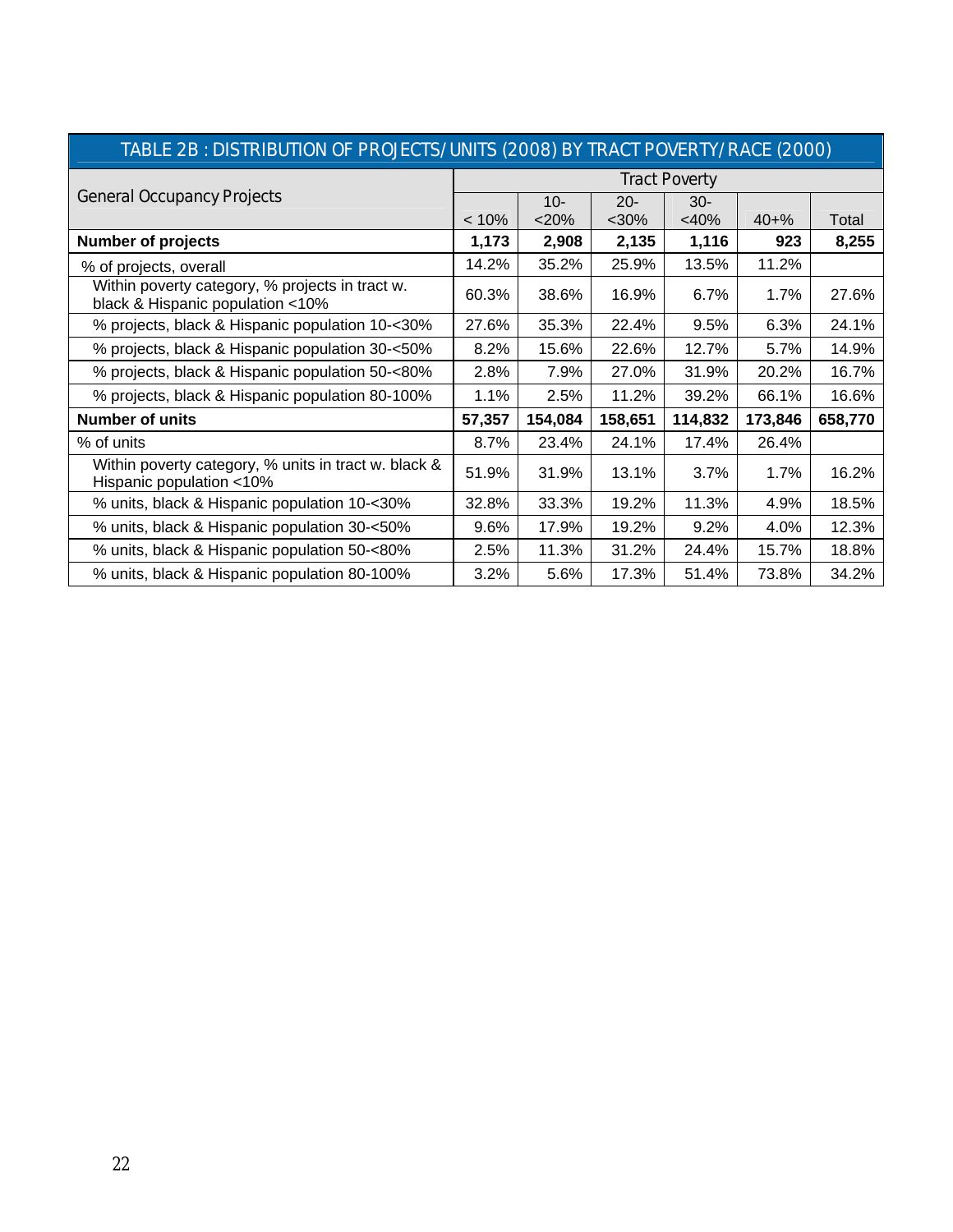| TABLE 2C: DISTRIBUTION OF PROJECTS/UNITS (2008) BY TRACT POVERTY/RACE (2000)        |                      |         |        |                   |           |         |  |  |  |  |
|-------------------------------------------------------------------------------------|----------------------|---------|--------|-------------------|-----------|---------|--|--|--|--|
|                                                                                     | <b>Tract Poverty</b> |         |        |                   |           |         |  |  |  |  |
| <b>Senior Projects</b>                                                              |                      | $10-$   | $20 -$ | $30 -$<br>$<$ 40% | $40 + \%$ |         |  |  |  |  |
|                                                                                     | $< 10\%$             | $<$ 20% | $30%$  |                   |           | Total   |  |  |  |  |
| <b>Number of projects</b>                                                           | 905                  | 1,521   | 734    | 361               | 298       | 3,819   |  |  |  |  |
| % of projects, overall                                                              | 23.7%                | 39.8%   | 19.2%  | 9.5%              | 7.8%      |         |  |  |  |  |
| Within poverty category, % projects in tract w.<br>black & Hispanic population <10% | 76.8%                | 53.9%   | 27.7%  | 10.8%             | 7.1%      | 46.5%   |  |  |  |  |
| % projects, black & Hispanic population 10-<30%                                     | 15.8%                | 27.7%   | 26.6%  | 15.0%             | 10.1%     | 22.1%   |  |  |  |  |
| % projects, black & Hispanic population 30-<50%                                     | 3.8%                 | 9.9%    | 16.9%  | 15.5%             | 7.4%      | 10.1%   |  |  |  |  |
| % projects, black & Hispanic population 50-<80%                                     | 2.5%                 | 5.6%    | 18.5%  | 23.6%             | 28.5%     | 10.8%   |  |  |  |  |
| % projects, black & Hispanic population 80-100%                                     | 1.1%                 | 2.9%    | 10.4%  | 35.2%             | 47.0%     | 10.4%   |  |  |  |  |
| <b>Number of units</b>                                                              | 56,690               | 103,727 | 68,686 | 41,850            | 40,150    | 311,103 |  |  |  |  |
| % of units                                                                          | 18.2%                | 33.3%   | 22.1%  | 13.5%             | 12.9%     |         |  |  |  |  |
| Within poverty category, % units in tract w. black &<br>Hispanic population <10%    | 69.5%                | 45.7%   | 21.1%  | 8.5%              | 5.8%      | 34.5%   |  |  |  |  |
| % units, black & Hispanic population 10-<30%                                        | 20.2%                | 29.5%   | 25.4%  | 14.2%             | 9.5%      | 22.3%   |  |  |  |  |
| % units, black & Hispanic population 30-<50%                                        | 5.6%                 | 11.1%   | 19.0%  | 17.9%             | 7.3%      | 12.3%   |  |  |  |  |
| % units, black & Hispanic population 50-<80%                                        | 3.4%                 | 8.8%    | 19.9%  | 24.2%             | 27.8%     | 14.8%   |  |  |  |  |
| % units, black & Hispanic population 80-100%                                        | 1.4%                 | 4.8%    | 14.5%  | 35.3%             | 49.7%     | 16.2%   |  |  |  |  |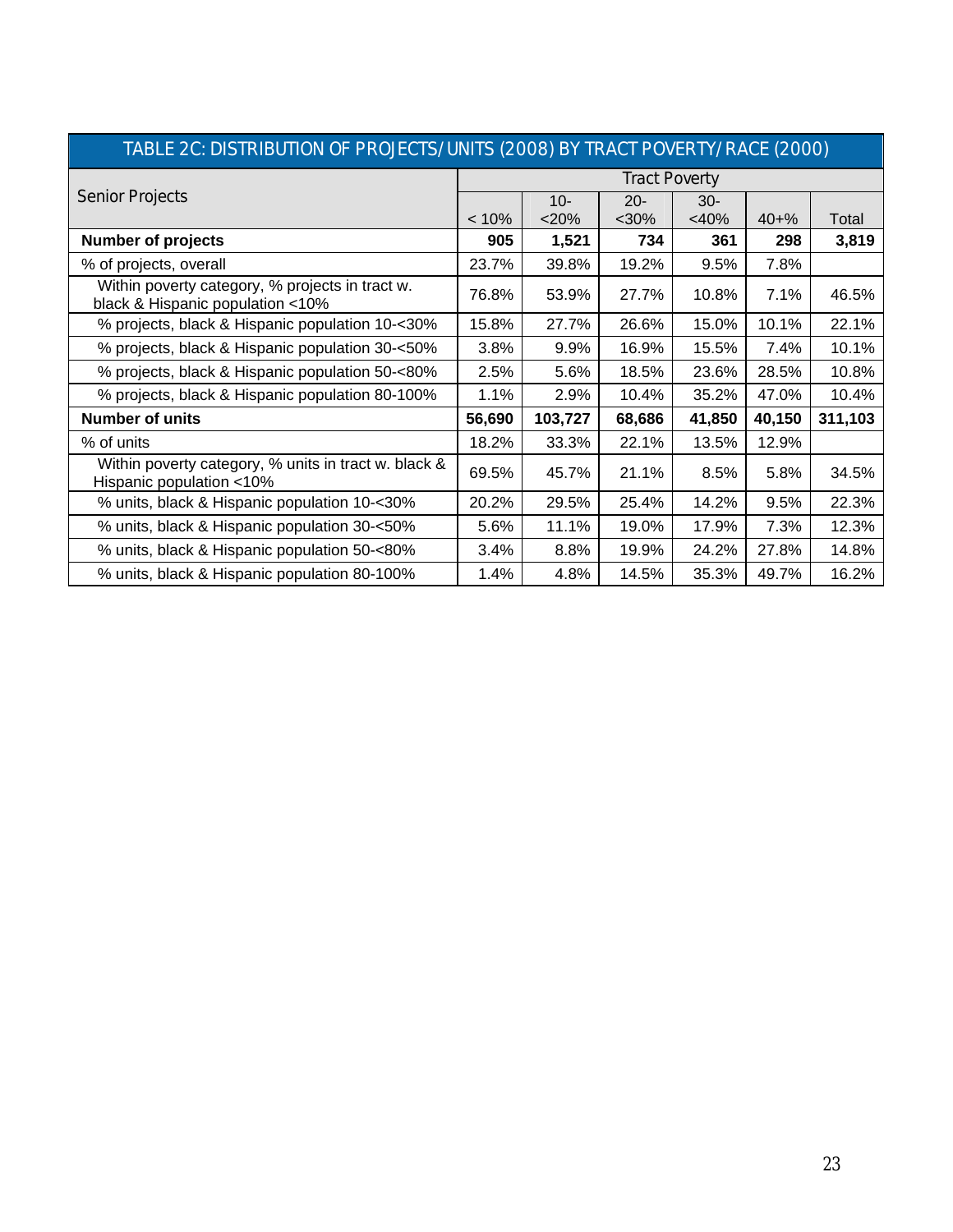|                                                                                     | <u>INDEE ZD. DIJTINIDUTION OF FINOJEGIJ/ UNITJ (ZUUO) DT TIVAGI FUNEINTT/INAGE (ZUUU).</u> |         |         |                      |           |         |  |  |  |  |  |
|-------------------------------------------------------------------------------------|--------------------------------------------------------------------------------------------|---------|---------|----------------------|-----------|---------|--|--|--|--|--|
| All Metro-Area Projects, including New York City                                    |                                                                                            |         |         | <b>Tract Poverty</b> |           |         |  |  |  |  |  |
| <b>Housing Authority</b>                                                            |                                                                                            | $10-$   | $20 -$  | $30-$                |           |         |  |  |  |  |  |
|                                                                                     | $< 10\%$                                                                                   | $<$ 20% | $30%$   | <40%                 | $40 + \%$ | Total   |  |  |  |  |  |
| <b>Number of projects</b>                                                           | 1,515                                                                                      | 2,160   | 1,507   | 1,088                | 1,054     | 7,324   |  |  |  |  |  |
| % of projects, overall                                                              | 20.7%                                                                                      | 29.5%   | 20.6%   | 14.9%                | 14.4%     |         |  |  |  |  |  |
| Within poverty category, % projects in tract w.<br>black & Hispanic population <10% | 59.3%                                                                                      | 30.5%   | 13.3%   | 4.2%                 | 2.7%      | 25.0%   |  |  |  |  |  |
| % projects, black & Hispanic population 10-<30%                                     | 27.3%                                                                                      | 35.6%   | 22.8%   | 10.8%                | 8.0%      | 23.6%   |  |  |  |  |  |
| % projects, black & Hispanic population 30-<50%                                     | 8.1%                                                                                       | 16.2%   | 18.6%   | 11.6%                | 5.9%      | 12.9%   |  |  |  |  |  |
| % projects, black & Hispanic population 50-<80%                                     | 3.7%                                                                                       | 12.2%   | 26.6%   | 25.9%                | 20.4%     | 16.6%   |  |  |  |  |  |
| % projects, black & Hispanic population 80-100%                                     | 1.5%                                                                                       | 5.4%    | 18.6%   | 47.5%                | 63.1%     | 21.9%   |  |  |  |  |  |
| <b>Number of units</b>                                                              | 93,481                                                                                     | 160,834 | 161,105 | 133,686              | 202,945   | 752,051 |  |  |  |  |  |
| % of units                                                                          | 12.4%                                                                                      | 21.4%   | 21.4%   | 17.8%                | 27.0%     |         |  |  |  |  |  |
| Within poverty category, % units in tract w. black &<br>Hispanic population <10%    | 54.5%                                                                                      | 25.8%   | 10.4%   | 2.7%                 | 2.2%      | 15.6%   |  |  |  |  |  |
| % units, black & Hispanic population 10-<30%                                        | 30.3%                                                                                      | 33.6%   | 19.8%   | 12.0%                | 5.9%      | 18.9%   |  |  |  |  |  |
| % units, black & Hispanic population 30-<50%                                        | 8.8%                                                                                       | 17.2%   | 17.7%   | 10.5%                | 4.5%      | 11.6%   |  |  |  |  |  |
| % units, black & Hispanic population 50-<80%                                        | 3.6%                                                                                       | 14.9%   | 30.1%   | 21.4%                | 17.1%     | 18.5%   |  |  |  |  |  |
| % units, black & Hispanic population 80-100%                                        | 2.8%                                                                                       | 8.5%    | 22.0%   | 53.4%                | 70.2%     | 35.3%   |  |  |  |  |  |

# TABLE 2D: DISTRIBUTION OF PROJECTS/UNITS (2008) BY TRACT POVERTY/RACE (2000)

I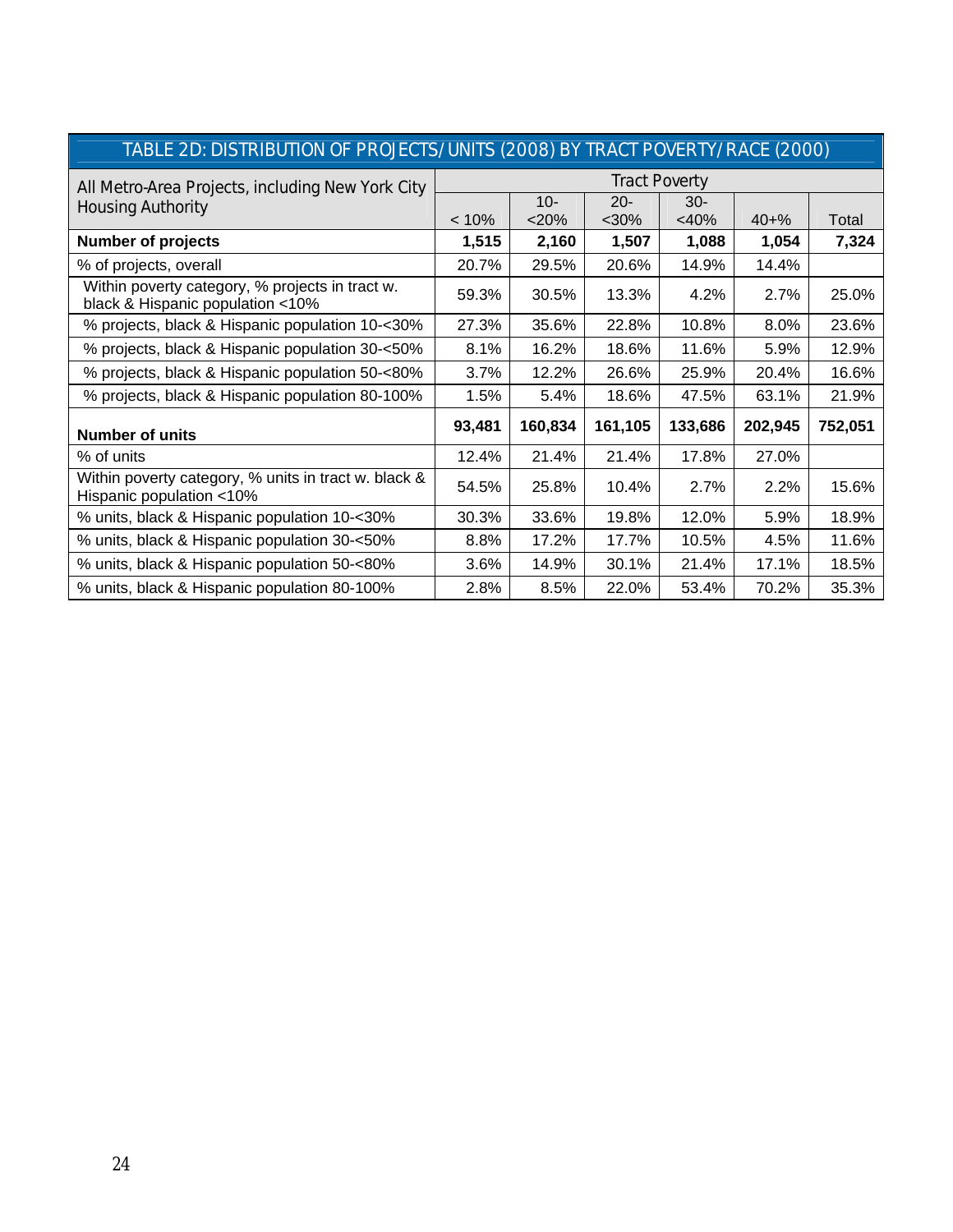| TABLE ZDZ: DISTRIBUTION OF PROJECTS/UNITS (ZOO8) BY TRACT POVERTY/RACE (ZOO0)       |          |         |         |                      |           |         |  |  |  |  |
|-------------------------------------------------------------------------------------|----------|---------|---------|----------------------|-----------|---------|--|--|--|--|
| All Metro-Area Projects, excluding New York City                                    |          |         |         | <b>Tract Poverty</b> |           |         |  |  |  |  |
| <b>Housing Authority</b>                                                            |          | $10 -$  | $20 -$  | $30 -$               |           |         |  |  |  |  |
|                                                                                     | $< 10\%$ | $<$ 20% | $30%$   | $<$ 40%              | $40 + \%$ | Total   |  |  |  |  |
| <b>Number of projects</b>                                                           | 1,508    | 2,131   | 1,459   | 1,012                | 938       | 7,048   |  |  |  |  |
| % of projects, overall                                                              | 21.4%    | 30.2%   | 20.7%   | 14.4%                | 13.3%     |         |  |  |  |  |
| Within poverty category, % projects in tract w. black<br>& Hispanic population <10% | 59.5%    | 30.9%   | 13.6%   | 4.5%                 | 3.0%      | 25.9%   |  |  |  |  |
| % projects, black & Hispanic population 10-<30%                                     | 27.3%    | 35.9%   | 23.4%   | 11.5%                | 8.7%      | 24.3%   |  |  |  |  |
| % projects, black & Hispanic population 30-<50%                                     | 8.0%     | 16.0%   | 18.8%   | 12.3%                | 6.6%      | 13.1%   |  |  |  |  |
| % projects, black & Hispanic population 50-<80%                                     | 3.7%     | 11.9%   | 26.1%   | 27.6%                | 22.3%     | 16.7%   |  |  |  |  |
| % projects, black & Hispanic population 80-100%                                     | 1.5%     | 5.3%    | 18.0%   | 44.2%                | 59.4%     | 19.9%   |  |  |  |  |
| <b>Number of units</b>                                                              | 91,129   | 149,911 | 135,049 | 105,470              | 150,564   | 632,123 |  |  |  |  |
| % of units                                                                          | 14.4%    | 23.7%   | 21.4%   | 16.7%                | 23.8%     |         |  |  |  |  |
| Within poverty category, % units in tract w. black &<br>Hispanic population <10%    | 55.2%    | 27.7%   | 11.5%   | 3.4%                 | 3.0%      | 18.3%   |  |  |  |  |
| % units, black & Hispanic population 10-<30%                                        | 29.4%    | 34.9%   | 23.2%   | 13.4%                | 7.5%      | 21.5%   |  |  |  |  |
| % units, black & Hispanic population 30-<50%                                        | 8.8%     | 16.0%   | 19.4%   | 12.8%                | 6.0%      | 12.8%   |  |  |  |  |
| % units, black & Hispanic population 50-<80%                                        | 3.6%     | 14.2%   | 24.7%   | 26.1%                | 20.5%     | 18.4%   |  |  |  |  |
| % units, black & Hispanic population 80-100%                                        | 2.9%     | 7.2%    | 21.2%   | 44.4%                | 62.9%     | 29.0%   |  |  |  |  |

# TABLE 2D2: DISTRIBUTION OF PROJECTS/UNITS (2008) BY TRACT POVERTY/RACE (2000)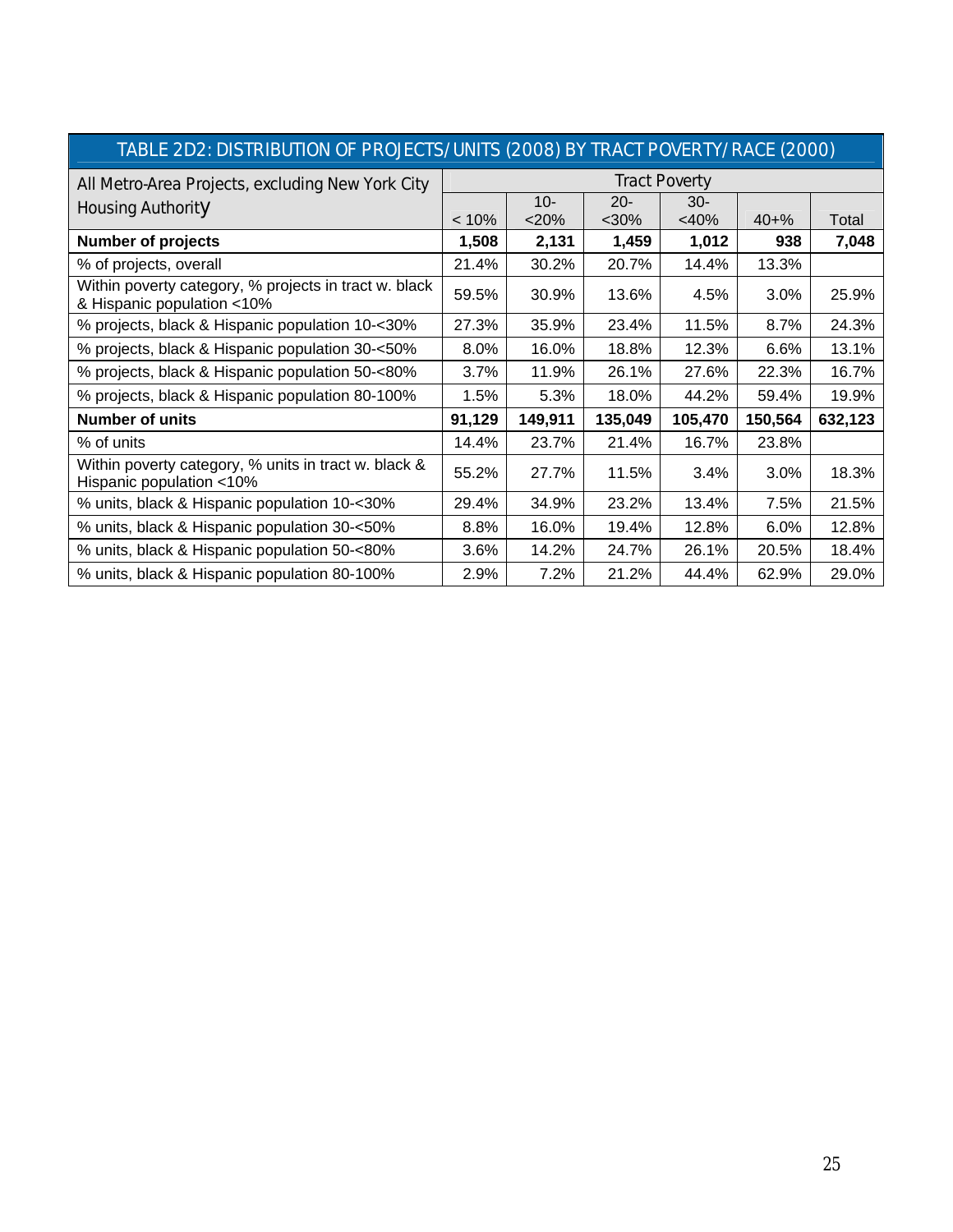| TABLE 2E : DISTRIBUTION OF PROJECTS/UNITS (2008) BY TRACT POVERTY/RACE (2000)       |                      |         |        |         |           |         |  |  |  |  |
|-------------------------------------------------------------------------------------|----------------------|---------|--------|---------|-----------|---------|--|--|--|--|
|                                                                                     | <b>Tract Poverty</b> |         |        |         |           |         |  |  |  |  |
| All Non-Metro-Area Projects                                                         |                      | $10 -$  | $20 -$ | $30-$   |           |         |  |  |  |  |
|                                                                                     | < 10%                | <20%    | $30%$  | $<$ 40% | $40 + \%$ | Total   |  |  |  |  |
| <b>Number of projects</b>                                                           | 563                  | 2,269   | 1,362  | 389     | 167       | 4,750   |  |  |  |  |
| % of projects, overall                                                              | 11.9%                | 47.8%   | 28.7%  | 8.2%    | 3.5%      |         |  |  |  |  |
| Within poverty category, % projects in tract w.<br>black & Hispanic population <10% | 89.3%                | 56.5%   | 26.7%  | 17.5%   | 5.4%      | 46.9%   |  |  |  |  |
| % projects, black & Hispanic population 10-<30%                                     | 9.4%                 | 29.9%   | 24.2%  | 11.1%   | 2.4%      | 23.3%   |  |  |  |  |
| % projects, black & Hispanic population 30-<50%                                     | 1.2%                 | 11.2%   | 23.9%  | 18.5%   | 7.8%      | 14.2%   |  |  |  |  |
| % projects, black & Hispanic population 50-<80%                                     | 0.0%                 | 2.3%    | 22.8%  | 40.9%   | 33.5%     | 12.2%   |  |  |  |  |
| % projects, black & Hispanic population 80-100%                                     | 0.0%                 | 0.0%    | 2.5%   | 12.1%   | 50.9%     | 3.5%    |  |  |  |  |
| <b>Number of units</b>                                                              | 20,566               | 96,977  | 66,232 | 22,996  | 11,051    | 217,822 |  |  |  |  |
| % of units                                                                          | 9.4%                 | 44.5%   | 30.4%  | 10.6%   | 5.1%      |         |  |  |  |  |
| Within poverty category, % units in tract w. black<br>& Hispanic population <10%    | 88.5%                | 56.7%   | 28.0%  | 18.5%   | 6.9%      | 44.4%   |  |  |  |  |
| % units, black & Hispanic population 10-<30%                                        | 9.6%                 | 28.7%   | 24.1%  | 12.1%   | 2.2%      | 22.4%   |  |  |  |  |
| % units, black & Hispanic population 30-<50%                                        | 1.9%                 | 11.8%   | 22.6%  | 17.9%   | 7.4%      | 14.6%   |  |  |  |  |
| % units, black & Hispanic population 50-<80%                                        | $0.0\%$              | 2.8%    | 22.1%  | 41.4%   | 32.4%     | 14.0%   |  |  |  |  |
| % units, black & Hispanic population 80-100%                                        | $0.0\%$              | $0.0\%$ | 3.1%   | 10.2%   | 51.0%     | 4.6%    |  |  |  |  |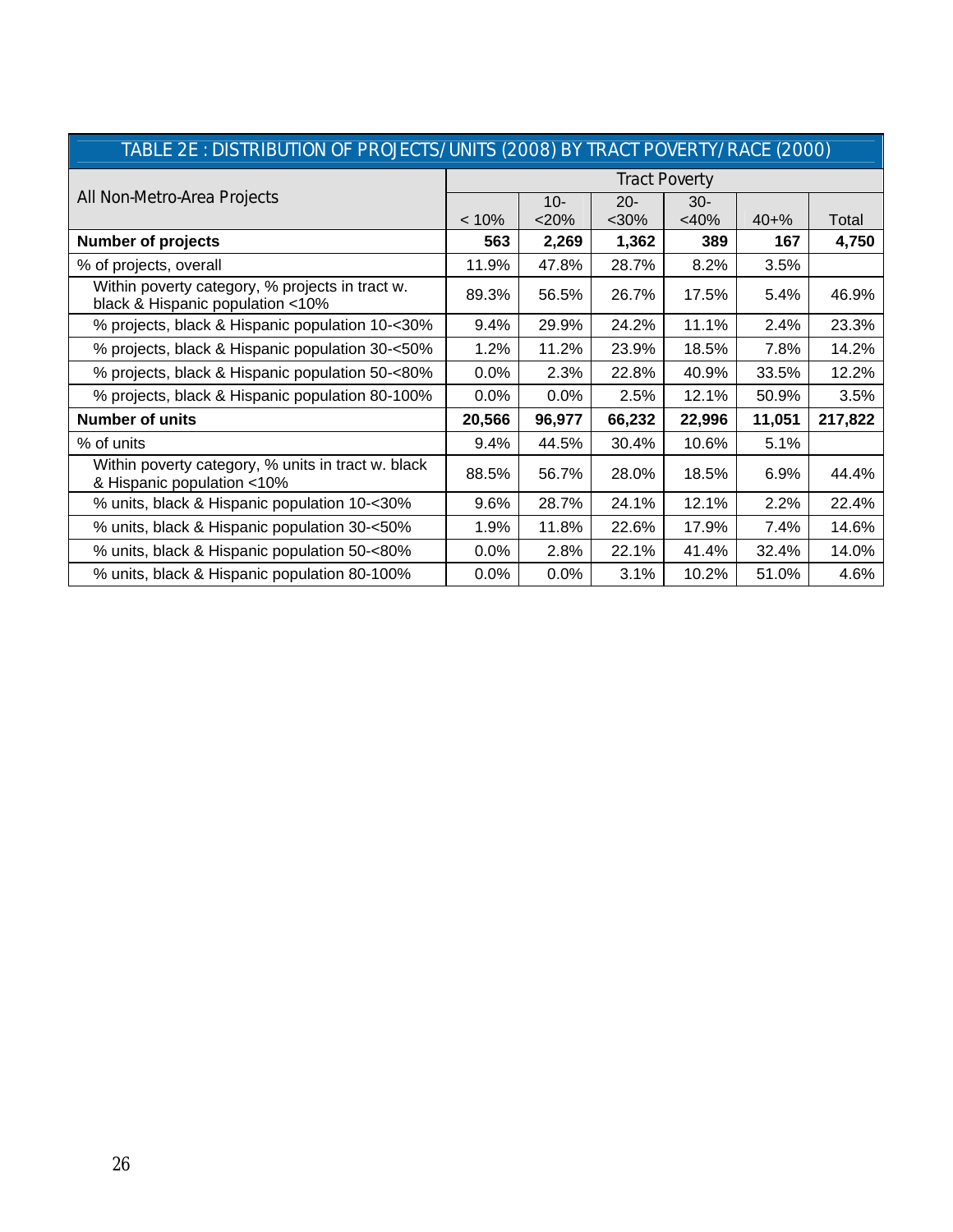|                                                | <u>INDEE ON: DIOTINIDUTION OF FINOJECTO/ UNITO (ZUUO) DI FINOJECT OIZE (ZUUO).</u><br><b>AND TRACT POVERTY (2000)</b> |         |                     |         |         |                   |  |  |  |  |  |  |
|------------------------------------------------|-----------------------------------------------------------------------------------------------------------------------|---------|---------------------|---------|---------|-------------------|--|--|--|--|--|--|
|                                                |                                                                                                                       |         | <b>Project Size</b> |         |         |                   |  |  |  |  |  |  |
| <b>Entire Location Analysis Sample</b>         | $1 - 25$                                                                                                              | 26-50   | 51-100              | 101-249 | 250-500 | $501+$            |  |  |  |  |  |  |
|                                                | units                                                                                                                 | units   | units               | units   | units   | units             |  |  |  |  |  |  |
| <b>Total Projects</b>                          | 3,157                                                                                                                 | 3,520   | 2,915               | 1,927   | 419     | 136               |  |  |  |  |  |  |
| Total Units, 2008                              | 49,671                                                                                                                | 137,970 | 223,306             | 296,527 | 139,995 | 122,404           |  |  |  |  |  |  |
| Average Tract Pov, by unit                     | 17.7%                                                                                                                 | 19.9%   | 22.1%               | 28.2%   | 35.2%   | 40.1%             |  |  |  |  |  |  |
| Median Tract Pov, by unit                      | 15.9%                                                                                                                 | 17.8%   | 19.4%               | 26.7%   | 34.2%   | 40.6%             |  |  |  |  |  |  |
| Number Projects, <10% poverty                  | 750                                                                                                                   | 600     | 475                 | 225     | 25      | 3                 |  |  |  |  |  |  |
| % Projects in size category in <10% poverty    | 23.8%                                                                                                                 | 17.1%   | 16.3%               | 11.7%   | 6.0%    | 2.2%              |  |  |  |  |  |  |
| Number Units, <10% poverty                     | 11,478                                                                                                                | 23,341  | 35,992              | 32,547  | 8,498   | 2,191             |  |  |  |  |  |  |
| % units in size category with <10% poverty     | 23.1%                                                                                                                 | 16.9%   | 16.1%               | 11.0%   | 6.1%    | 1.8%              |  |  |  |  |  |  |
| % of units in <10% pov in size category        | 10.1%                                                                                                                 | 20.5%   | 31.6%               | 28.5%   | 7.5%    | 1.9%              |  |  |  |  |  |  |
| Number Projects, 10-<20% poverty               | 1,369                                                                                                                 | 1,466   | 1,052               | 469     | 60      | 13                |  |  |  |  |  |  |
| % Projects in size category in 10-<20% poverty | 43.4%                                                                                                                 | 41.7%   | 36.1%               | 24.3%   | 14.3%   | 9.6%              |  |  |  |  |  |  |
| Number Units, 10-<20% poverty                  | 21,886                                                                                                                | 57,436  | 79,835              | 69,279  | 18,750  | 10,625            |  |  |  |  |  |  |
| % units in size category with 10-<20% poverty  | 44.1%                                                                                                                 | 41.6%   | 35.8%               | 23.4%   | 13.4%   | 8.7%              |  |  |  |  |  |  |
| % of units in 10-<20% pov in size category     | 8.5%                                                                                                                  | 22.3%   | 31.0%               | 26.9%   | 7.3%    | 4.1%              |  |  |  |  |  |  |
| Number Projects, 20-<30% poverty               | 656                                                                                                                   | 898     | 729                 | 472     | 92      | $22 \overline{ }$ |  |  |  |  |  |  |
| % Projects in size category in 20-<30% poverty | 20.8%                                                                                                                 | 25.5%   | 25.0%               | 24.5%   | 22.0%   | 16.2%             |  |  |  |  |  |  |
| Number Units, 20-<30% poverty                  | 10,666                                                                                                                | 35,162  | 55,806              | 72,575  | 30,244  | 22,884            |  |  |  |  |  |  |
| % units in size category with 20-<30% poverty  | 21.5%                                                                                                                 | 25.5%   | 25.0%               | 24.5%   | 21.6%   | 18.7%             |  |  |  |  |  |  |
| % of units in 20-<30% pov in size category     | 4.7%                                                                                                                  | 15.5%   | 24.6%               | 31.9%   | 13.3%   | 10.1%             |  |  |  |  |  |  |
| Number Projects, 30-<40% poverty               | 253                                                                                                                   | 369     | 387                 | 356     | 85      | 27                |  |  |  |  |  |  |
| % Projects in size category in 30-<40% poverty | 8.0%                                                                                                                  | 10.5%   | 13.3%               | 18.5%   | 20.3%   | 19.9%             |  |  |  |  |  |  |
| Number Units, 30-<40% poverty                  | 3,809                                                                                                                 | 14,448  | 29,795              | 56,794  | 28,408  | 23,428            |  |  |  |  |  |  |
| % units in size category with 30-<40% poverty  | 7.7%                                                                                                                  | 10.5%   | 13.3%               | 19.2%   | 20.3%   | 19.1%             |  |  |  |  |  |  |
| % of units in 30-<40% pov in size category     | 2.4%                                                                                                                  | 9.2%    | 19.0%               | 36.3%   | 18.1%   | 15.0%             |  |  |  |  |  |  |
| Number Projects, 40+% poverty                  | 129                                                                                                                   | 187     | 272                 | 405     | 157     | 71                |  |  |  |  |  |  |
| % Projects in size category in 40+% poverty    | 4.1%                                                                                                                  | 5.3%    | 9.3%                | 21.0%   | 37.5%   | 52.2%             |  |  |  |  |  |  |
| Number Units, 40+% poverty                     | 1,832                                                                                                                 | 7,583   | 21,878              | 65,332  | 54,095  | 63,276            |  |  |  |  |  |  |
| % units in size category with 40+% poverty     | 3.7%                                                                                                                  | 5.5%    | 9.8%                | 22.0%   | 38.6%   | 51.7%             |  |  |  |  |  |  |
| % of units in 40+% pov in size category        | 0.9%                                                                                                                  | 3.5%    | 10.2%               | 30.5%   | 25.3%   | 29.6%             |  |  |  |  |  |  |

# TABLE 3A: DISTRIBUTION OF PROJECTS/UNITS (2008) BY PROJECT SIZE (2008)

T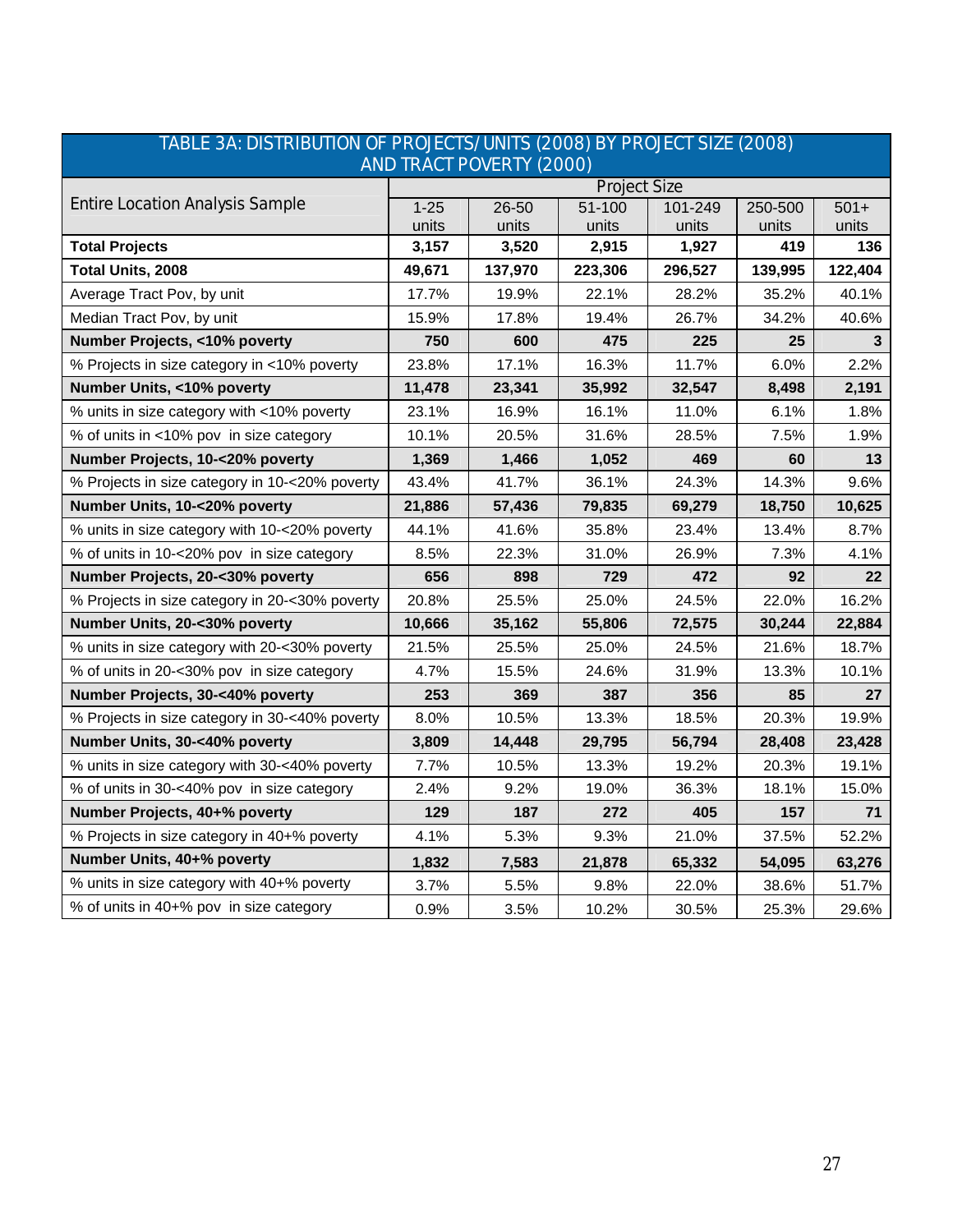|                                                | <b>AND TRACT POVERTY (2000)</b> |        |         |                     |         |         |  |  |  |  |  |  |  |
|------------------------------------------------|---------------------------------|--------|---------|---------------------|---------|---------|--|--|--|--|--|--|--|
|                                                |                                 |        |         | <b>Project Size</b> |         |         |  |  |  |  |  |  |  |
| <b>General Occupancy Projects</b>              | $1 - 25$                        | 26-50  | 51-100  | 101-249             | 250-500 | $501+$  |  |  |  |  |  |  |  |
|                                                | units                           | units  | units   | units               | units   | units   |  |  |  |  |  |  |  |
| <b>Total Projects</b>                          | 2,499                           | 2,532  | 1,748   | 1,021               | 321     | 134     |  |  |  |  |  |  |  |
| Total Units, 2008                              | 38,050                          | 98,761 | 132,162 | 159,942             | 109,451 | 120,404 |  |  |  |  |  |  |  |
| Average Tract Pov, by unit                     | 18.5%                           | 21.2%  | 24.2%   | 30.7%               | 36.5%   | 40.0%   |  |  |  |  |  |  |  |
| Median Tract Pov, by unit                      | 16.7%                           | 19.2%  | 21.8%   | 29.1%               | 35.9%   | 40.6%   |  |  |  |  |  |  |  |
| Number Projects, <10% poverty                  | 558                             | 326    | 171     | 93                  | 22      | 3       |  |  |  |  |  |  |  |
| % Projects in size category in <10% poverty    | 22.3%                           | 12.9%  | 9.8%    | 9.1%                | 6.9%    | 2.2%    |  |  |  |  |  |  |  |
| Number Units, <10% poverty                     | 8,118                           | 12,474 | 12,807  | 14,169              | 7,598   | 2,191   |  |  |  |  |  |  |  |
| % units in size category with <10% poverty     | 21.3%                           | 12.6%  | 9.7%    | 8.9%                | 6.9%    | 1.8%    |  |  |  |  |  |  |  |
| % of units in <10% pov in size category        | 14.2%                           | 21.8%  | 22.3%   | 24.7%               | 13.3%   | 3.8%    |  |  |  |  |  |  |  |
| Number Projects, 10-<20% poverty               | 1,031                           | 1,018  | 605     | 202                 | 39      | 13      |  |  |  |  |  |  |  |
| % Projects in size category in 10-<20% poverty | 41.3%                           | 40.2%  | 34.6%   | 19.8%               | 12.2%   | 9.7%    |  |  |  |  |  |  |  |
| Number Units, 10-<20% poverty                  | 15,994                          | 39,709 | 45,112  | 30,124              | 12,520  | 10,625  |  |  |  |  |  |  |  |
| % units in size category with 10-<20% poverty  | 42.0%                           | 40.2%  | 34.1%   | 18.8%               | 11.4%   | 8.8%    |  |  |  |  |  |  |  |
| % of units in 10-<20% pov in size category     | 10.4%                           | 25.8%  | 29.3%   | 19.6%               | 8.1%    | 6.9%    |  |  |  |  |  |  |  |
| Number Projects, 20-<30% poverty               | 563                             | 725    | 508     | 254                 | 63      | 22      |  |  |  |  |  |  |  |
| % Projects in size category in 20-<30% poverty | 22.5%                           | 28.6%  | 29.1%   | 24.9%               | 19.6%   | 16.4%   |  |  |  |  |  |  |  |
| Number Units, 20-<30% poverty                  | 8,934                           | 28,246 | 38,309  | 39,346              | 20,932  | 22,884  |  |  |  |  |  |  |  |
| % units in size category with 20-<30% poverty  | 23.5%                           | 28.6%  | 29.0%   | 24.6%               | 19.1%   | 19.0%   |  |  |  |  |  |  |  |
| % of units in 20-<30% pov in size category     | 5.6%                            | 17.8%  | 24.2%   | 24.8%               | 13.2%   | 14.4%   |  |  |  |  |  |  |  |
| Number Projects, 30-<40% poverty               | 231                             | 309    | 278     | 210                 | 61      | 27      |  |  |  |  |  |  |  |
| % Projects in size category in 30-<40% poverty | 9.2%                            | 12.2%  | 15.9%   | 20.6%               | 19.0%   | 20.2%   |  |  |  |  |  |  |  |
| Number Units, 30-<40% poverty                  | 3,391                           | 12,154 | 21,101  | 33,856              | 20,902  | 23,428  |  |  |  |  |  |  |  |
| % units in size category with 30-<40% poverty  | 8.9%                            | 12.3%  | 16.0%   | 21.2%               | 19.1%   | 19.5%   |  |  |  |  |  |  |  |
| % of units in 30-<40% pov in size category     | 3.0%                            | 10.6%  | 18.4%   | 29.5%               | 18.2%   | 20.4%   |  |  |  |  |  |  |  |
| Number Projects, 40+% poverty                  | 116                             | 154    | 186     | 262                 | 136     | 69      |  |  |  |  |  |  |  |
| % Projects in size category in 40+% poverty    | 4.6%                            | 6.1%   | 10.6%   | 25.7%               | 42.4%   | 51.5%   |  |  |  |  |  |  |  |
| Number Units, 40+% poverty                     | 1,613                           | 6,178  | 14,833  | 42,447              | 47,499  | 61,276  |  |  |  |  |  |  |  |
| % units in size category with 40+% poverty     | 4.2%                            | 6.3%   | 11.2%   | 26.5%               | 43.4%   | 50.9%   |  |  |  |  |  |  |  |
| % of units in 40+% pov in size category        | 0.9%                            | 3.6%   | 8.5%    | 24.4%               | 27.3%   | 35.3%   |  |  |  |  |  |  |  |

# TABLE 3B: DISTRIBUTION OF PROJECTS/UNITS (2008) BY PROJECT SIZE (2008)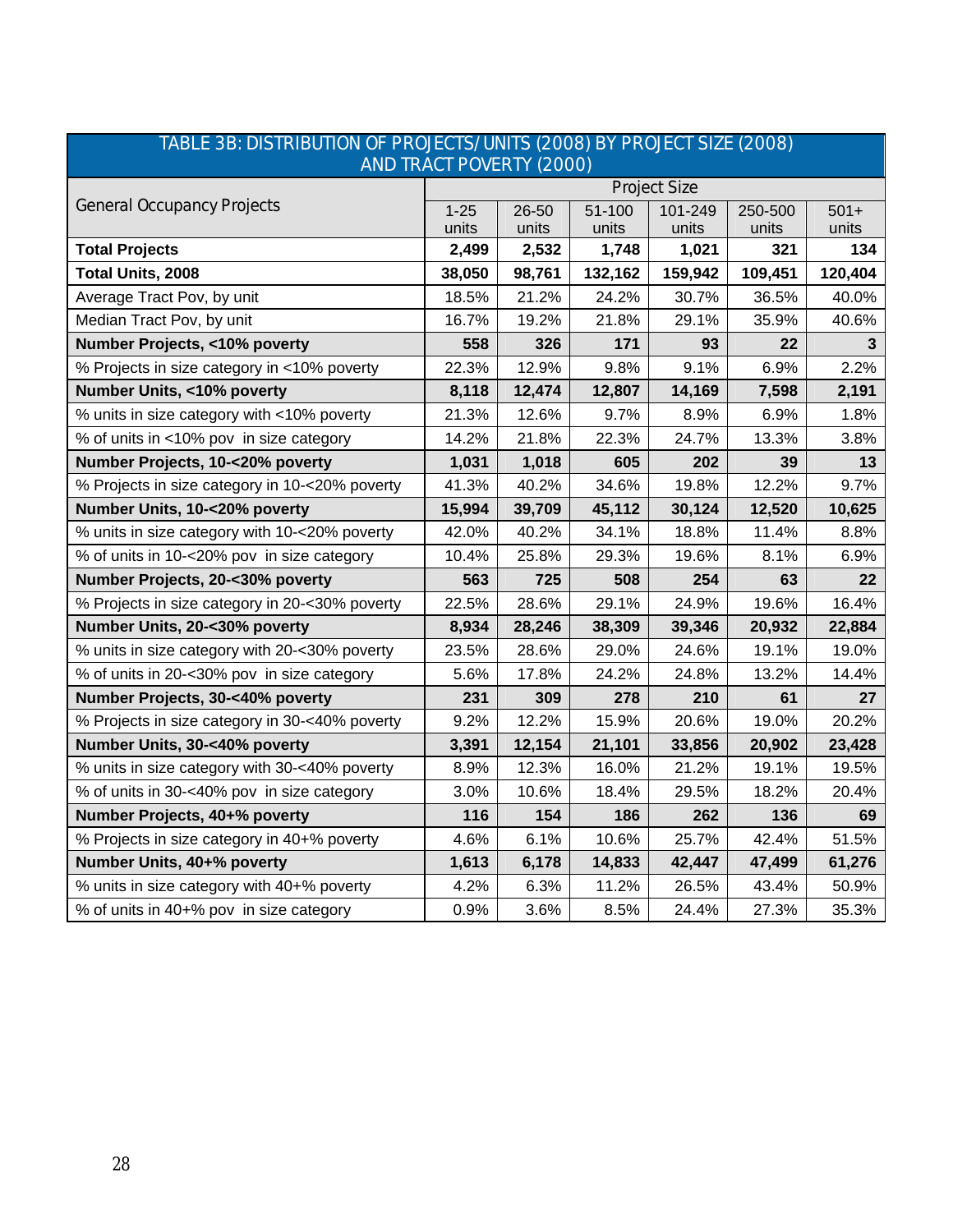| <b>AND TRACT POVERTY (2000)</b>                  |                     |                |                 |                  |                  |                 |  |
|--------------------------------------------------|---------------------|----------------|-----------------|------------------|------------------|-----------------|--|
| Metro-Area General Occupancy Projects,           | <b>Project Size</b> |                |                 |                  |                  |                 |  |
| <b>Excluding New York City Housing Authority</b> | $1 - 25$<br>units   | 26-50<br>units | 51-100<br>units | 101-249<br>units | 250-500<br>units | $501+$<br>units |  |
| <b>Total Projects</b>                            | 1,351               | 1,214          | 1,042           | 784              | 275              | 51              |  |
| Total Units, 2008                                | 19,573              | 47,453         | 79,920          | 124,585          | 93,236           | 34,016          |  |
| Average Tract Pov, by unit                       | 18.3%               | 20.6%          | 24.4%           | 30.9%            | 37.1%            | 45.7%           |  |
| Median Tract Pov, by unit                        | 15.4%               | 17.8%          | 21.6%           | 29.7%            | 37.1%            | 46.5%           |  |
| Number Projects, <10% poverty                    | 404                 | 259            | 138             | 85               | 21               | 1               |  |
| % Projects in size category in <10% poverty      | 29.9%               | 21.3%          | 13.2%           | 10.8%            | 7.6%             | 2.0%            |  |
| Number Units, <10% poverty                       | 5,773               | 9,803          | 10,373          | 13,048           | 7,238            | 601             |  |
| % units in size category with <10% poverty       | 29.5%               | 20.7%          | 13.0%           | 10.5%            | 7.8%             | 1.8%            |  |
| % of units in <10% pov in size category          | 12.2%               | 20.7%          | 21.9%           | 27.5%            | 15.3%            | 2.5%            |  |
| Number Projects, 10-<20% poverty                 | 456                 | 434            | 334             | 146              | 33               | 3               |  |
| % Projects in size category in 10-<20% poverty   | 33.8%               | 35.8%          | 32.1%           | 18.6%            | 12.0%            | 5.9%            |  |
| Number Units, 10-<20% poverty                    | 6,851               | 17,136         | 25,218          | 21,907           | 10,573           | 2,183           |  |
| % units in size category with 10-<20% poverty    | 35.0%               | 36.1%          | 31.6%           | 17.6%            | 11.3%            | 6.4%            |  |
| % of units in 10-<20% pov in size category       | 8.2%                | 20.4%          | 30.1%           | 26.1%            | 12.6%            | 2.6%            |  |
| Number Projects, 20-<30% poverty                 | 237                 | 260            | 268             | 180              | 52               | 6               |  |
| % Projects in size category in 20-<30% poverty   | 17.5%               | 21.4%          | 25.7%           | 23.0%            | 18.9%            | 11.8%           |  |
| Number Units, 20-<30% poverty                    | 3,538               | 10,236         | 20,770          | 28,478           | 17,120           | 3,358           |  |
| % units in size category with 20-<30% poverty    | 18.1%               | 21.6%          | 26.0%           | 22.9%            | 18.4%            | 9.9%            |  |
| % of units in 20-<30% pov in size category       | 4.2%                | 12.3%          | 24.9%           | 34.1%            | 20.5%            | 4.0%            |  |
| Number Projects, 30-<40% poverty                 | 165                 | 161            | 178             | 164              | 47               | $\overline{7}$  |  |
| % Projects in size category in 30-<40% poverty   | 12.2%               | 13.3%          | 17.1%           | 20.9%            | 17.1%            | 13.7%           |  |
| Number Units, 30-<40% poverty                    | 2,294               | 6,290          | 13,747          | 26,761           | 15,610           | 5,165           |  |
| % units in size category with 30-<40% poverty    | 11.7%               | 13.3%          | 17.2%           | 21.5%            | 16.7%            | 15.2%           |  |
| % of units in 30-<40% pov in size category       | 3.3%                | 9.0%           | 19.7%           | 38.3%            | 22.3%            | 7.4%            |  |
| Number Projects, 40+% poverty                    | 89                  | 100            | 124             | 209              | 122              | 34              |  |
| % Projects in size category in 40+% poverty      | 6.6%                | 8.2%           | 11.9%           | 26.7%            | 44.4%            | 66.7%           |  |
| Number Units, 40+% poverty                       | 1,117               | 3,988          | 9,812           | 34,391           | 42,695           | 22,709          |  |
| % units in size category with 40+% poverty       | 5.7%                | 8.4%           | 12.3%           | 27.6%            | 45.8%            | 66.8%           |  |
| % of units in 40+% pov in size category          | 1.0%                | 3.5%           | 8.6%            | 30.0%            | 37.2%            | 19.8%           |  |

# TABLE 3B2: DISTRIBUTION OF PROJECTS/UNITS (2008) BY PROJECT SIZE (2008)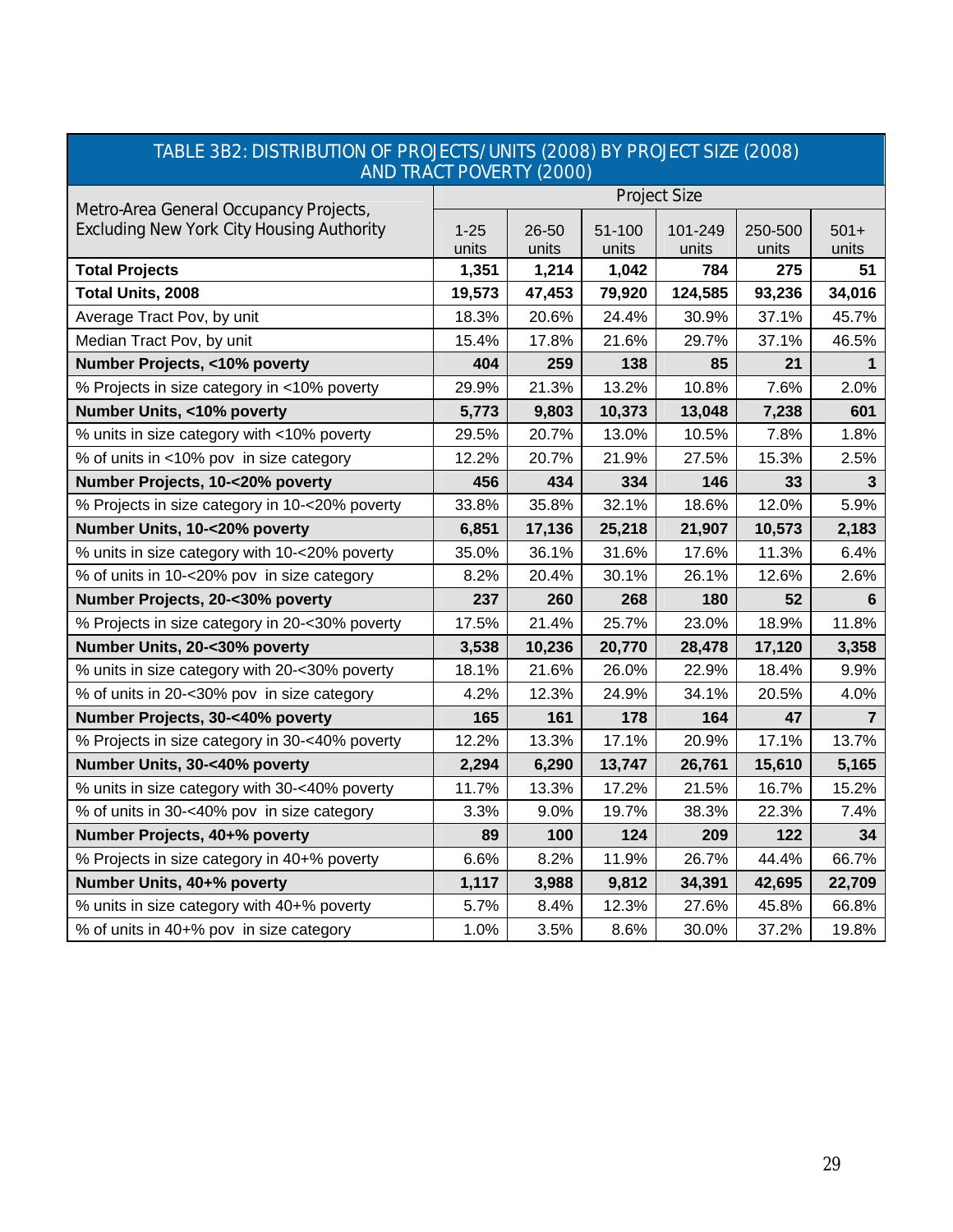| <b>AND TRACT POVERTY (2000)</b>                |                     |                |                 |                  |                  |                 |  |
|------------------------------------------------|---------------------|----------------|-----------------|------------------|------------------|-----------------|--|
| Metro-Area General Occupancy Projects,         | <b>Project Size</b> |                |                 |                  |                  |                 |  |
| Including New York City Housing Authority      | $1 - 25$<br>units   | 26-50<br>units | 51-100<br>units | 101-249<br>units | 250-500<br>units | $501+$<br>units |  |
| <b>Total Projects</b>                          | 1,360               | 1,229          | 1,065           | 841              | 314              | 133             |  |
| Total Units, 2008                              | 19,692              | 48,057         | 81,669          | 133,815          | 107,166          | 119,852         |  |
| Average Tract Pov, by unit                     | 18.3%               | 20.8%          | 24.8%           | 31.6%            | 36.9%            | 40.1%           |  |
| Median Tract Pov, by unit                      | 15.4%               | 17.9%          | 22.0%           | 30.5%            | 36.3%            | 40.6%           |  |
| Number Projects, <10% poverty                  | 404                 | 260            | 138             | 85               | 22               | 3               |  |
| % Projects in size category in <10% poverty    | 29.7%               | 21.2%          | 13.0%           | 10.1%            | 7.0%             | 2.3%            |  |
| Number Units, <10% poverty                     | 5,773               | 9,838          | 10,373          | 13,048           | 7,598            | 2,191           |  |
| % units in size category with <10% poverty     | 29.3%               | 20.5%          | 12.7%           | 9.8%             | 7.1%             | 1.8%            |  |
| % of units in <10% pov in size category        | 11.8%               | 20.2%          | 21.3%           | 26.7%            | 15.6%            | 4.5%            |  |
| Number Projects, 10-<20% poverty               | 461                 | 434            | 334             | 148              | 36               | 12              |  |
| % Projects in size category in 10-<20% poverty | 33.9%               | 35.3%          | 31.4%           | 17.6%            | 11.5%            | 9.0%            |  |
| Number Units, 10-<20% poverty                  | 6,921               | 17,136         | 25,218          | 22,304           | 11,667           | 10,073          |  |
| % units in size category with 10-<20% poverty  | 35.2%               | 35.7%          | 30.9%           | 16.7%            | 10.9%            | 8.4%            |  |
| % of units in 10-<20% pov in size category     | 7.4%                | 18.4%          | 27.0%           | 23.9%            | 12.5%            | 10.8%           |  |
| Number Projects, 20-<30% poverty               | 238                 | 263            | 271             | 189              | 60               | 22              |  |
| % Projects in size category in 20-<30% poverty | 17.5%               | 21.4%          | 25.5%           | 22.5%            | 19.1%            | 16.5%           |  |
| Number Units, 20-<30% poverty                  | 3,553               | 10,346         | 20,955          | 29,983           | 19,998           | 22,884          |  |
| % units in size category with 20-<30% poverty  | 18.0%               | 21.5%          | 25.7%           | 22.4%            | 18.7%            | 19.1%           |  |
| % of units in 20-<30% pov in size category     | 3.3%                | 9.6%           | 19.5%           | 27.8%            | 18.6%            | 21.2%           |  |
| Number Projects, 30-<40% poverty               | 168                 | 167            | 183             | 177              | 60               | 27              |  |
| % Projects in size category in 30-<40% poverty | 12.4%               | 13.6%          | 17.2%           | 21.1%            | 19.1%            | 20.3%           |  |
| Number Units, 30-<40% poverty                  | 2,328               | 6,512          | 14,069          | 28,936           | 20,404           | 23,428          |  |
| % units in size category with 30-<40% poverty  | 11.8%               | 13.6%          | 17.2%           | 21.6%            | 19.0%            | 19.6%           |  |
| % of units in 30-<40% pov in size category     | 2.4%                | 6.8%           | 14.7%           | 30.2%            | 21.3%            | 24.5%           |  |
| Number Projects, 40+% poverty                  | 89                  | 105            | 139             | 242              | 136              | 69              |  |
| % Projects in size category in 40+% poverty    | 6.5%                | 8.5%           | 13.1%           | 28.8%            | 43.3%            | 51.9%           |  |
| Number Units, 40+% poverty                     | 1,117               | 4,225          | 11,054          | 39,544           | 47,499           | 61,276          |  |
| % units in size category with 40+% poverty     | 5.7%                | 8.8%           | 13.5%           | 29.6%            | 44.3%            | 51.1%           |  |
| % of units in 40+% pov in size category        | 0.7%                | 2.6%           | 6.7%            | 24.0%            | 28.8%            | 37.2%           |  |

# TABLE 3B3: DISTRIBUTION OF PROJECTS/UNITS (2008) BY PROJECT SIZE (2008)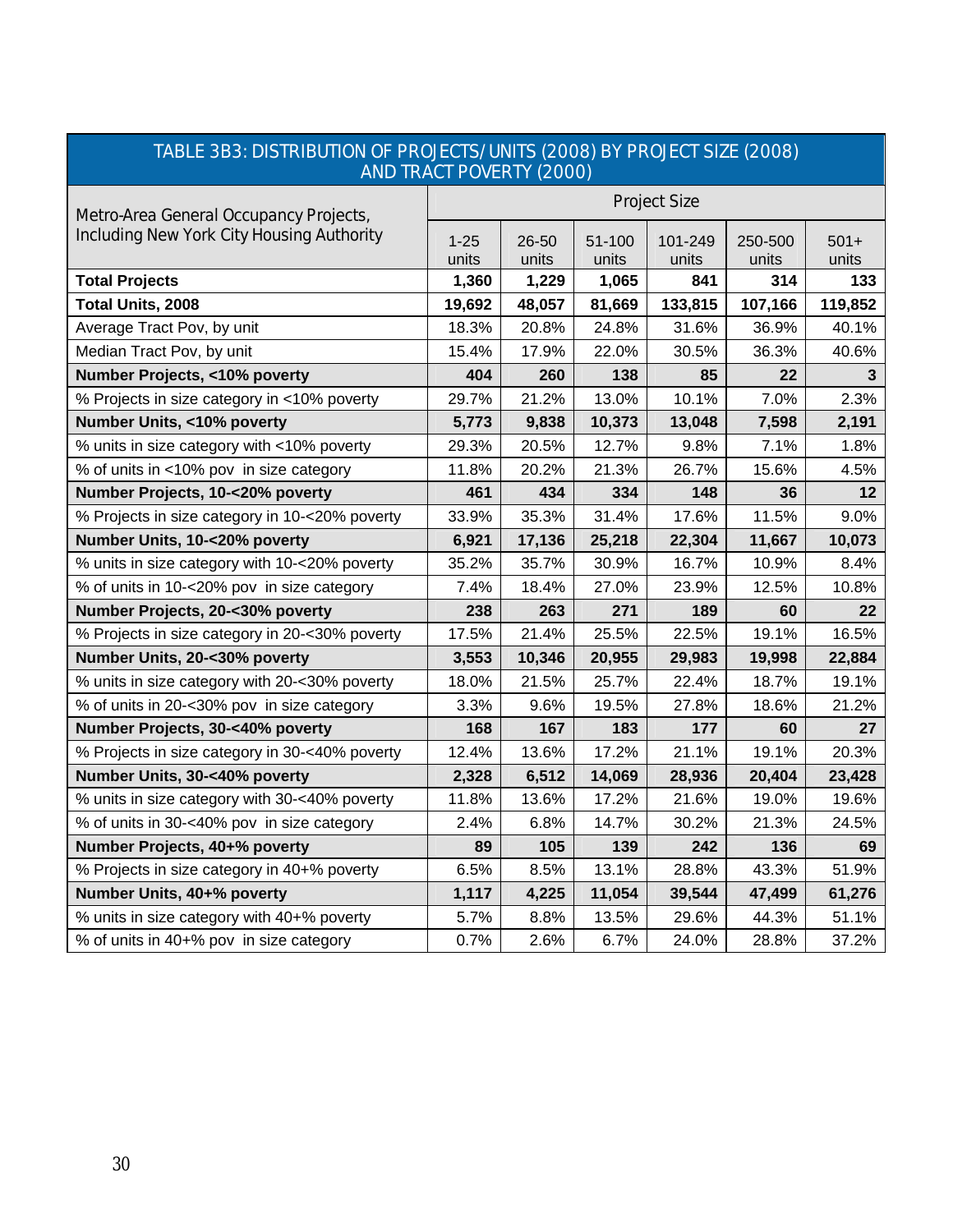| <u>INDEE JO. DIJTRIDUTION OF FROJECTJ/ UNITJ (ZUUO) DT FROJECT JIZE (ZUUO)</u><br><b>AND TRACT POVERTY (2000)</b> |                     |        |        |         |              |                |  |
|-------------------------------------------------------------------------------------------------------------------|---------------------|--------|--------|---------|--------------|----------------|--|
|                                                                                                                   | <b>Project Size</b> |        |        |         |              |                |  |
| <b>Senior Projects</b>                                                                                            | $1 - 25$            | 26-50  | 51-100 | 101-249 | 250-500      | $501+$         |  |
|                                                                                                                   | units               | units  | units  | units   | units        | units          |  |
| <b>Total Projects</b>                                                                                             | 658                 | 988    | 1,167  | 906     | 98           | $\mathbf{2}$   |  |
| Total Units, 2008                                                                                                 | 11,621              | 39,209 | 91,144 | 136,585 | 30,544       | 2,000          |  |
| Average Tract Pov, by unit                                                                                        | 15.1%               | 16.4%  | 18.9%  | 25.3%   | 30.5%        | 43.4%          |  |
| Median Tract Pov, by unit                                                                                         | 13.3%               | 14.2%  | 15.8%  | 23.3%   | 29.9%        | 43.4%          |  |
| Number Projects, <10% poverty                                                                                     | 192                 | 274    | 304    | 132     | $\mathbf{3}$ | 0              |  |
| % Projects in size category in <10% poverty                                                                       | 29.2%               | 27.7%  | 26.1%  | 14.6%   | 3.1%         | 0.0%           |  |
| Number Units, <10% poverty                                                                                        | 3,360               | 10,867 | 23,185 | 18,378  | 900          | $\bf{0}$       |  |
| % units in size category with <10% poverty                                                                        | 28.9%               | 27.7%  | 25.4%  | 13.5%   | 3.0%         | 0.0%           |  |
| % of units in <10% pov in size category                                                                           | 5.9%                | 19.2%  | 40.9%  | 32.4%   | 1.6%         | 0.0%           |  |
| Number Projects, 10-<20% poverty                                                                                  | 338                 | 448    | 447    | 267     | 21           | $\bf{0}$       |  |
| % Projects in size category in 10-<20% poverty                                                                    | 51.4%               | 45.3%  | 38.3%  | 29.5%   | 21.4%        | 0.0%           |  |
| Number Units, 10-<20% poverty                                                                                     | 5,892               | 17,727 | 34,723 | 39,155  | 6,230        | $\Omega$       |  |
| % units in size category with 10-<20% poverty                                                                     | 50.7%               | 45.2%  | 38.1%  | 28.7%   | 20.4%        | 0.0%           |  |
| % of units in 10-<20% pov in size category                                                                        | 5.7%                | 17.1%  | 33.5%  | 37.8%   | 6.0%         | 0.0%           |  |
| Number Projects, 20-<30% poverty                                                                                  | 93                  | 173    | 221    | 218     | 29           | 0              |  |
| % Projects in size category in 20-<30% poverty                                                                    | 14.1%               | 17.5%  | 18.9%  | 24.1%   | 29.6%        | 0.0%           |  |
| Number Units, 20-<30% poverty                                                                                     | 1,732               | 6,916  | 17,497 | 33,229  | 9,312        | $\bf{0}$       |  |
| % units in size category with 20-<30% poverty                                                                     | 14.9%               | 17.6%  | 19.2%  | 24.3%   | 30.5%        | 0.0%           |  |
| % of units in 20-<30% pov in size category                                                                        | 2.5%                | 10.1%  | 25.5%  | 48.4%   | 13.6%        | 0.0%           |  |
| Number Projects, 30-<40% poverty                                                                                  | 22                  | 60     | 109    | 146     | 24           | $\bf{0}$       |  |
| % Projects in size category in 30-<40% poverty                                                                    | 3.3%                | 6.1%   | 9.3%   | 16.1%   | 24.5%        | 0.0%           |  |
| Number Units, 30-<40% poverty                                                                                     | 418                 | 2,294  | 8,694  | 22,938  | 7,506        | 0              |  |
| % units in size category with 30-<40% poverty                                                                     | 3.6%                | 5.9%   | 9.5%   | 16.8%   | 24.6%        | 0.0%           |  |
| % of units in 30-<40% pov in size category                                                                        | 1.0%                | 5.5%   | 20.8%  | 54.8%   | 17.9%        | 0.0%           |  |
| Number Projects, 40+% poverty                                                                                     | 13                  | 33     | 86     | 143     | 21           | $\overline{2}$ |  |
| % Projects in size category in 40+% poverty                                                                       | 2.0%                | 3.3%   | 7.4%   | 15.8%   | 21.4%        | 100.0%         |  |
| Number Units, 40+% poverty                                                                                        | 219                 | 1,405  | 7,045  | 22,885  | 6,596        | 2,000          |  |
| % units in size category with 40+% poverty                                                                        | 1.9%                | 3.6%   | 7.7%   | 16.8%   | 21.6%        | 100.0%         |  |
| % of units in 40+% pov in size category                                                                           | 0.6%                | 3.5%   | 17.6%  | 57.0%   | 16.4%        | 5.0%           |  |

# TABLE 3C: DISTRIBUTION OF PROJECTS/UNITS (2008) BY PROJECT SIZE (2008)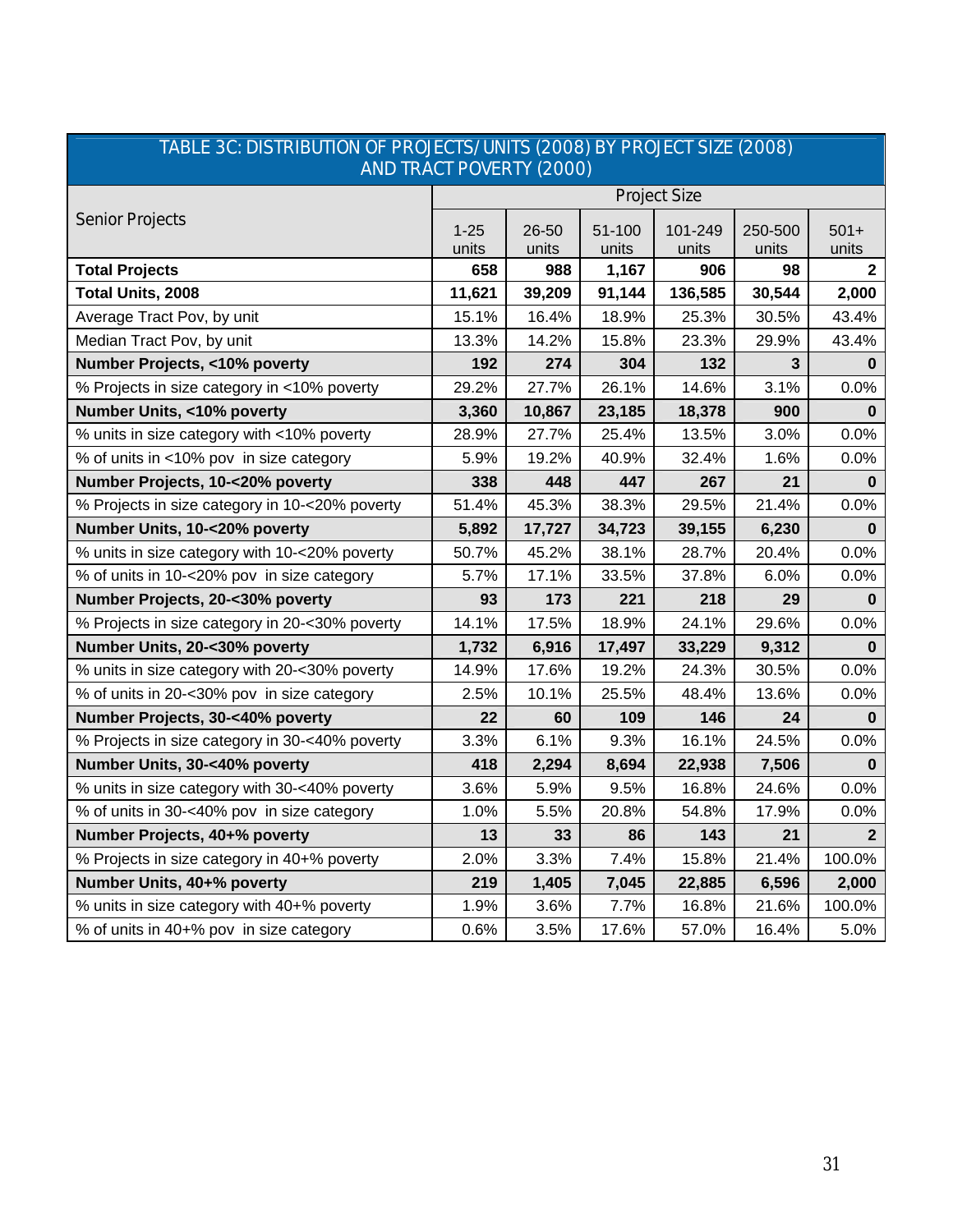| <b>AND TRACT POVERTY (2000)</b>                |                     |        |        |         |          |             |  |
|------------------------------------------------|---------------------|--------|--------|---------|----------|-------------|--|
|                                                | <b>Project Size</b> |        |        |         |          |             |  |
| All Non-Metro-Area Projects                    | $1 - 25$            | 26-50  | 51-100 | 101-249 | 250-500  | $501+$      |  |
|                                                | units               | units  | units  | units   | units    | units       |  |
| <b>Total Projects</b>                          | 1,601               | 1,810  | 1,036  | 295     | 7        | 1           |  |
| Total Units, 2008                              | 26,425              | 70,234 | 76,708 | 41,618  | 2,285    | 552         |  |
| Average Tract Pov, by unit                     | 17.5%               | 20.1%  | 21.4%  | 24.1%   | 24.0%    | 18.6%       |  |
| Median Tract Pov, by unit                      | 16.2%               | 18.6%  | 19.4%  | 22.7%   | 20.7%    | 18.6%       |  |
| Number Projects, <10% poverty                  | 270                 | 178    | 96     | 19      | $\bf{0}$ | 0           |  |
| % Projects in size category in <10% poverty    | 16.9%               | 9.8%   | 9.3%   | 6.4%    | 0.0%     | 0.0%        |  |
| Number Units, <10% poverty                     | 4,358               | 6,925  | 6,989  | 2,294   | 0        | 0           |  |
| % units in size category with <10% poverty     | 16.5%               | 9.9%   | 9.1%   | 5.5%    | 0.0%     | 0.0%        |  |
| % of units in <10% pov in size category        | 21.2%               | 33.7%  | 34.0%  | 11.2%   | 0.0%     | 0.0%        |  |
| Number Projects, 10-<20% poverty               | 845                 | 860    | 453    | 107     | 3        | $\mathbf 1$ |  |
| % Projects in size category in 10-<20% poverty | 52.8%               | 47.5%  | 43.7%  | 36.3%   | 42.9%    | 100.0%      |  |
| Number Units, 10-<20% poverty                  | 13,819              | 33,192 | 33,324 | 15,237  | 853      | 552         |  |
| % units in size category with 10-<20% poverty  | 52.3%               | 47.3%  | 43.4%  | 36.6%   | 37.3%    | 100.0%      |  |
| % of units in 10-<20% pov in size category     | 14.3%               | 34.2%  | 34.4%  | 15.7%   | 0.9%     | 0.6%        |  |
| Number Projects, 20-<30% poverty               | 384                 | 562    | 319    | 94      | 3        | $\bf{0}$    |  |
| % Projects in size category in 20-<30% poverty | 24.0%               | 31.1%  | 30.8%  | 31.9%   | 42.9%    | 0.0%        |  |
| Number Units, 20-<30% poverty                  | 6,453               | 21,800 | 23,603 | 13,442  | 934      | 0           |  |
| % units in size category with 20-<30% poverty  | 24.4%               | 31.0%  | 30.8%  | 32.3%   | 40.9%    | 0.0%        |  |
| % of units in 20-<30% pov in size category     | 9.7%                | 32.9%  | 35.6%  | 20.3%   | 1.4%     | 0.0%        |  |
| Number Projects, 30-<40% poverty               | 73                  | 155    | 111    | 49      | 1        | 0           |  |
| % Projects in size category in 30-<40% poverty | 4.6%                | 8.6%   | 10.7%  | 16.6%   | 14.3%    | 0.0%        |  |
| Number Units, 30-<40% poverty                  | 1,267               | 6,108  | 8,166  | 6,957   | 498      | $\bf{0}$    |  |
| % units in size category with 30-<40% poverty  | 4.8%                | 8.7%   | 10.7%  | 16.7%   | 21.8%    | 0.0%        |  |
| % of units in 30-<40% pov in size category     | 5.5%                | 26.6%  | 35.5%  | 30.3%   | 2.2%     | 0.0%        |  |
| Number Projects, 40+% poverty                  | 29                  | 55     | 57     | 26      | $\bf{0}$ | $\bf{0}$    |  |
| % Projects in size category in 40+% poverty    | 1.8%                | 3.0%   | 5.5%   | 8.8%    | 0.0%     | 0.0%        |  |
| Number Units, 40+% poverty                     | 528                 | 2,209  | 4,626  | 3,688   | $\bf{0}$ | $\bf{0}$    |  |
| % units in size category with 40+% poverty     | 2.0%                | 3.2%   | 6.0%   | 8.9%    | 0.0%     | $0.0\%$     |  |
| % of units in 40+% pov in size category        | 4.8%                | 20.0%  | 41.9%  | 33.4%   | 0.0%     | 0.0%        |  |

# TABLE 3D: DISTRIBUTION OF PROJECTS/UNITS (2008) BY PROJECT SIZE (2008) AND TRACT POVERTY (2000)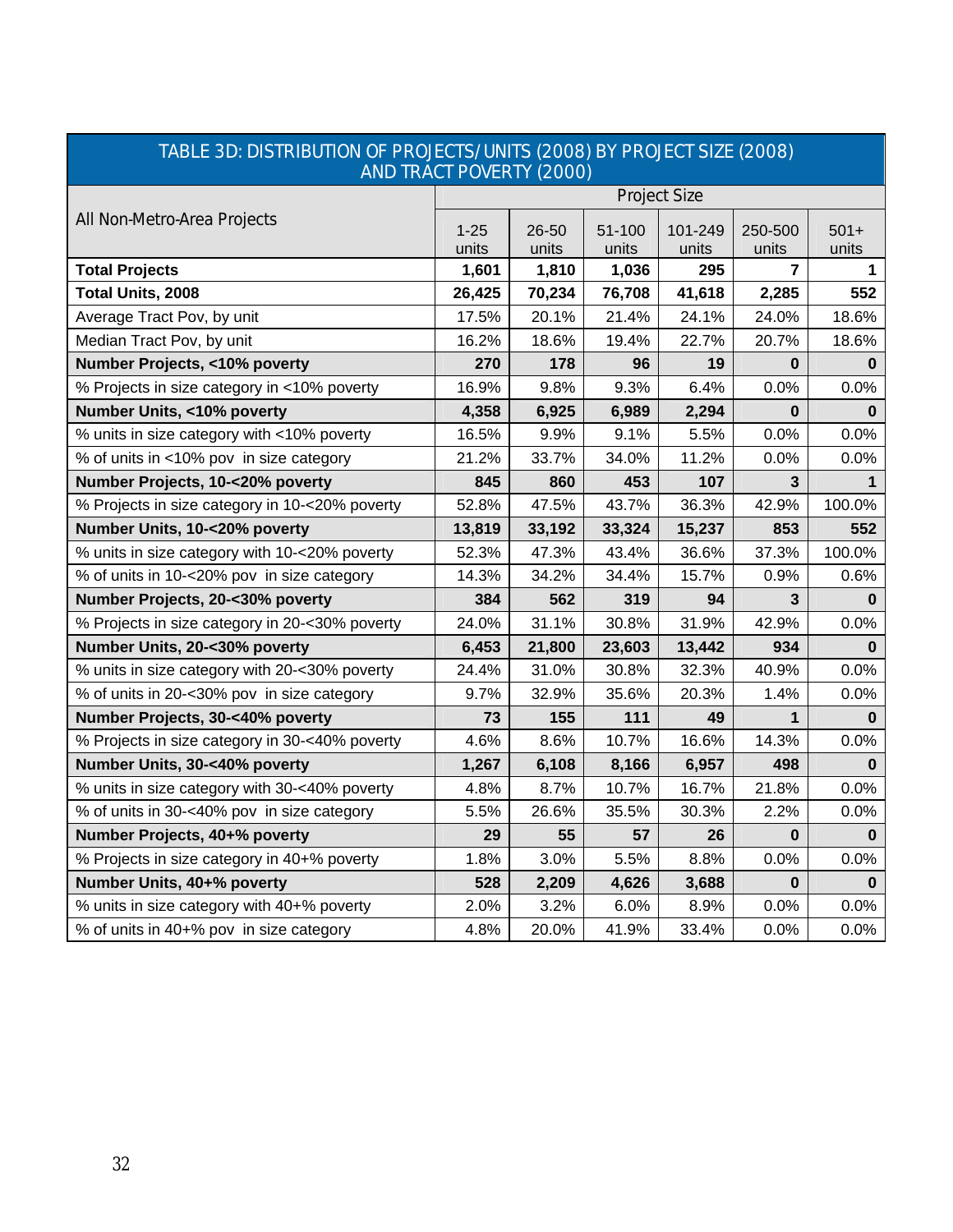| TABLE 4: SUMMARY TRACT POVERTY STATISTICS BY UNIT |                                                                       |                                             |  |  |  |  |  |  |
|---------------------------------------------------|-----------------------------------------------------------------------|---------------------------------------------|--|--|--|--|--|--|
| (National Poverty Rate: 12.38%)                   |                                                                       |                                             |  |  |  |  |  |  |
|                                                   | <b>Mean Public</b><br><b>Housing Unit</b>                             | <b>Median Public</b><br><b>Housing Unit</b> |  |  |  |  |  |  |
| <b>All Projects</b>                               |                                                                       |                                             |  |  |  |  |  |  |
| <b>Tract Poverty, Overall</b>                     | 27.6%                                                                 | 25.5%                                       |  |  |  |  |  |  |
| <b>Tract Poverty, Senior</b>                      | 22.6%                                                                 | 19.4%                                       |  |  |  |  |  |  |
| <b>Tract Poverty, General Occupancy</b>           | 30.0%                                                                 | 28.0%                                       |  |  |  |  |  |  |
|                                                   |                                                                       |                                             |  |  |  |  |  |  |
|                                                   | Metro-Area Projects-Including New York City Housing Authority (NYCHA) |                                             |  |  |  |  |  |  |
| <b>Tract Poverty, Overall</b>                     | 29.5%                                                                 | 28.0%                                       |  |  |  |  |  |  |
| <b>Tract Poverty, Senior</b>                      | 24.0%                                                                 | 21.4%                                       |  |  |  |  |  |  |
| <b>Tract Poverty, General Occupancy</b>           | 32.1%                                                                 | 30.6%                                       |  |  |  |  |  |  |
|                                                   |                                                                       |                                             |  |  |  |  |  |  |
| <b>Metro-Area Projects-Excluding NYCHA</b>        |                                                                       |                                             |  |  |  |  |  |  |
| <b>Tract Poverty, Overall</b>                     | 28.0%                                                                 | 25.5%                                       |  |  |  |  |  |  |
| <b>Tract Poverty, Senior</b>                      | 23.7%                                                                 | 21.1%                                       |  |  |  |  |  |  |
| <b>Tract Poverty, General Occupancy</b>           | 30.5%                                                                 | 28.3%                                       |  |  |  |  |  |  |
|                                                   |                                                                       |                                             |  |  |  |  |  |  |
| <b>Non-Metro-Area Projects</b>                    |                                                                       |                                             |  |  |  |  |  |  |
| Tract Poverty, Overall                            | 21.0%                                                                 | 19.1%                                       |  |  |  |  |  |  |
| <b>Tract Poverty, Senior</b>                      | 17.6%                                                                 | 16.1%                                       |  |  |  |  |  |  |
| <b>Tract Poverty, General Occupancy</b>           | 22.6%                                                                 | 20.8%                                       |  |  |  |  |  |  |